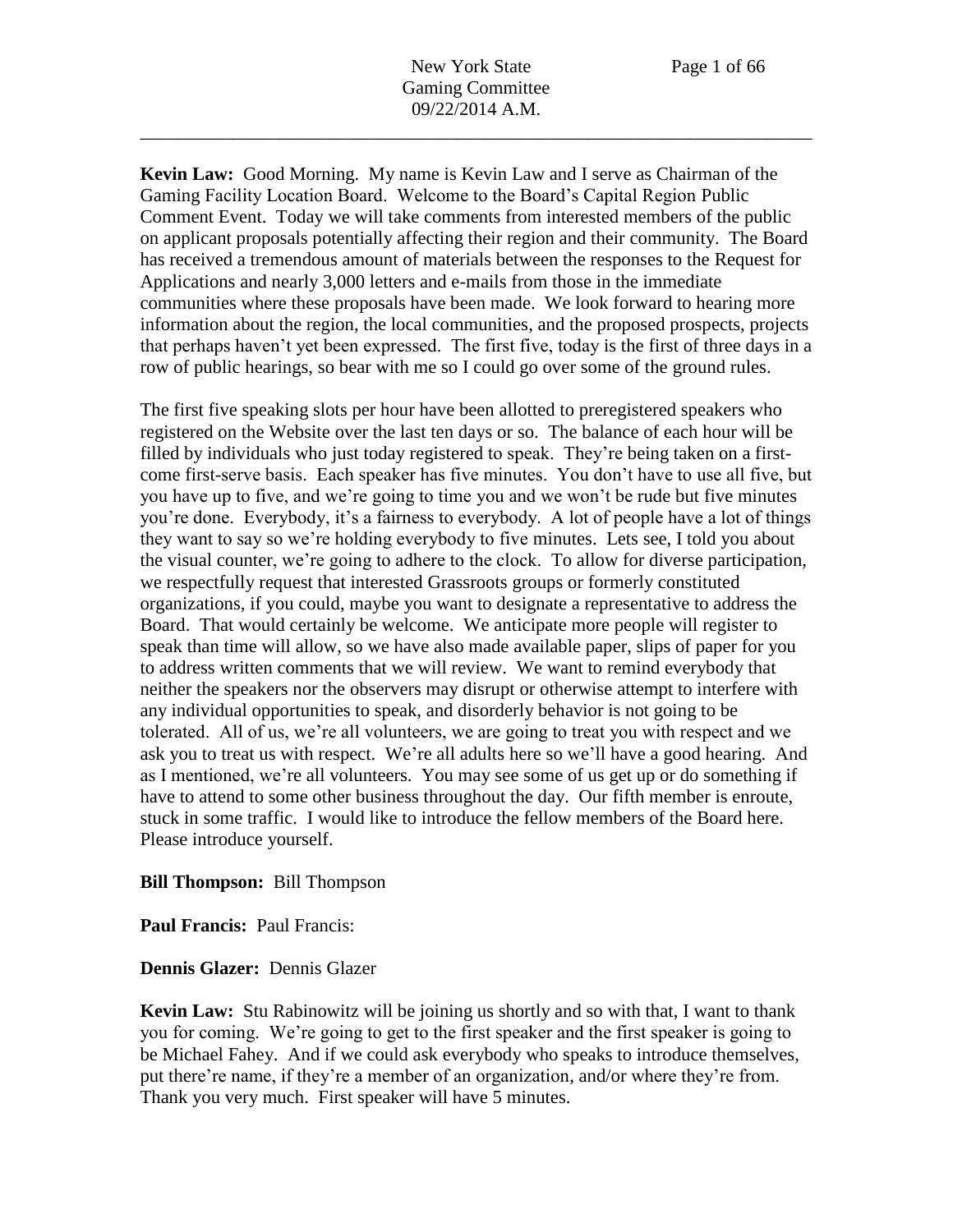**Michael Fahey**: Good Morning gentlemen and thanks for this opportunity. My name is Michael Fahey. I live on Sagendorf Corners Road in Howes Cave, Town of Cobleskill, right up behind Howe Caverns. Now normally, I would be home watching this on you're Website, but I'm here today because if a casino complex is sited at Howe Caverns, I would arguably become the single most adversely affected homeowner in all of Schoharie County. And here's my story. I moved to Howes Cave from the Capital District area in 2010. It was to be the last big move of my life, where I planned to enjoy the rest of my days on my secluded little one acre in the country. And from my, from virtually any point on my property, I can look out across Howe Caverns backyard, sprawling fields often dotted with deer and turkeys, an occasional blue heron or a flock of geese overhead, and the tree-covered rolling hills of the northern Catskills provide a breathtaking backdrop. In a word, it's paradise, period. Then I saw Howe Caverns site plan and I darn near fell over, thinking well this could be goodbye paradise, because picture this now, their110 acres project site wraps right around my property. My backyard and two side yards would be facing a casino, parking garage, parking lots, two hotels and everything else that goes with it. And out front, the traffic. A stream of visitors searching for the casinos main entrance, which according to the plans would be just an easy chip-shot away from my front door. Yes, the quiet world of this old retiree would be turned upside down leaving me with but two options. Embrace the construction of a miniature city and just deal with it, or throw up my hands, pack my stuff, move on, and try it again. Now am I a little upset by the prospect of moving all over again at age 65 after putting down roots for what I thought was the last time? Well folks, please don't be fooled by this calm exterior because you have no idea. It's not quite the way I scripted my retirement. But I'm not so blinded by anger that I can't see and appreciate the big picture here. I fully understand this is a business decision by Howe Caverns. Businesses are in business after all to make money, plus I'm been using their backyard, and it would be unfair for me to stand up here and just demonize Howe Caverns and not acknowledge what they've meant to the Cobleskill area for decades. In terms of employment, drawing families from across the country who pump life into local businesses and their long standing, largely unsung contributions to countless local causes. I could stand here all day complaining how this would impact me personally, but there's something much more important at issue here. The well-being of the entire Schoharie region. That chunk of the State which just three short years ago had so much snatched away by Mother Nature's cruel offspring, Irene and Lee. Families, farms and businesses alike all got sucker punched, twice, and to this day, many are still patiently holding out for some kind of economic life preserver. And I believe the wide-ranging economic benefits proposed by a Howe Caverns Resort and Casino could provide just that. Yes, it's about time the region finally got the chance to at least taste the meaning of prosperity. God knows they've paid their dues. So if you're keeping score up there, please let the record show that in spite of my mixed emotions, I support a casino at Howe Caverns. I say bring it on. Well there you have it, that's my story from ground zero. As they say, I'm sticking with it and I'm sorry for going over, but I thank you for your time and your polite attention.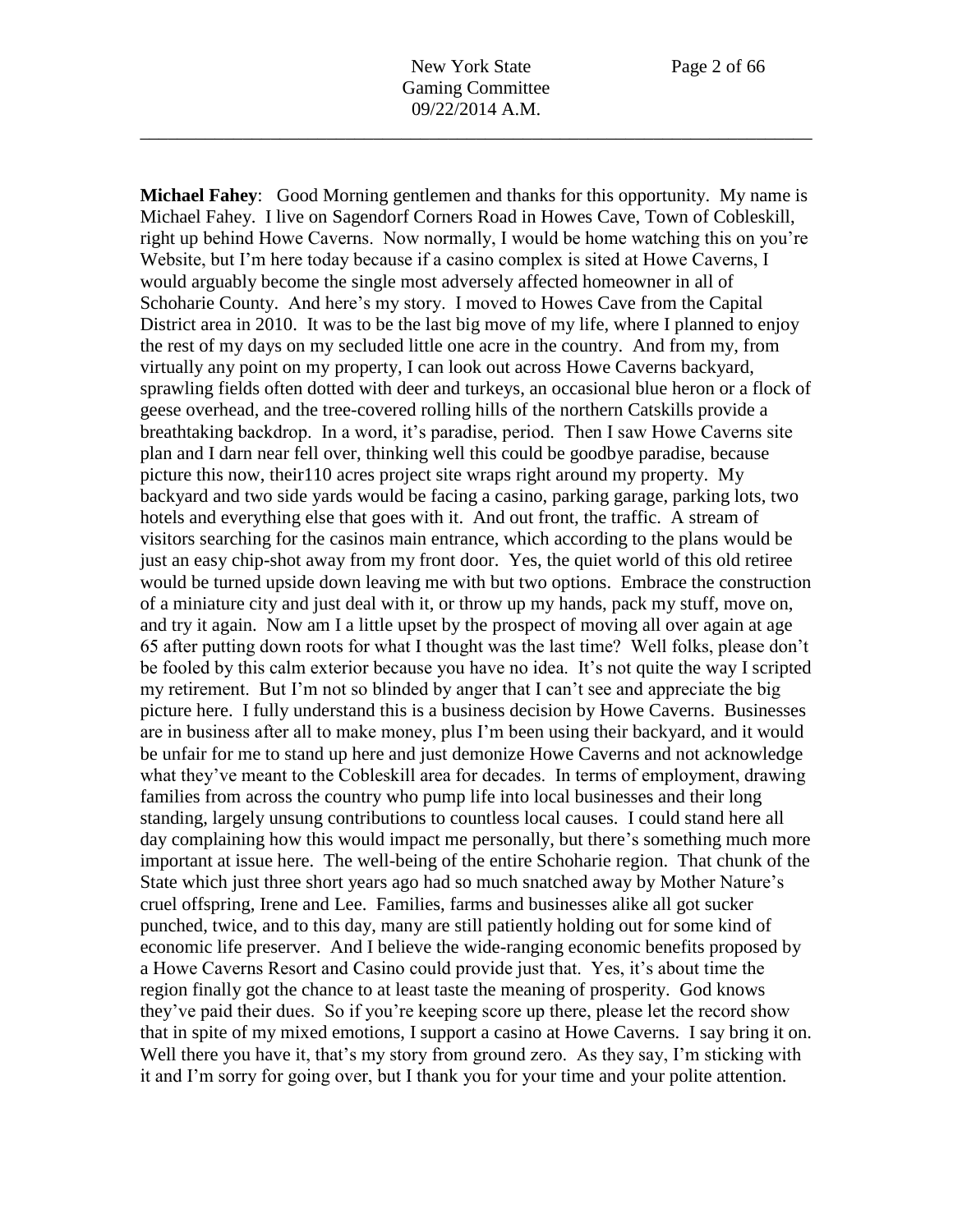## (Clapping)

**Kevin Law:** Now if everybody could sort of follow the role that Michael did, in terms of model, state your name, where you're from and what your position, this day is going to go smooth. So let's try to stick to the model that Michael started and we're going to go right to the next speaker with Jeffery Meyer.

**Jeffery Meyer:** Well, hopefully I don't blow this. My name is Jeffery Meyer and I'm the attorney representing the group of Save East Greenbush. I would like to thank you for the opportunity to speak. Save East Greenbush is a not-for-profit that was formed and funded by the residents of East Greenbush and the surrounding area in opposition to this casino. There will two overarching themes in the brief five minutes. One is the materials that they have provided contain numerous inaccuracies and misrepresentations, and the second, even if you take everything they have as true it still doesn't fit the criteria for locating a casino. First of all, there is no local support. The local opposition to it has been vocal and consistent. The resolution that was supposed to have established this support is currently in litigation in Rensselaer County. The Town Board did not follow their own proper procedures. The decision was arbitrary. One of the board members that originally voted for the support was discovered to have an illegal conflict of interest, so she has now recused herself from all future discussions though her vote seems to have stood. Second, one of the other board members who voiced her support of the casino, upon actually reviewing the materials is now opposed to it and has come out so in public. The support just isn't there. She even admitted on the record, this is Councilwomen Matters, that she didn't have all the information before her. The casino folks have hid the information from the public and the Town Board. They are just trying to steamroll this through. Second, the casino resortdoesn't comply with zoning. The casino itself is exempt, we're not going to argue that, but all the other amenities, you know this is suppose to be a resort facility, none of those are permitted under the zoning.. To do so, would require zoning variances, interpretations, and months before the Zoning Board. This process hasn't even started. It starts actually tomorrow, when the Zoning Board will finally hear and be able to interpret their own code. The residential buffer zone, which is where the proposal is to be located, is designed for low-impact agricultural, residential uses. Commercial uses are not prohibited in this zone, so the hotels, the conference rooms, the restaurants, the bars, the gift shops, the retail, anything, even the parking garages, are all prohibited in this zone. To enable that would require a zoning variances and months before the Planning Board and Zoning Board and rewriting the zoning law of the Town of East Green Bush. Further, even were they to get there, they would require a three-quarters of a vote of the Town Board because of the nature of this use, and the nature of the amendment. They don't have that. There's only four members of the board with one the members recusing herself, and another has withdrawn her support. Third, is SEQRA. The Town Board elected not to go through SEQRA at all when they enacted their support of the project. We believe that was in error. That's also in litigation. They just started the positive declarations. The very beginning. They haven't completed scoping. The scoping is the basis of the environmental impact statements. So they don't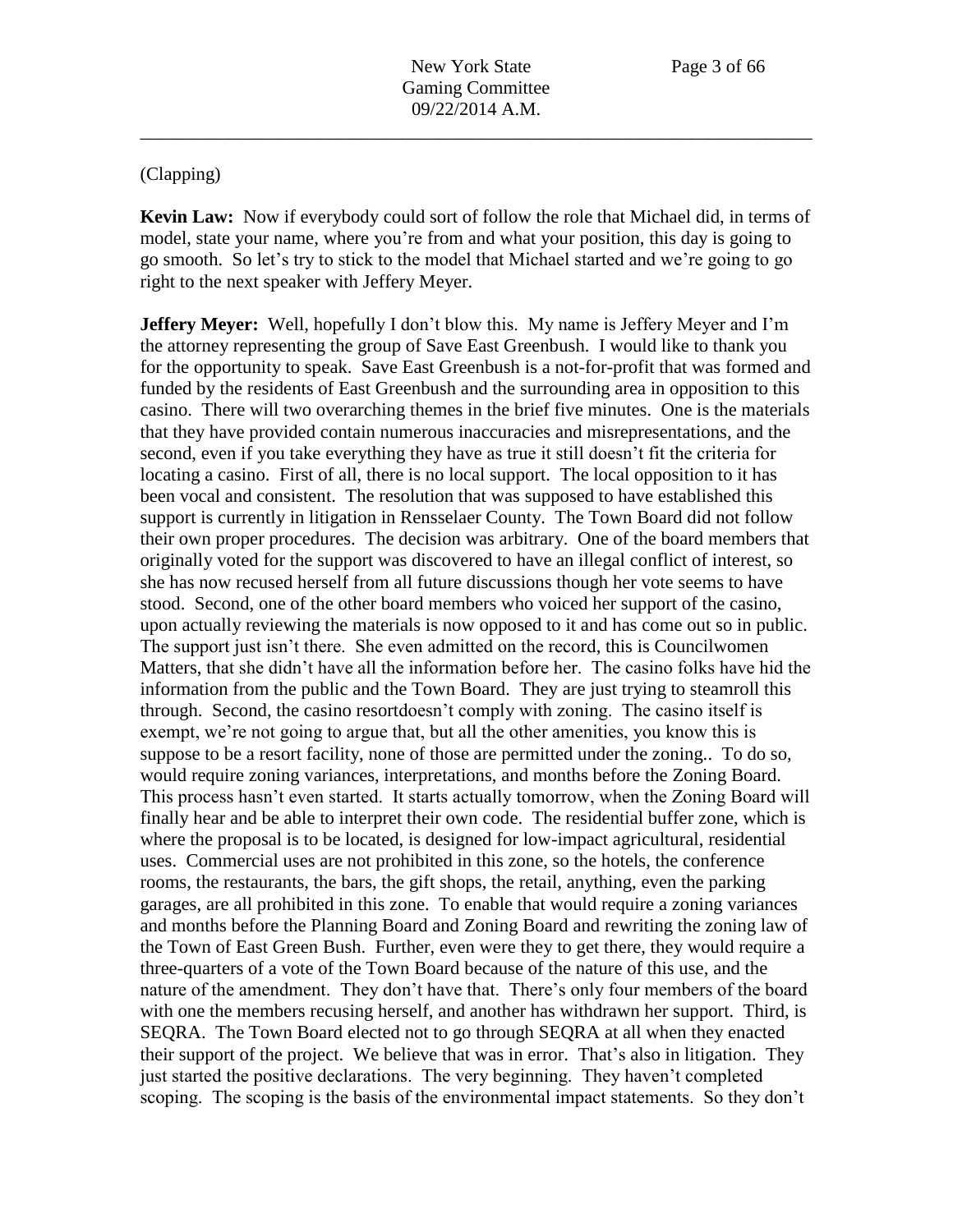even know what's going to be the environmental impact statement or what concerns are going to need to be mitigated. That again, is a year long, two year long process. We're into 2016. If you look at the criteria, the gaming law was designed to, for economic boosts, communities that need this type of development to further jobs and promote the resources. If you look at the demographics of the Town of East Greenbush, it has an unemployment rate of about 2.9%. That's as third of the state and the national average. The median home value for East Greenbush is \$200,000.00. The median individual income is \$45,000.00, with a median family income of \$80,000.00. So if you're looking at the information provided by the applicant, these high-paying jobs, if you're typical East Greenbush resident were to take one of these jobs and work at the casino, they'd actual take a \$10,000.00 a year pay cut. It's just a bad fit. To counteract this, the casino has offered jobs, 25% of all jobs to Albany, and offered \$11 million dollars guaranteed to the City of Albany. If Albany wanted a casino, they could have had their own casino. Instead they're trying to siphon off the benefits of other municipalities and not incur any of the detriments. If you look at the materials they've provided, the assessments and the reviews, the marketing analysis. The marketing analysis is premised on building a second Racino. Similar to what they have in Saratoga. Targeting the same group of people. They're not drawing anyone in from the outer area. They're not getting people in. This isn't going to be a resort. We ask the Board to consider this. Thank you.

**Kevin Law:** Thank you Jeff.

(Clapping)

**Kevin Law**: Let the record reflect that we've been joined by Board Member Stuart Rabinowitz. Stu.

**Stuart Rabowitz**: Good Moring, I apologize for being late, I was driving (unclear).

**Kevin Law**: Okay, our next speaker will be Bonnie Kenna (sounds like).

**Bonnie Kenna**: As you know, I'm Bonnie Kenna. I'm a resident of East Greenbush. I've been a resident there for 27 years ago when my parents decided to move there. I decided about 10 years ago after grad school to move back to the community I grew up in and loved to one day to hopefully start a family. At this point, in conjunction, the fate of our town and the future of actually my life kind of falls into your hands, not to put too much pressure on you. But I'm here to wrap five months of a fight that we've been fighting hard for in five minutes. The first part to start on I'm kind of going with Jeff, is the casino, Capital View Casino does not belong in East Greenbush. It is possibly one of the worst locations that could have been chosen. For starters, we're one of the most affluent towns in upstate New York. We were just recently ranked in the top 5% of affluency. We are ranked at number 40 out of 861 towns and cities. We have, as was mentioned, one of the lowest unemployment rates, one of the lowest poverty rates, and some of the highest incomes. Our median household income is almost \$20,000.00 more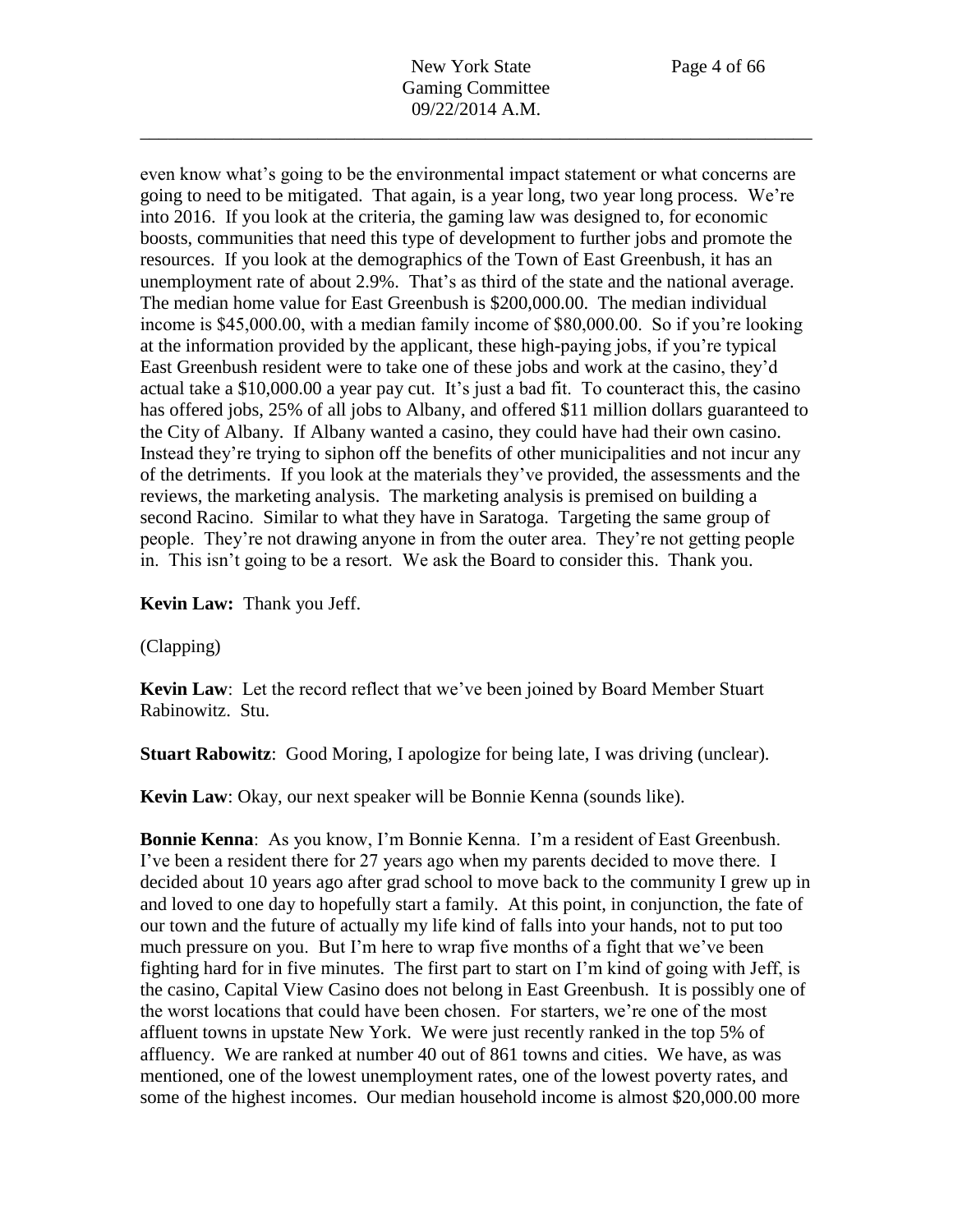than that of the rest of New York State. It does not belong in our town. The location, like I said, is probably one of the worst. What hasn't been mentioned, is right to the left of the casino if you're facing the casino coming into the driveway 500 feet is Woodland Monastery School. Behind the casino will sit a long setting Girl Scout camp, where thousand of girls come each summer to camp out on. The other side of the casino, will be the high school, less than a mile away. Across from the casino is Regal Cinema where a lot of parents decide to drop their kids off and feel safe. I personally am against any tourist attraction let alone an adult entertainment center to be circled around kids. We're expecting thousands from the developers, thousands of strangers to come into my community. That takes a level of security-rate out of ours. The reason why most of live in East Greenbush, is the close proximity to the city with having that safety factor and being that close but yet feeling save. The other thing I want to mention is, as was mentioned by developers, a Wall Street Journal author did mention that we're second behind Compton in financially distressed cities. What wasn't mentioned in that slide is we're only second behind Compton, California, because it went in alphabetical order. The other thing that was missing from that slide, it was smeared out, was one sentence clearly why our town is in the fiscal state it is. The reason why our town is in the fiscal state was one sentence by the Wall Street Journal author, and it was after a New York State Audit, years of fiscal mismanagement and illegal employment contracts as well as illegal funds to town officials, is what put us to in over two million in debt. Our residents are some of the most financially-sound residents in the area, and as our towns mismanagement is why our town is financially distressed. The residences of East Greenbush are not distressed. Please don't gamble away our town for something that is potentially doomed from the start. The Wall Street Journal, the New York State Controller Bloomberg, Moodys, Fitch, all reputable sources. When I was going for my MBA, these were sources we were told to look at, not independent agencies that obviously are going to push for what they want. We look at these professional business articles, impressible news outlets, and they're telling us this is potentially doomed. When you have such affluent community as ours, I don't think any town should be gambled away, but you certainly don't gamble away that. I personally think if this casino is built, will be moving. I'm sure many residences will move. I don't want to raise a family in a casino town and I'm sure many people won't. So that affluency factor is going to go out the window. So the landscape of our town will significantly change if a casino is here. For the last, we've now sat through six town board meetings, one special meeting, two public forums where predominately that the people there are opposition. If you're from the Capital Region, you can't open up paper for the last five months without seeing our opposition. It's a weekly basis, sometimes a daily basis, from numerous sources. We're a strong opposition, there's no question where we come from, where we stem from, and we're not leaving. I please ask you guys to not gamble away our town. Thank you.

#### (Clapping)

**Kevin Law:** Thank you Bonnie. The next speaker will be Charles Stanner or is that Steiner? Steiner, I'm sorry.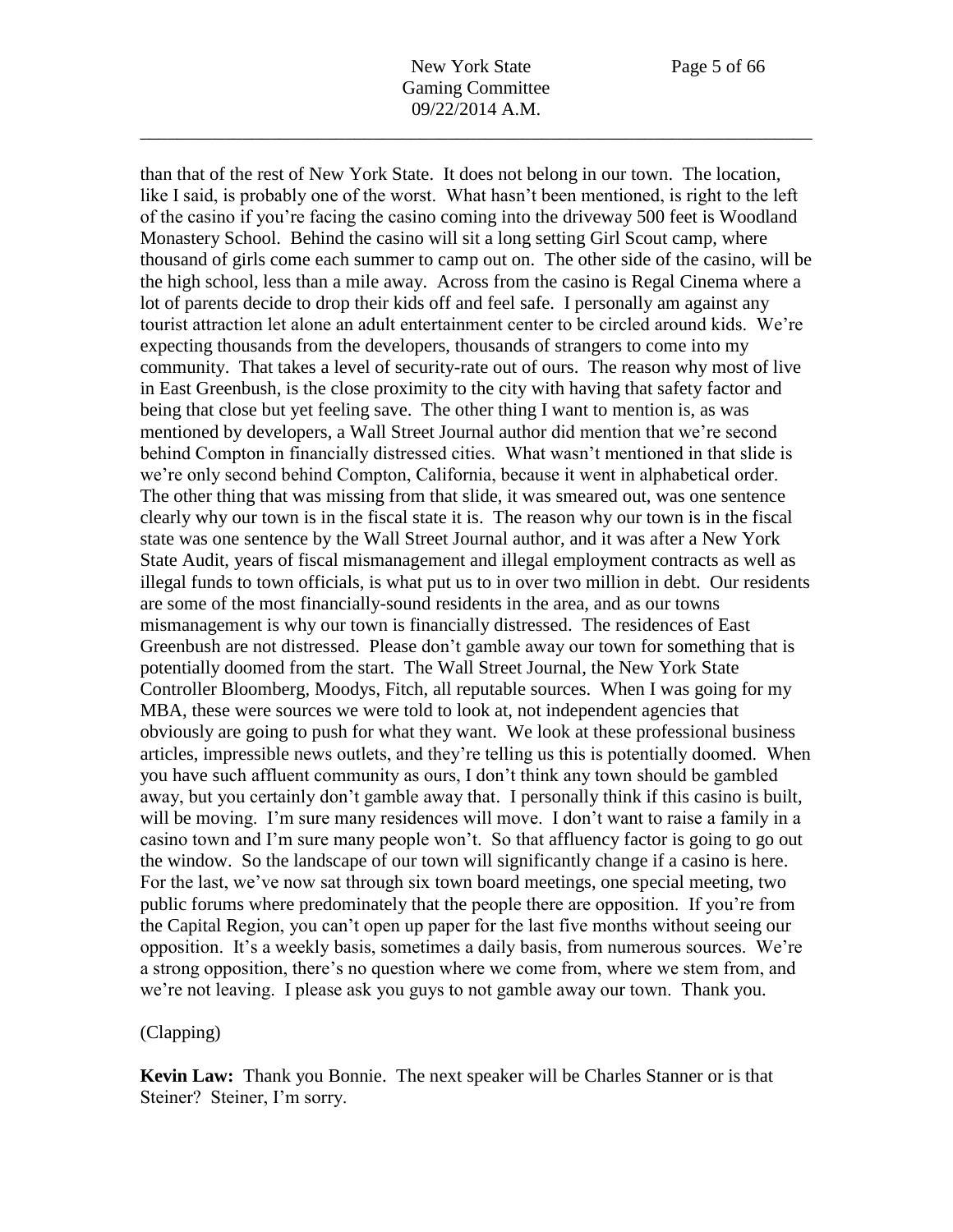**Charles Steiner**: Good Morning, I'm Chuck Steiner, President and CEO of the Chamber of Schenectady County, to the esteemed members of the Gaming Facility Location Board, I would like to extend my gratitude for being given the opportunity to address you today. The Chambers serves more that 1,000 members, large, medium, and primarily small business, located throughout Schenectady County with an employment of over 52,000 people, and is representing that business membership that I proudly stand before you and speak on behalf of today. The Chamber Board of Directors has unanimously endorsed the entire Mohawk Harbor Project with the Rush Street Gaming Resort Casino and Resort, as we need this investment in Schenectady. The Galesi Group is taking its 60 acre brown field that has little potential to ever be developed and turning it into a landmark destination on the Mohawk River in the City of Schenectady. When the Chamber was informed of the effort of the Galesi Group to include a casino at Mohawk Harbor with Rush Street Gaming, we promptly conducted due diligence though research, interviews, meetings with principles, chamber members, elected officials, not only in Schenectady, but in localities that already host Rush Street Gaming facilities. The Rivers Casino Resort is projected to generate millions in tax revenue every year for the city, county, and school district, the neediest school district in the Capital Region. Over eight million dollars annually in gaming tax revenue projected for the City of Schenectady and the County of Schenectady. Almost an additional seven million annually projected in property tax, sales tax, and hotel tax, which includes millions for the City of Schenectady school district. The conclusion by the Chamber was that the partnership of the Galesi Group with Rush Street Gaming developing a casino at Mohawk Harbor was a sound, professional business model offering an exciting major investment in the future of the City and County of Schenectady. The unprecedented investment of over \$450 Million dollars cannot be overstated and it's an investment Schenectady needs and has the potential to shift our entire regions economy in a positive way. Our research also indicted how Rush Street Gaming has an impeccable tract record when it comes to working with local business enterprises. At each of the three facilities, local business enterprises are an intrical part of the vendor services, and our participants in various rewards programs Rush Street offers, and the Chamber has been assured, that Rush Street Gaming will be doing the same in Schenectady. Minority and women-owned business, MWBE's also make up a large segment of Rush Street vendor base, and they have shown time and again, how much they value diversity, a trait that will serve many local businesses as well. Yes, Schenectady was once an industrial town but today our city suffers from high levels of unemployment, poverty, and our residences need the opportunity that was presented by Rivers Casino. Rivers Casino and Resort at Mohawk Harbor will create a estimate of 1,200 good, permanent jobs, with excellent compensation packages, job training, and advancement opportunities to its team members. Rush Street Gaming has pledged its support of the Schenectady County Community College byt working with the college to open job pipelines and training opportunities for students across numerous college programs, and working with area job placement and career development non-profits, to put the unemployed in the city and county and Schenectady to work, plus Rush Street Gaming qualified team members, in access \$5,000.00 in annual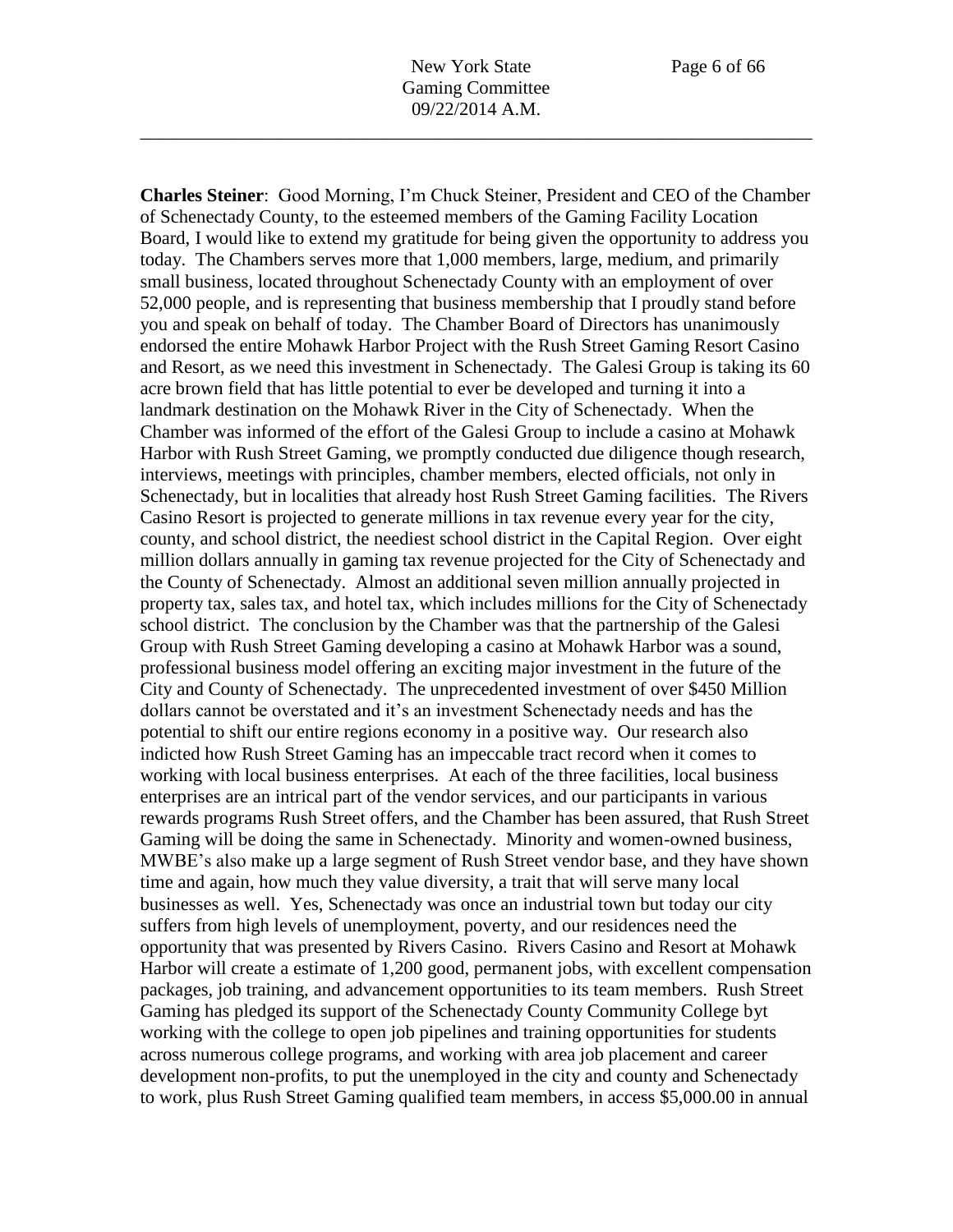tuition reimbursement towards whatever approach educational programs they wish to pursue. The Chambers confident Rivers Casino, which is projected to attract 2.8 million visitors annually, will be a driving force in the continuing revitalization of our downtown area and the fiscal security of the entire county demonstrated already with the agreements in place with organizations such as Proctors, a member of Fair Game Collation Group, and the Paul Mitchell School in Schenectady. In this research, the Chamber knows and cannot be minimized, that Rivers Casino and Resort will be an overwhelming community support and donate significant financial sources to local charities, not-for-profits, their employees as they donate thousands of volunteer hours. Once again, to you the members of the Gaming Facilities thank you for this opportunity to speak. In conclusion, I would like to say that we as the Chamber of Schenectady County believe sincerely that the Rivers Casino and Resort in Schenectady is ready and Schenectady is ready for that resort. Thank you.

### **Kevin Law:** Thank you.

(Clapping)

**Kevin Law**: Next up is Larry Davis.

**Larry Davis:** Good Morning. My name is Larry Davis. I would like to commend the Board, you've got three days of these at 12 hours a day. Hope you've got some 5-hour Energy. I am the, I've been in business and a property owner in East Greenbush for over 20 years. As a matter of fact, I'm the largest taxpayer and property owner on Thompson Hill, the site potentially of one of the casinos locally. I am pro-casino and have been for a long time. My personal feelings are New York should of done this forty years ago. We lost a lot of money to New Jersey and Connecticut that we could of used over those years. I think some of the distressed areas of the state, particularly the Catskills had some wonderful resorts, I'm not sure that any of you are old enough to remember those. I think it would of saved a lot of those resorts if this had happened years ago. But it's great to see that it's happening now. There are billions and billions of dollars that we've lost to those other states that I think now we can at least to recover some of that. I was very happy when the majority of New York voters came out in favor of casino gambling in New York, as we know it. Despite that vote, there seems to be a very vocal minority of MNBEs (sounds like) opposing, and you'll obviously keep everybody happy all the time. It's an impossible thing to do, but of the specific site locations, particularly East Greenbush, and I think you're going to hear over and over today from that group, that they oppose growth in that area. So some may say, you don't have to the casino, it's as simply as that. I think for the overall good, this is good financially for New York State. I point out that the government in the last century tried to legislate morality with the prohibition laws and it didn't work then, and I don't think you can legislate morality and I don't think it will work now. A dozen years ago, North Greenbush MNBEs came to a meeting similar to this and voted down a Chip Fab plant. Very short sighted as it turns out. That Chip Fab plant wound up being located in Malta, New York. Those people did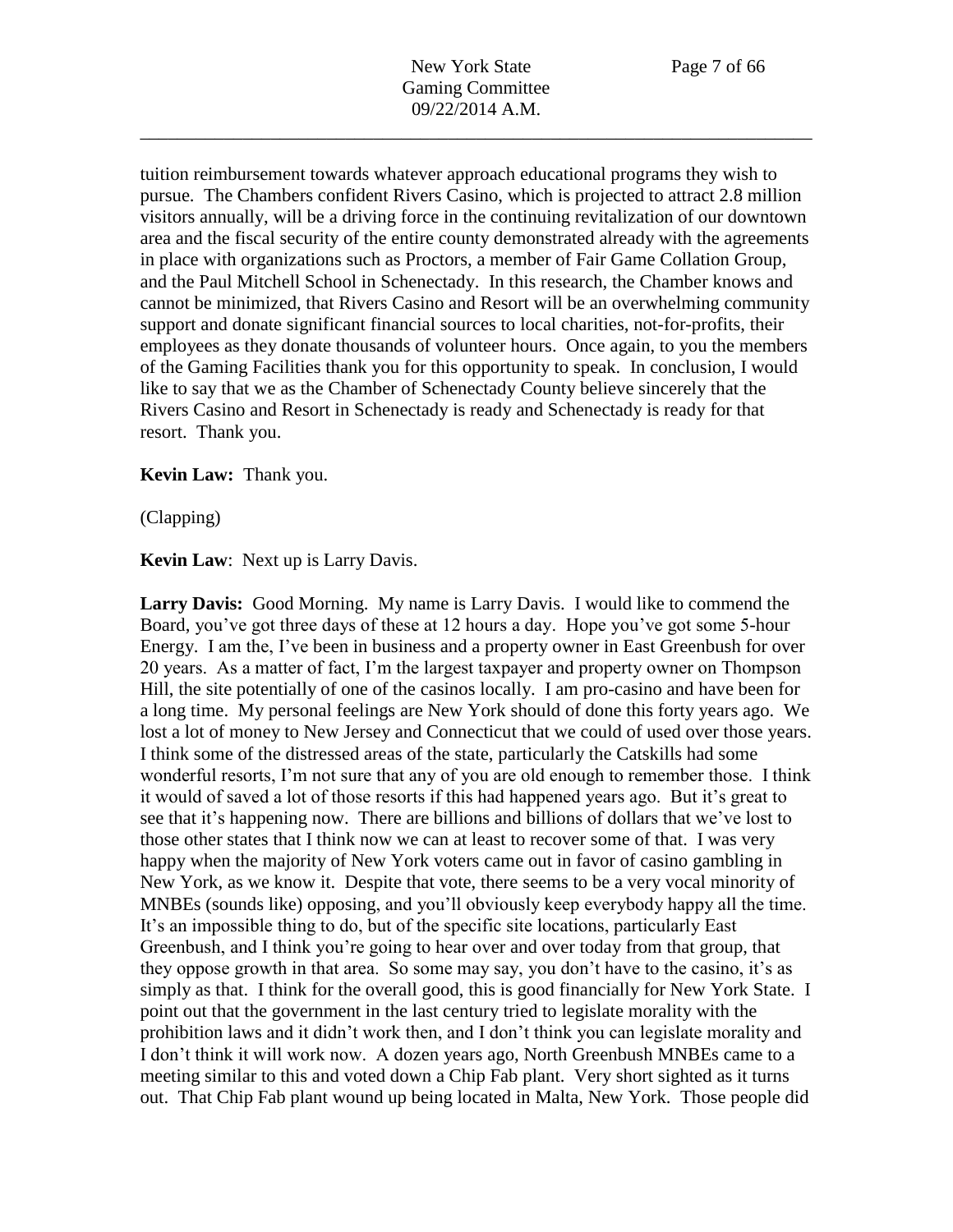not seem to be as short sighted, and that is the bigger driver of the economy in this area today. There were billions of dollars invested in that location. They employ thousands of people in very, very good jobs, and I would like to point out that opportunities like that don't come around too often. Opportunities like the siting of a casino don't come around too often, and when they do certainly as a business person I'd like to see those opportunities taken advantage of. I hope the Siting Committee will see through and beyond the selfish agenda by these different people and do what's right for the area. East Greenbush has an abnormally high property and school tax basis. I know this because as I was trying to develop some property in East Greenbush, I was told over and over by builders that the property values were diminished there because of the abnormally high taxes. I found this to be true. There is indeed, the government or the town of East Greenbush is a distressed-finally community. Different people have different reasons why that is, but it is indeed and it would be very helpful to the community to get the influx of cash. People have stated in here that you'll never see the jobs, you'll never the cash. A private business is willing to invest three hundred million dollars in your location. First of all, anybody that has three hundred million dollars to invest, probably has done a little research and has some knowledge of business. If they want to do that in my community, I'm 100% behind them. The people of Capital View Resort and Casino share my prospective on the local economy and community. They've a proven track record in Saratoga, New York, of working with the community and being a very, very good partner. They are familiar with the area, more so than any other applicant and we need this kind of experience and investment in the capital district and in East Greenbush. Lastly, I can say without a doubt that the location in East Greenbush is the best location for a casino in the capital region. They have a stunning view that I've enjoyed for many, many years, outstanding highway access, and the best marketability in the region. Hopefully, eventually stopping tax dollar, or potential tax dollars from leaving New York for the Massachusetts area, as they also look to get into the casino business. This will be a tourism draw from a wide area, and again I commend the Board on what they're doing here, and thank you for your time.

\_\_\_\_\_\_\_\_\_\_\_\_\_\_\_\_\_\_\_\_\_\_\_\_\_\_\_\_\_\_\_\_\_\_\_\_\_\_\_\_\_\_\_\_\_\_\_\_\_\_\_\_\_\_\_\_\_\_\_\_\_\_\_\_\_\_\_\_\_\_\_\_

### **Kevin Law**: Thank you Larry.

### (Clapping)

**Kevin Law:** As I mentioned earlier, so the first five speakers of every hour registered ahead of time and then we're going to go to another list for people who registered today. And so the first people who registered today for the 8:00 o'clock hour, Assemblyman Pete Lopez.

**Assemblyman Pete Lopez**: Good Morning Chairman and Colleagues. Thank you for letting us join you today and I understand the gravity of your task. I would tell you that all of here today are mission driven and we understand the significance, and I guess I would like to highlight by just reviewing a few key tenants. My name is Assemblyman Peter Lopez. I represent the 102<sup>nd</sup> Assembly District, which is parts of seven counties,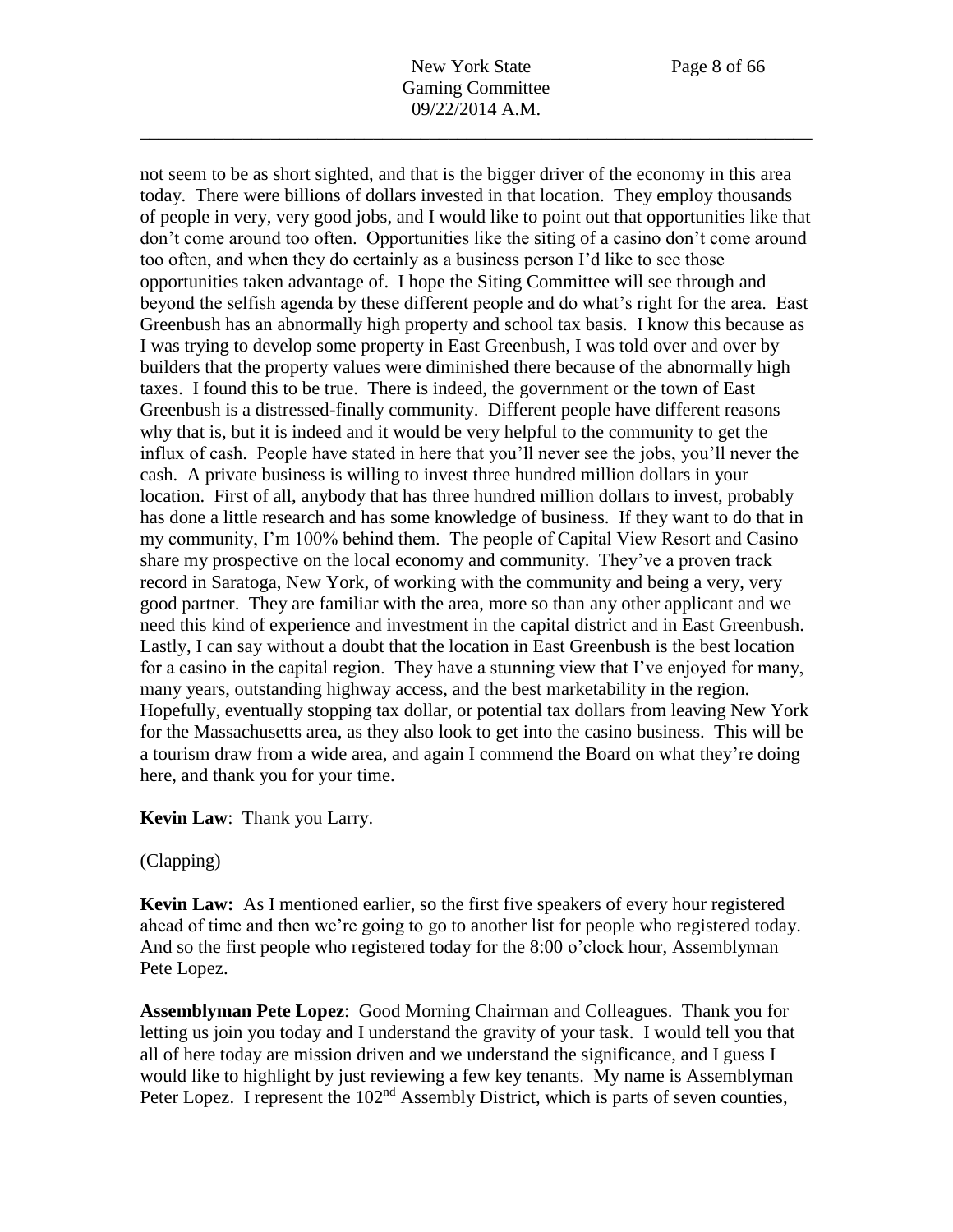Mid-Hudson, Northern Catskills, Southern Tier, part of the Capital District. Much of my region – rural. Much of region, northern Appalachian, farms and forests, small communities, beautiful. But for those who live in those areas, we understand that our socioeconomic status is much more like that of intercity. So if you look at the demographics, lack of educational attainment, under employment, percentage of persons in poverty. Our demographics mirror those of intercities. The percentages from a percentage basis. So our challenge, and you heard one of my colleagues, one of my neighbors speak passionately about this, is that our region continues to suffer despite the best efforts of the current administration, despite the best efforts of my colleagues, persistent poverty and under employment, all these things are factors, so as we visit this issue, this experiment if you would, I go back to the legislative intent, which we debated intensely on the floor of the Assembly prior to two successive passages of the legislature, and then the vote, the popular vote and referendum and then subsequently with numerous public hearings. Ultimately, the Governors intent, which we subscribe to, all of us here, is to stop dollars from leaving New York State, to keep economic investment in our home communities and to make sure those dollars reverberate though our towns and villages. So as we look at that intent, as you know, much of the weigh-in criteria, deals will economic impact, 70% if I may, of other criteria. So economic impact can be looked at from several ways. The gross dollar amount, what is the gross amount and how many dollars you're bringing in. The other aspect of economic impact, which I would subscribe and submit to this body, is what does it mean at the margin. What does it mean for the people in the affected community? How effectively do those dollars translate into improvement and quality of life, into improvement for the region? And I would submit to you based on what I suggested about the economic status, that this investment at Howe Caverns, which I'm here for and I'm shamelessly wearing my shirt here, and you can see on the back. Thank you. Is that the impact at the margin for this region, can be a game changer. And I would say to you that this region has been suffering a war of attrition for decades. We've placed interstates through it, we put water and sewer infrastructure, we've worked to expand with programs, Empire Zone, Start-up New York. All of those will have an impact, but at this moment this particularly proposal can have significant impact for the Schoharie region. Monstrous impact and at the margin, will have, even if the dollar amount may be even less than others, which we were not quite sure of the total amount, no one can know other than speculate. We anticipate that this could meaningfully lift this region up economically. A few other items, if I may. When we talk about community embraceing, and all of us are advocates of home rule. We believe that it's the policy and decision making should come from our homes and families and businesses. Schoharie County's stance on this has evolved. Not everyone endorsed originally. But everyone has had a chance to be part of a recent conversation or walk if you would a journey, an evolution that has brought this county to embrace this proposal almost to every last women, man, and child. We have a bus load of people here. You can see the shirts they're wearing. You heard my neighbor Mike speak passionately. People have come at this with mixed emotion, but they understand the significance of what's being considered here and they understand the benefit that this can bring. Location, location, location. You hear that all the time with realty, real estate, and when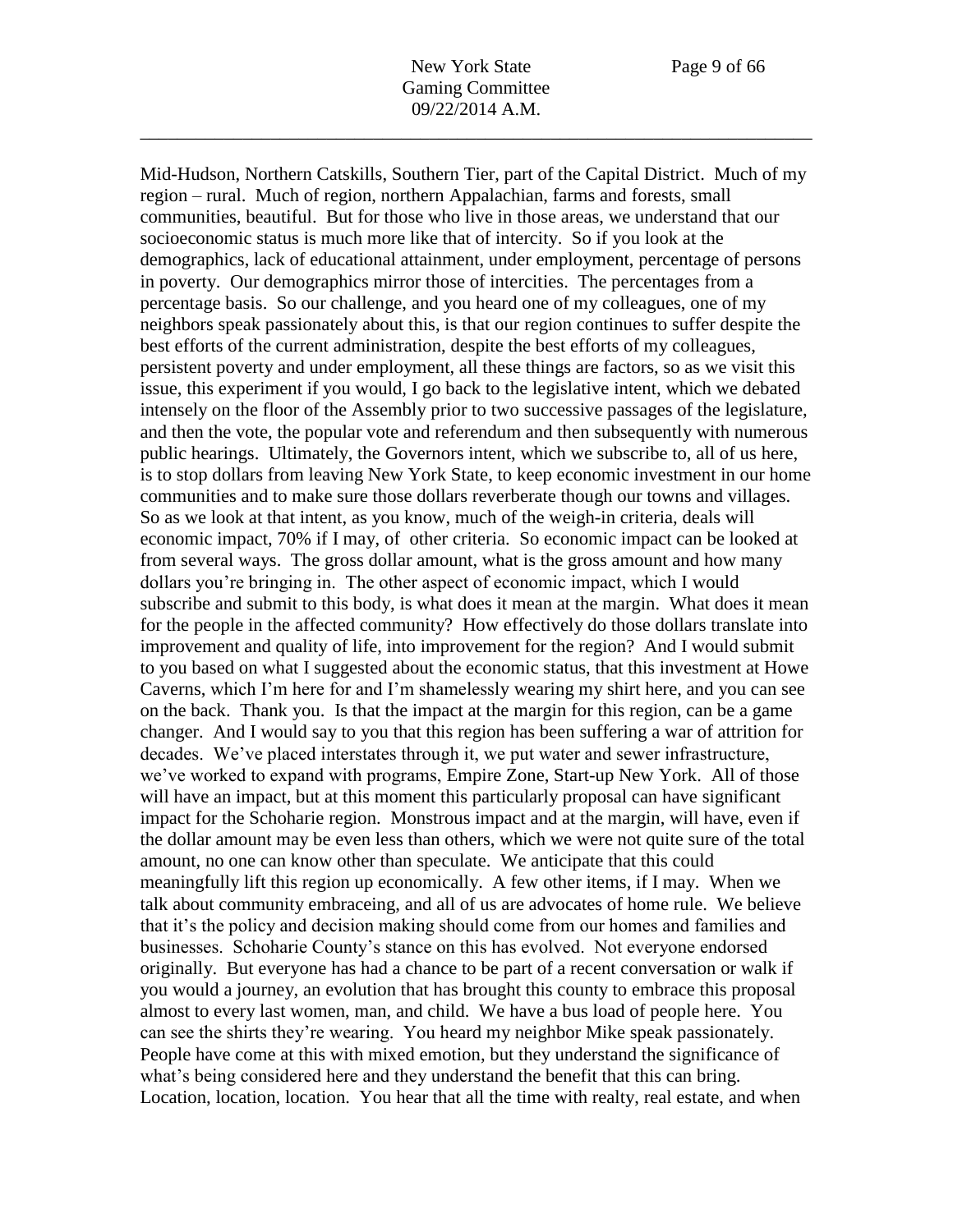you think about our region, we are positioned, we are a gateway, we are the gateway to Leatherstocking Region, we are a gateway to the Northern Catskills, we are the gateway to the Adirondacks, we have interstate access, two interstate exits positioned on either side of the campus. We have a 200-acre campus which buffers and insulates the facility from the rest of the community and gives an opportunity. The last point, and this is most critical. This was brought up during the State Hearings at the Empire Plaza, it's a destination. It's not a one-shot, one-location, one-instance deal. This is a destination. So that's the strength of it. So thank you sir for going over time, I appreciate the consideration. God Bless you. Thank

### **Kevin Law:** Thank you.

## (Clapping)

**Kevin Law**: Thank you Assemblyman. Next speaker, Vince Casale (sounds like)

**Vince Casale**: Vince Casale from Otsego County. A neighbor of Schoharie County and I'm here today to speak in support of the resort and casino at Howe Caverns. I believe the Board has a very unique opportunity to create a real regional destination. The Otsego-Schoharie County area of New York has often times gone unnoticed when it comes to looking at our State regionally. We've heard of the Capital District, we've of Central New York, the Mohawk Valley, the Southern Tier, the Hudson Valley, the Catskills, and all that seems to surround an area that has gone unnoticed when it comes to some of the economic benefits that the other regions have enjoyed over the years. With an already existing destination in Howe Caverns that sees 200,000 people every year, with the Hall of Fame in Cooperstown that sees 400,000 visitors each year, and looking to have record banner years coming up with some of the inductees, as wells as Baseball Dreams Park, ski resort to the south, you have a dynamic where you have a separate, a lot of separate entities by bringing in a resort destination of this size to this region, it would successfully bring together all of those entities to create, I believe, a very successful subregion that would not only be supportive of the community as you will hear I'm sure over and over again, the benefits to the direct community, but also be able to support the other regions around it. I think it's also important that, and I know that these questions came up during the presentations a couple of weeks ago, but to take into consideration the cannibalism of Saratoga who has a successful operation. The proximity of Howe Caverns versus the other sites and the proximity to Saratoga, does really make it the least cannibalistic, This region will only support so much, in terms of gaming and again, when we look at the support for the region as a whole, when you look at the Howe Caverns working in concert with the gaming already going on in Saratoga, again it really does support and help the entire region. The last point I would like to leave you with is, I would challenge you to find another project, at another region that has the overwhelming support from the people who live there, the people who work there, and the people who will benefit from this region. We have seen overwhelming support from everyone involved in the project, everyone that will be affected by the project, even people who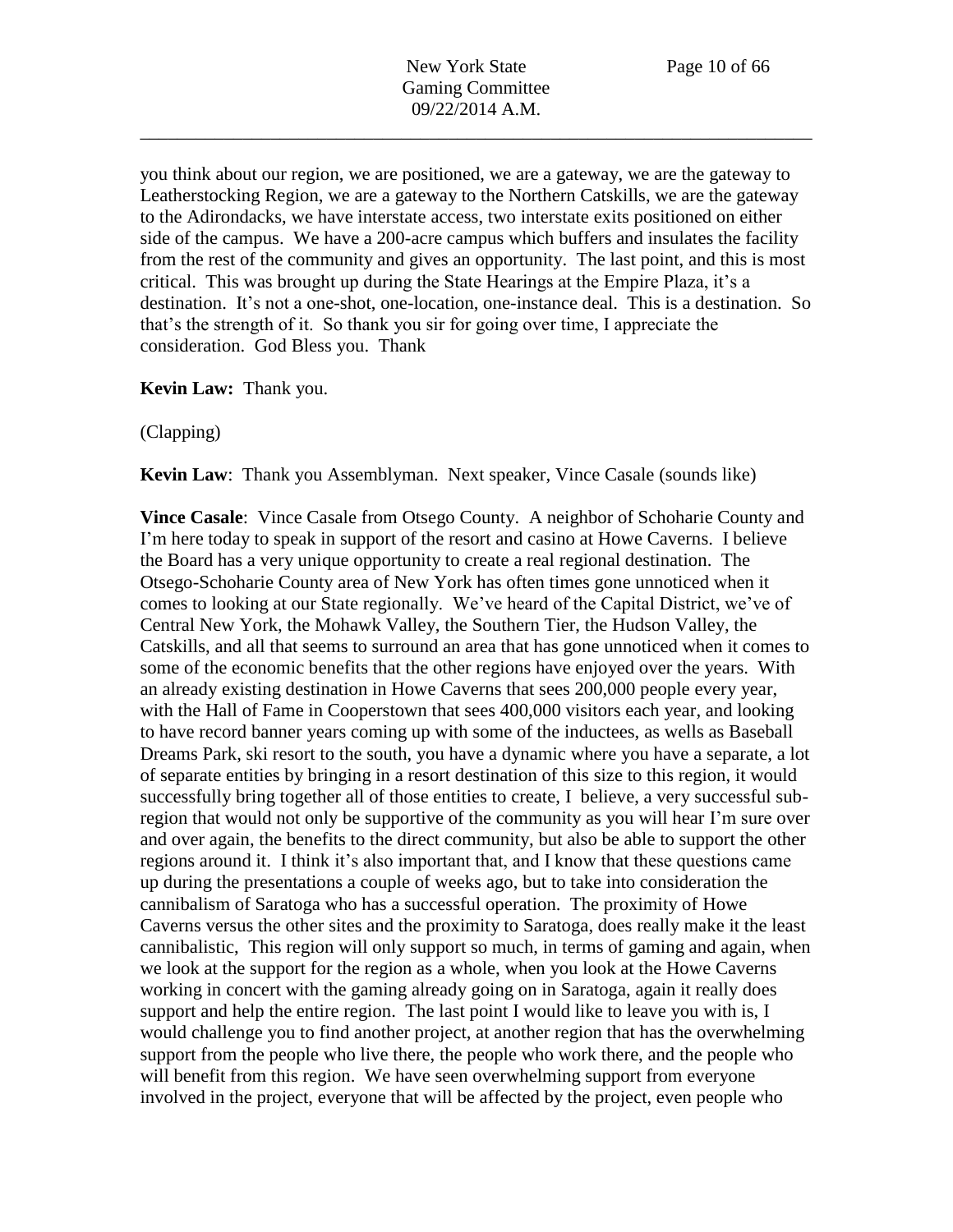could arguably be negatively affected, are in support of this project. We believe it would be a game changing opportunity, not just for Schoharie County, but I certainly as a resident of Otsego County, can see already the potential; impact it could have there, and to create that sub-region and help our entire State. Thank you very much.

# (Clapping)

**Kevin Law**: Thank you Vince. The next speaker is Lynn Crowe (sounds like).

**Lynn Crowe**: Thank you for the time gentlemen, I appreciate it. My name is Lynn Crowe. I live in Cooperstown, New York. Beautiful, if you haven't been yet. I drive often between Albany and Cooperstown for work, and I drive up and down Route 20, and I see the devastation that has happened to some of these people, and I see that some of my friends in yellow shirts and their homes, and I think how do we help them? You five have the opportunity to do that. You can actually help these people. Some of these people don't even have jobs and frankly, you have the opportunity to give them the economic benefit that they need, that they want in this area. These people either took the day or came here to show you how much they want this. They want this casino. You're going to hear all day long. They want it. It is our time to have an economic boom in this area. For me, as I've driven up and down Route 20 and I see these folks, sometimes I want to pull over and knock on their door and say, What can I do to help you? Because it really is heart wrenching to know that they haven't been hit once, twice, twice, so I will not take up to much of your time, and I'm sorry that I am so emotional about it, because I do believe in this project, and I believe in the opportunity the five of you have to bring a community back. Howe Caverns is an amazing place with 200,000 people that visit it a year, frankly. It's not in the middle of nowhere. It's in the middle of a beautiful place, with beautiful people who need jobs. We need jobs. You have that opportunity. So we support it, I appreciate your time and at the end of the day, we hope you support it the way that we do. It is our time. Thank you very much.

# (Clapping)

**Kevin Law:** Thank you Lynn, thank you for your passion. Next is Valerie Owes.

**Valerie Owes**: Good Morning, how are you? My name is Valerie Owes. I'm on Sugarhouse Organized Committee. I'm also an Environmental Service Attendant at the Sugarhouse Casino in Philadelphia and I have worked at Sugarhouse since 2010. I would like to share some of my experiences with you so that you know what kind of company this really is. In April of this year, I had just came back from a vacation, I went into my EVS Managers Department and saw around George, my director, and my manager. They were sitting down, I said hello, I'm back. Instead of greeting me, I'm very emotional on this part, I said hello, I'm back, instead of greeting me after I entered my managers, he started singing a song, and the words were monkey Val. I was hurt and shocked, asked if I heard him correctly, unfortunately I had, my director did not say a thing. I did report,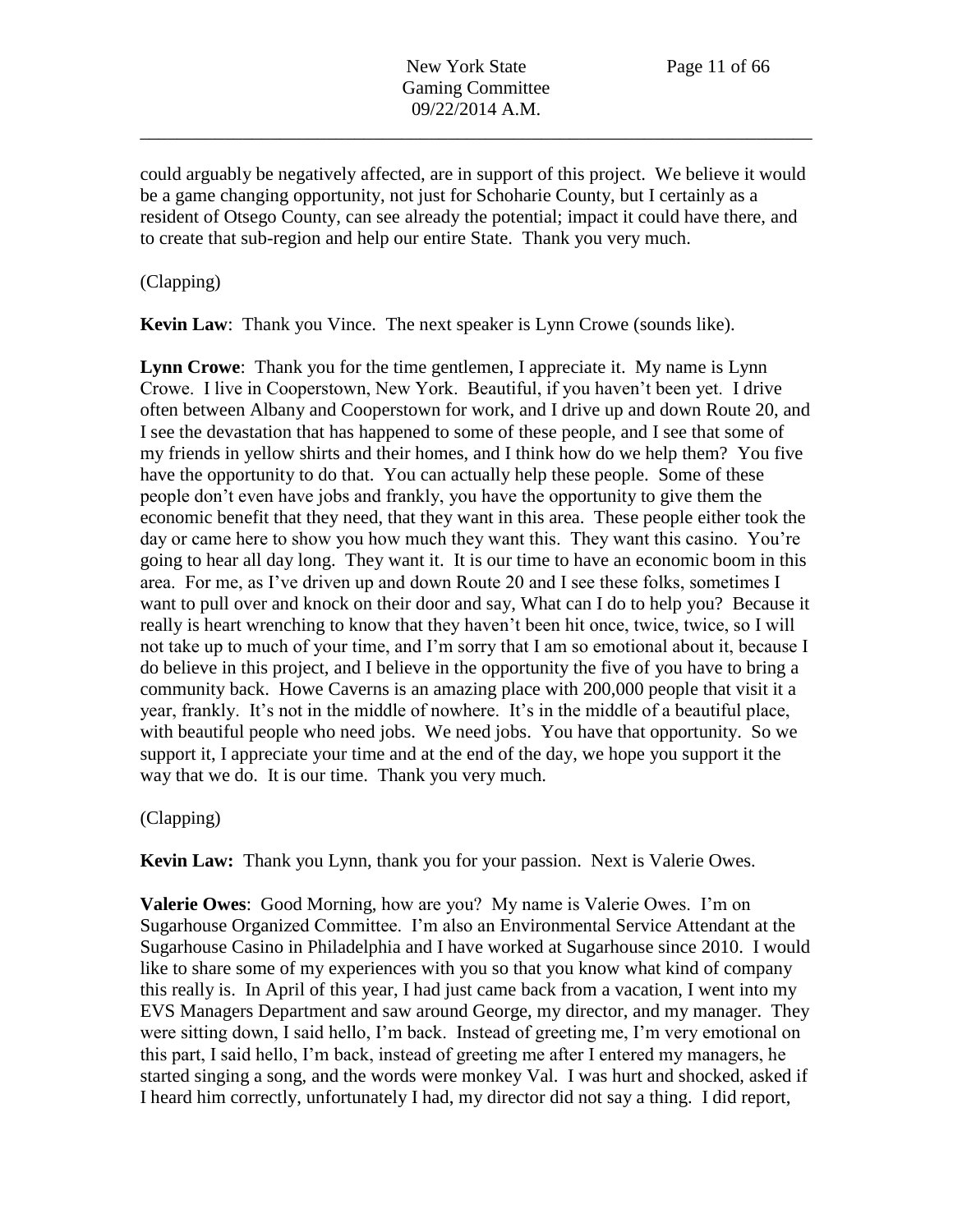New York State Page 12 of 66 Gaming Committee 09/22/2014 A.M.

\_\_\_\_\_\_\_\_\_\_\_\_\_\_\_\_\_\_\_\_\_\_\_\_\_\_\_\_\_\_\_\_\_\_\_\_\_\_\_\_\_\_\_\_\_\_\_\_\_\_\_\_\_\_\_\_\_\_\_\_\_\_\_\_\_\_\_\_\_\_\_\_

expect to encounter this type of disrespect at this point in my life, but unfortunately this is a part of realty working at Sugarhouse. Disrespect is one of the major reasons that my, me and my coworkers organized, are organizing a union. The company's response has only been to bully us, for example, just recently on Labor Day at 6:00 o'clock in the evening, two co-workers and I were passing out Union stickers to customers outside the front door, a security manager and an officer came out and began to watch us. We continued talking to the customers and asking for their support. Security came up and asked us to leave the property. We responded that we understood that we were acting within our rights. The security manager just repeatedly that we had to leave the property and he said that if we didn't stop passing out the stickers, that we would be treated like any other unruly customer, the police would be called on us. Sugarhouse has repeatedly violated our rights and made threats in order to intimidate us and to interfere with our organizing. They have created a culture of fear and intimidation in which many coworkers are afraid to even discuss the Union, because they are afraid of being fired. I thank you for this time.

**Kevin Law:** Valerie, if I missed you, if I missed this, I apologie, What company were you speaking about?

**Valerie Owes**: Sugarhouse.

**Kevin Law**: Sugarhouse.. And which particular casino?

**Valerie Owes**: Sugarhouse Casino in Philadelphia.

**Kevin Law:** Yes, I know, but which one here. Oh, the Foxwoods one. Thank you very much.

**Valerie Owes**: Thank you.

(Clapping)

**Kevin Law:** Next is Brittany Swiger (sounds like)

**Brittany Swiger**: Hi, I'm Brittany Swiger. I'm a Banquet Server at the Rivers Casino, Pittsburg. I've worked there just over two years. I appreciate the opportunity to tell my story, because I think my story and the stories of my co-workers really show what kind of company Rush Street Gaming is. I'm fighting for a Union at the Rivers because I've seen that this company does not care about its workers. When I started working at this company in the Banquet Department, we did not have a machine to clean our dishes, and we did not have enough glasses to make it through a dual-function. The managers would not schedule a steward to wash the glasses. This meant that during Banquets when as a server, my responsibility was to serve food and drinks to my guests, to give them the most exceptional service I could give. I was in the back soaked washing glassware and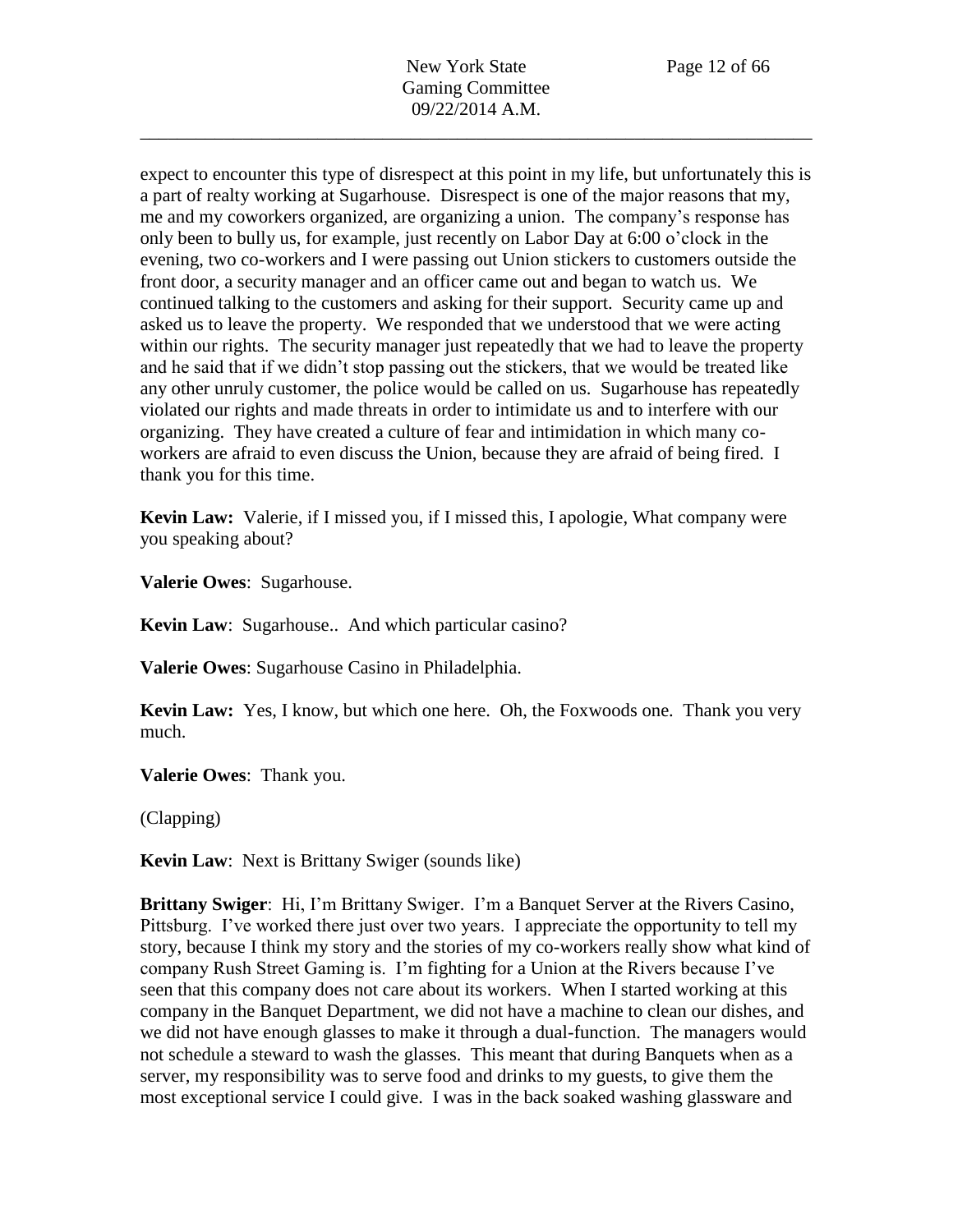we didn't have the property equipment. So, it was also very dangerous. We told our managers over and over again that this was unsanitary and a safety hazard, but that didn't do, they didn't do anything about it. One day, one of my co-workers had cut herself doing glassware during a banquet. She was so injured, she went to the hospital and she had received stitches. She came back to work afterward to finish her shift with a wounded hand. She was very upset. We were all so outraged that someone had gotten hurt doing something that we knew was dangerous that everyone who was working got together that day and went to our managers to demand to fix the problem. Now we have a dish machine. Stewards are scheduled to wash dishes during our busy banquet hours, but it took someone cutting their hand open for the casino to finally listen to us. We shouldn't have to be injured to get the supplies we need to do our job. Also in banquets, the majority of our income comes from the gratuity on parties. When I started working at the casino, we were never informed on how much a particular party would pay so how that it would be split between the servers who were working. You got a paycheck and that was it. We would have to guess what our paycheck was. This lack of information made it impossible for us to know if we were being paid correctly and impossible to plan a budget. And there were incidents of discrepancy in paychecks. We asked for months for a log or a book with the ecords of gratuity, but our manager said it wasn't something they could do. It wasn't until we got together as a group and asked for it that we finally got a tote book that we have now today. We have a place where we can see what our income will be, but the company is frequently really slow to update it. It is sometimes, we have to wait four or five days at time to figure out what we had made from a function. Thank you for your time.

# (Clapping)

**Kevin Law**: Thank you Brittany. And just a clarification on the prior speaker, Valerie, I had asked her a question, it was related to the Rush Street Gaming in Schenectady, not Foxwood Mohegan. Our next speaker from the registration list of today is Rosora Valanuwava (sounds like).

**Rosora Valanuwava**: Members of the Commission, my name of Rosoro Valanuwave. For the past three years I have a dishwasher at Rivers Casinos

**Kevin Law:** Take your time.

**Rosora Valanuwava**: My husband is a cook at the casino. When I was at a different job before I started working at Rivers, I had suffered two miscarriages because I wasn't on light duty while I was pregnant. I was so glad when I started working at Rivers because I thought I would never have to go through anything like that again. I now have a twentyone month old son but once again things didn't go smoothly at Rivers. To my shock, I was also denied light duty. I had to lift boxes and push heavy carts. Thank goodness for my co-workers helped me out. They watched out for me and made sure that I didn't have to lift anything too heavy. I was scared but I am happy to report that my son was born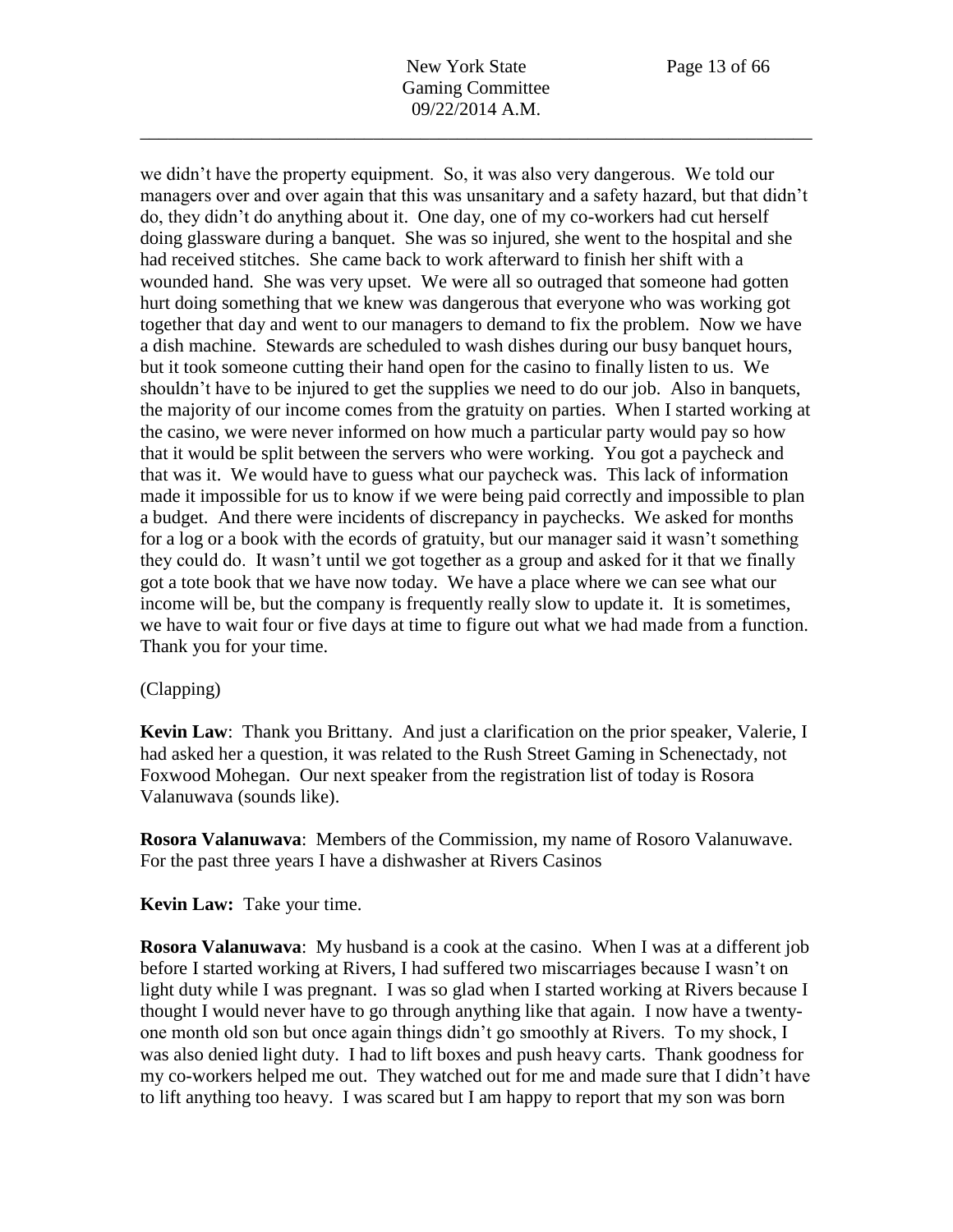healthy, but my worries weren't over. When I went to HR to get him on the company health insurance, they told me I wasn't able to enroll him until there was an open enrollment period, which was ten months away. When I asked, What am I suppose to do in the meantime? They told me to go to public aide. This make me very angry. My husband and I work very hard along with my co-workers, we help make Rivers a very good profitable casino. Why can't they provide us with coverage good enough to cover my child and why would they tell someone with a new baby to just to go to public aide. That's all. Thank you for your listening.

**Kevin Law**: Thank you.

(Clapping)

**Kevin Law**: Next speaker is Christopher Tauge (sounds like).

**Christopher Tauge:** Good Morning gentlemen. First of all I want to thank you for the service to your service to New York State. This is a very important decision. Hopefully at the end of my time I'm going to help you make your decision a little bit easier. But anyways, my name's Chris Tauge, I live in Schoharie, New York. I was one of the people that Lynn was talking about. Back in August of 2011, I lost everything I owned from Hurricane Irene. I was lucky because I was able to secure a good job at a young age to be able to live in my community. Not so lucky for many others. There's still a lot of people in our community, and when I talk about our community, I don't just talk about Schoharie or Cobleskill. There are sixteen other towns in our county. All, every part of our county in some way, shape, or form had damage because of Irene and Lee. Folks were displaced. We already are one of the top counties for unemployment in the State of New York. Most of our folks have to travel thirty to forty miles to work. So, a project like this means so much to us. Not just the construction jobs, but the permanent jobs that would be in the resort and casino, and that's one other thing I want to hit on. This project has always been about the people of Schoharie County. It's not about the developer, it's not about the gaming company, although we think we have the two best in the business, it's been about the people. That's why we have so much support. They understand, they totally understand the jobs that this will bring, the other things that can come after this, but again, I bring you back to the resort thing. We are the only location that can put a viable resort. You hear the other sites, none of those are really a resort. They say there're a resort. A hotel is not a resort. At Howe Caves, we have Howe High Adventure, we have Howe Caves, the cave system, and when this resort and casino comes in, we're going to have two water parts, indoor/outdoor. We have people that flock to the Schoharie Valley but only seasonal because of all the farm markets and everything. We have so much to offer to this whole region. So it's not just about the casino. The casino would be great. It's going to supply jobs, but it's an actual destination resort. And it's something at the end of the day that you five folks here can be proud that you made a decision to pick Howe Caverns Resort and Casino. I'm telling you, all these folks in the yellow shirts here, they didn't just come here for the fun of it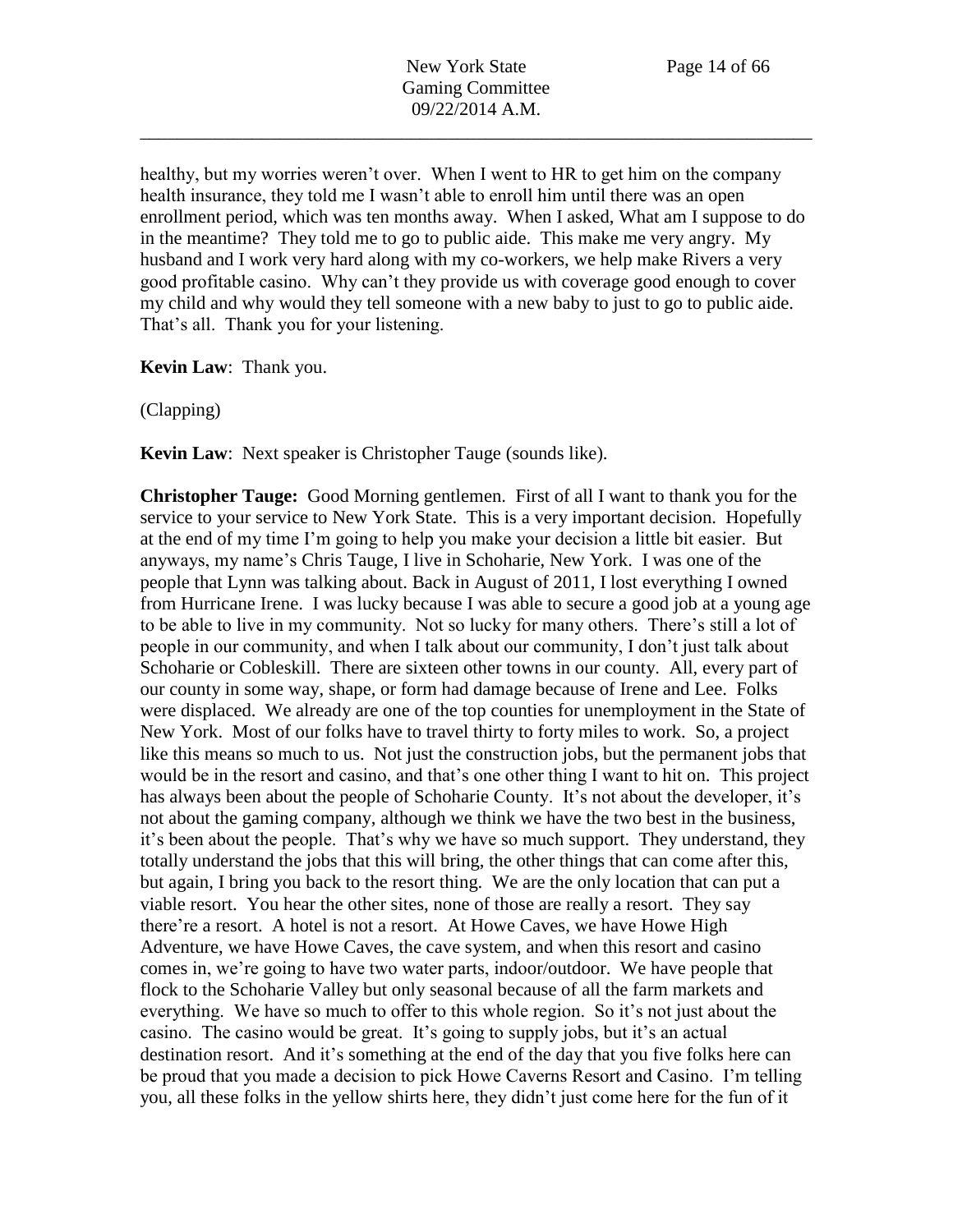today. They took their time off of work to tell you that we're resilient, we're hard workers and we'll make each and everyone of you and the Governor of the State of New York, very proud at the end of the day when you pick Howes Cave Resort and Casino. God Bless you and thank you.

## (Clapping)

**Kevin Law**: Nice job Chris. Now we go back to, we're into the second hour now, now we're going back to the folks who preregistered, and the next five speakers have all preregistered, and then we'll go back to the other list of those who registered today. Dwight Jenkins.

**Dwight Jenkins:** Good Morning. My name is Dwight Jenkins and I'm here to speak in opposition to the siting of a casino in East Greenbush. Not so long ago a prosperous entity to the north faced a rather sudden change in circumstance. As Ronald Reagan allegedly once said, if you want to create controversy, change something, and sure enough, there was controversy. A lot of it, with behind the scenes maneuvering, forging of alliances, threats, and then costly battles widely reported. But then there was a change of strategy. It became obvious that the only way to survive was to push south and unite two entities into one, and that is exactly what happened. On August 2, 1990, Saddam Hussein pushed powerful armored columns into Kuwait. You thought I was talking about something else. But parallels to East Greenbush are eerily similar, especially to me since I was there in 1990-1991 waiting to invade my own little piece of Kuwait with the 13<sup>th</sup> Marine Expeditionary Unit. This is in no way meant to insinuate a comparison between the horrors of Saddam Hussein and the leadership of Saratoga Gaming and Raceway, but the motivations in both cases are almost identical. Economic survival. Saddam had just fought a costly eight year war with Iran and needed Kuwait's oil revenue. SGR had just found out the casinos were coming to threaten their profitable Racino and they took additional casualties when the people of Saratoga reject them in their own city. What to do? Look south. They settled on East Greenbush far enough away to remain viable but close enough to retain continuity. The two would become one. The developers outlined their reasoning in their application, estimating up to a 50% reduction in the Racino's gross gaming revenues should a casino come to the Capital District. This is why the former head of the gaming association and a partner in SGR seeing the writing on the wall, argued so vehemently against the gaming act last year. It's also why he teamed up with Churchill Downs to bring a casino to East Greenbush. It was never about us, the people of East Greenbush with our high median income and low unemployment. No, it was always about keeping the wanted SGR Empire alive. East Greenbush is the host community physically but also metaphorically. Something to feed on. If there was any doubt about that, it was a race before this very Board two weeks ago in Meeting Room Six, when you asked the other developers about the economic impacts their projects would have on Saratoga Racino. The question that should be asked is, what about East Greenbush? What will your project do to East Greenbush? That's the one that we're all afraid of and that's was we have nearly 1,100 Facebook followers and 3,000 No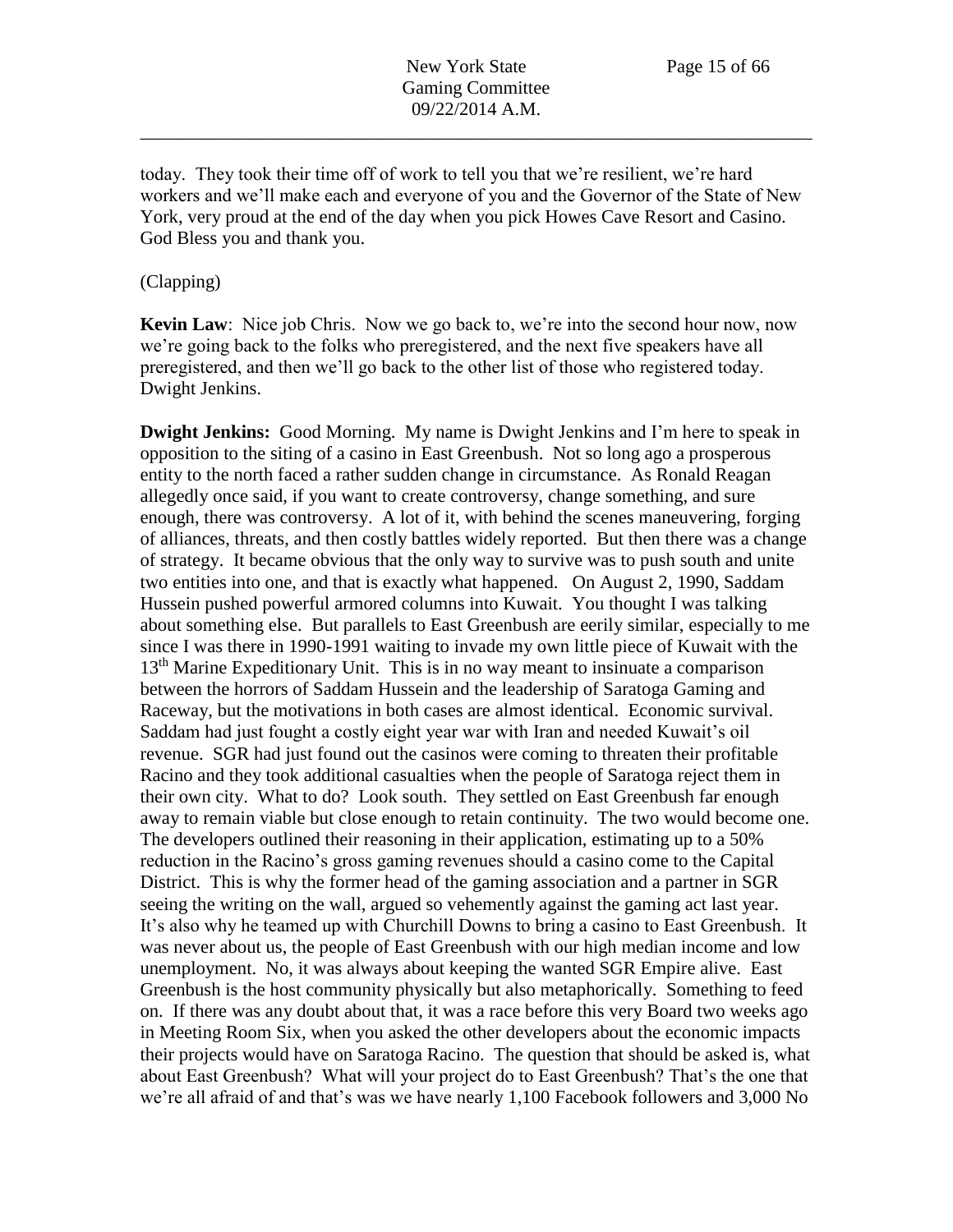New York State Page 16 of 66 Gaming Committee 09/22/2014 A.M.

\_\_\_\_\_\_\_\_\_\_\_\_\_\_\_\_\_\_\_\_\_\_\_\_\_\_\_\_\_\_\_\_\_\_\_\_\_\_\_\_\_\_\_\_\_\_\_\_\_\_\_\_\_\_\_\_\_\_\_\_\_\_\_\_\_\_\_\_\_\_\_\_

Casino Petitions. Speaking just for my own little piece of East Greenbush, Thompson Hill Road, I can tell you that the fear is palpable. Home improvements have been put on hold and several of us will most certainly move if you grant a license to Capital View. Who wouldn't? Would you want to life 300 yards from a three hundred million dollar casino? Is there any place in the Capital District in the State of New York with a project of this magnitude so close to a neighborhood? And with property options, we already know about, my property could actually butt right up against the casino owners PDD, literally right in my backyard, and I'm not the only one. There are 11 residences that will be gravely impacted by this project. Eleven homes, eleven families, some with small children, some with teenagers, some with widows who have lived there since John F. Kennedy was President, and yet the residents of Thompson Hill Road are almost never mentioned except in passing. It's as if we don't even count. As if the planned cul-de-sac will mitigate all the negatives, noise, light, traffic, decreased property values, crimes, drunks, gambling addicts, wandering up and down our little country road at all hours of the day and night. Who's looking out for us? Kuwait had the power of the US military, we have a cul-de-sac. And let's not forget the obvious; the homes are so close because the entire hill is zoned residential buffer. Hotels, bars, warehouses, parking garages, restaurants, none of these are permitted uses in our \_\_\_ and yet you're seriously considering allowing just that. Who would think of such a thing and who would allow such a thing in such an unlikely place as Thompson Hill Road. If you haven't read Fred LeBrun editorial in the Times Union yesterday, you owe it to yourselves to do so. He perfectly undresses the illusion that we're an appropriate site. I would like to close a little poem I wrote about sunset in East Greenbush from my home. It's called a Simple Choice. In the simple beauty of the city at sunset and the glow of an earth that has issued amnesty for the remainder of the day declaring apples instead of missiles, unveiling blue and pink instead of billowing smoke and choking ash of funerals, running on grass wet with September's evening dew instead of other fluids, tragic past. This is how I chose to view the night upon me falling. You have a simple choice, please make the right one. Thank you.

### (Clapping)

**Kevin Law:** Thank you. Elizabeth Wade.

**Elizabeth Wade**: Okay, thank you. My name is Elizabeth Wade and I'm speaking today against the proposal for a casino in the Town of East Greenbush. I'm a property owner in East Greenbush and my residence is in neighboring North Greenbush. Chairman Law, during the presentation by Saratoga Harness and Churchill Downs, you asked about the opposition in East Greenbush and I would like to address that because the spokesperson for Saratoga Casino and Raceway answered that she did not know where the opposition was coming from. Back in April as it became public that the town was trying to usher in a casino with no public input, there was a spontaneous, impassioned, wide-spread uprising of opposition which was not flamed by outside influence but rose up as a heartfelt resolve to not let this injustice be foisted upon our community. The opposition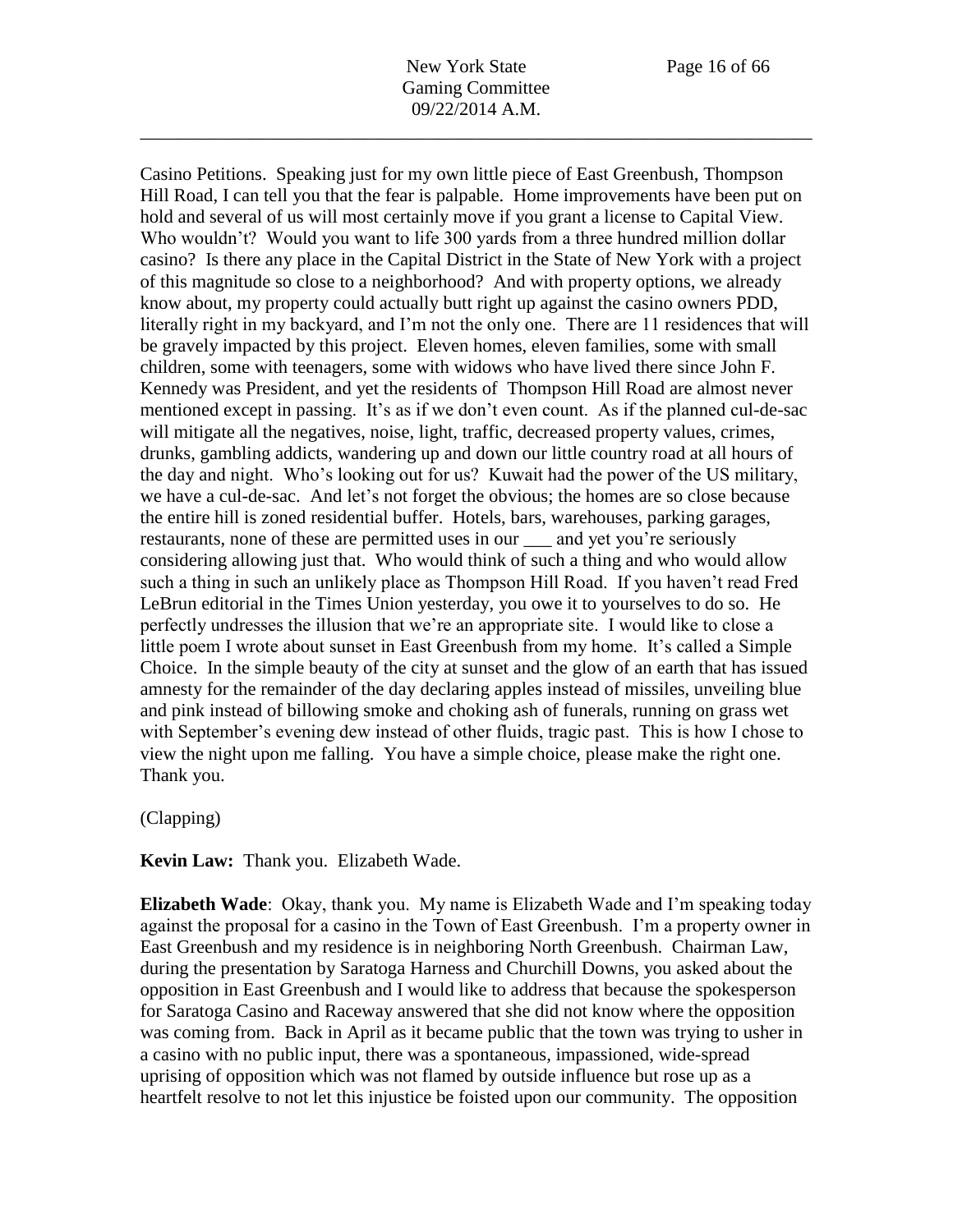in East Greenbush is coming from the residence of East Greenbush and the surrounding area who will be greatly affected by this sighting of the casino in our community. Some might argue that the opinions of the neighboring townspeople are not important. I however, I would like to point out that the casino is going to impact the entire region, the entire community, not just the residence within the boundaries of East Greenbush. My home at the time of finding out about this project was half a mile away from the casino site, and though I was in North Greenbush who's located closer to the project than most of homes in the rest of East Greenbush. The opposition in East Greenbush is coming from the residents and is strong, because Capital View Casino is the wrong plan for the wrong place. We're loud and we are forceful because we are determined because Thompson Hill Road is quite simply a spectacularly ridicules place for a casino. I have the map here and I don't know if you're looking there, I do see that you do have the copies of the map. It' surrounded by a girl scout camp, a Montessori school for kindergarten to eighth grade, a nursing home and rehabilitation center of 80 residents, and of all things our local high school, Columbia High School. Columbia High School is located eight-tenths of a mile from the proposed casino site. In other words, it is within walking distance. Cut through the soccer field that you can see behind this school there to the north and over Mannix Road and you're there. The eighteen-years olds in attendance at Columbia High will be able to leave school and run over to gamble legally at the casino and get back to school in time for the bus, though they're probably driving. Let's not talk about the kids that will obtain fake ID's to do so. There're currently over 1,300 students enrolled at Columbia High. Who would think to build a casino next to a High School with 1,300 young people on the precipice of adulthood. Is that a plan that makes sense for our children? These students come from well-beyond the boundaries of East Greenbush. They come from the Towns of North Greenbush, Nassau, West End Lake and Schodack. All of them being bused to one high school. Potentially next door to a new casino. Shouldn't the parents in those towns also be allow to have a voice? Does the East Greenbush Town Board speak for them too? Does the Mayor of Albany care about our students? The casino will shred the very fabric of our community. Saratoga economical analysis fails to address the cost to our community which will come from problem gambling, and our youth are most at risk. Studies show rates of problem gambling among adolescents exceed those of adults. Adolescent gambling has repeatedly been shown to be related to other substance abuse. Other adolescents with gambling problems have been shown to experience increase delinquency, antisocial behavior, criminal activity, and the disruptions of relationships that negatively affect overall school performance and work activities. These behaviors lead to serious psychosocial and economic cost to the individual, his or her family and society. Research indicates adolescents are about three times more likely than adults to become problem gamblers. Studies also show adolescents are up to five times more likely to develop the gaming related problems than adults. Please do not let this developer prey upon our youth. Placing a casino in such close proximity to our high school is putting our children in harms way. Another major issue you can see by looking at the map is that we're suburban area and unlike a more urban setting where patrons can walk or easily use public transportation to go to and from the casino. In our neighborhood they're going to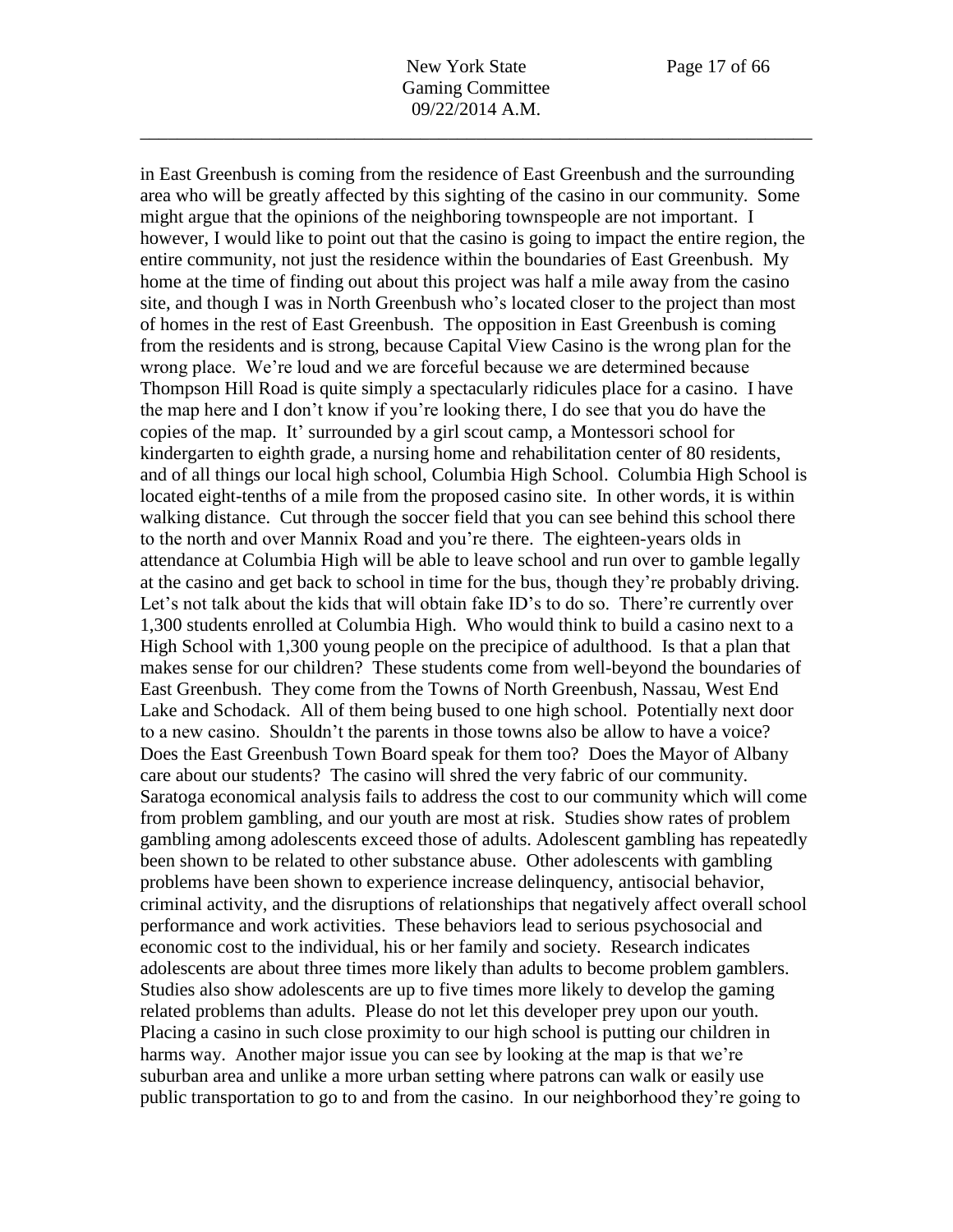have to drive. They will be sharing the roads with our kids and with our townspeople. They will leave the casino and get on our roads, the same congested roads our young people are driving. The same road our school buses are using. The developers may argue that this is a short distance from the casino to Exit 9, but even so that same corridor is used by everyone else traveling. We do not want or need these sorts of serious impacts on our town. I've more to say, but I'm out of time. Thank you very much for your time.

**Kevin Law**: Would you please point, Miss, would you please point us to Thompson Hill Road. Which is Thompson Hill? To the East of 4?

**Elizabeth Wade**: What I would like to say this (unclear)

**Kevin Law**: Thank you. Next up, Leesa Perazzo.

**Leesa Perazzo**: Good Morning to the members of the Gaming Facility Location Board. My name is Leesa Perazzo, and I am a member of the Schenectady City Council. It's my pleasure to speak in support of Rivers Casino & Resort. When the City Council voted to support Rivers Casino & Resort at Mohawk Common, excuse, Mohawk Harbor, we had a public comment event similar to this one, and though ours didn't last quite 12 hours, we made sure everyone had a chance to be heard, and took into consideration not only their comments that night, but also their e-mails and their phone calls. And I'm glad the same thing is happening here today. The City Council came to its consensus in part because this team, Rush Street Gaming and the Galesi Group approached our community with respect and open ears, and since day one, they've made every effort to ensure the casino will enhance our City and our region. I'm intimately involved in downtown revitalization and efforts to attract tourism dollars to the Capital Region. I was very impressed at the lengths Rush Street Gaming went to in making sure Proctors and other downtown businesses in Schenectady would benefit from the casino. They have had the support of the Fair Game Collation and will be working with Proctors to offer ticket packages and promotions at the theater to patrons. Proctors is a major player in Schenectady in the entertainment scene. It annually draws 650,000 people. That's a huge boost to downtown businesses. I'm confident that with Rivers Casino nearby, it will sell even more tickets and draw even bigger shows. In fact, I see Proctors as the lynch pin in what Schenectady will become with the addition of Rivers Casino, a cultural and entertainment destination for the entire region. Thanks to promotions already arranged and in the works, visitors to the casino will also be encouraged to patronize area businesses. And since Rivers is the only application situated near a true downtown, it is also the only project that can truly be expected to have this positive uplifting affect on existing business. I know Rush Street has formed partnerships in many areas including with the Mohawk Golf Club in Schenectady, and they will be having local businesses operate in the casino. Though my conversation with Rush Street, I know the company has already had success with these strategies in cities like Schenectady, such as Pittsburgh. Their properties have achieved awards like Best Overall Gaming Resort, and every single one draws in more business than competition. That's why I'm confident about the numbers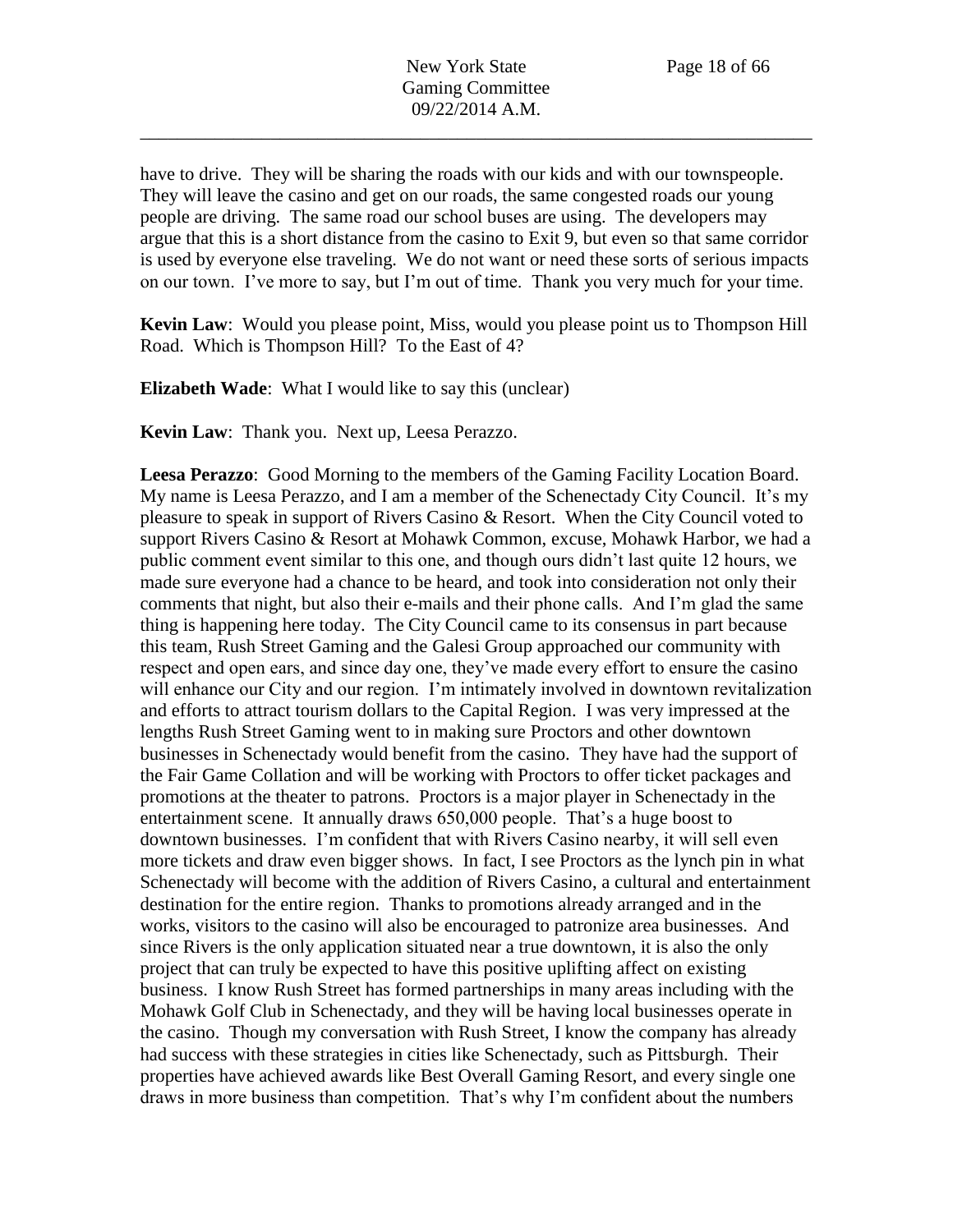shown here. Our city and county government and our school district face a budget crisis every year. But more importantly, our residents are heavily overtaxed. That's why the City Council as well as our partners at the Schenectady County Legislature pledged to use these gaming revenues toward property tax relief. We know if our residents are to have full rich lives in our community, they need a path to employment, a way to own a home, and a community support system that has the buy in of major businesses. Rivers Casino and Resort checks all three boxes. Thank you for taking the time to hear from me and from the entire Capital Region. I know the Board will award the license to the best team with the best proposal and the best plan to help the community in the region. And in my humble opinion, that's Rivers Casino and Resort. Thank you.

**Kevin Law**: Thank you

(Clapping)

**Kevin Law**: Next up is Philip Morris, the individual.

**Philip Morris**: Old joke.

**Kevin Law**: I'm sure you've heard it all.

**Philip Morris**: I've heard it all. Will it get me elected to office some day, not at all.

(Laughter)

**Philip Morris**: Thank you for the chance to speak and for your efforts. I'm Philip Morris and I'm employed as a CEO of Proctors, the Capital Regions performing arts centre. But I'm here today as the volunteer chair of the Upstate Theater Collation for a Fair Game. A group of all of the thirteen municipal or not-for-profit performance facilities with a 1,000 seats or more, or greater, that serves the citizens within all three of the gaming regions being considered in this process. Fair Game formed about a year and a half ago as the Governor and Legislature were refining the final bill to approve the Gaming Referendum. Each of us had heard in Fair Game from colleagues from around the county detailing the negative impacts experienced when confronted by gaming. And particularly when that gaming included substantial live entertainment options. But we also joined with a clear goal of supporting the Governor and the Legislature and to advise each of what we had learned by engaging with our peers. We sought to refine the gaming application expectations so as to improve the likelihood of long-term community success. This was an unprecedented collaborative effort, an upstate-wide collation working together to ensure access to the Arts for all New Yorkers in a changing world. We knew we represented the interest of millions of citizens and patrons, but we had not convened or worked together ever before and the prospects for success seemed initially quite slim. Specifically, we noted to the Governors office that gaming impacted local entertainment facilities in three ways. Gaming facilities changed where the community entertainment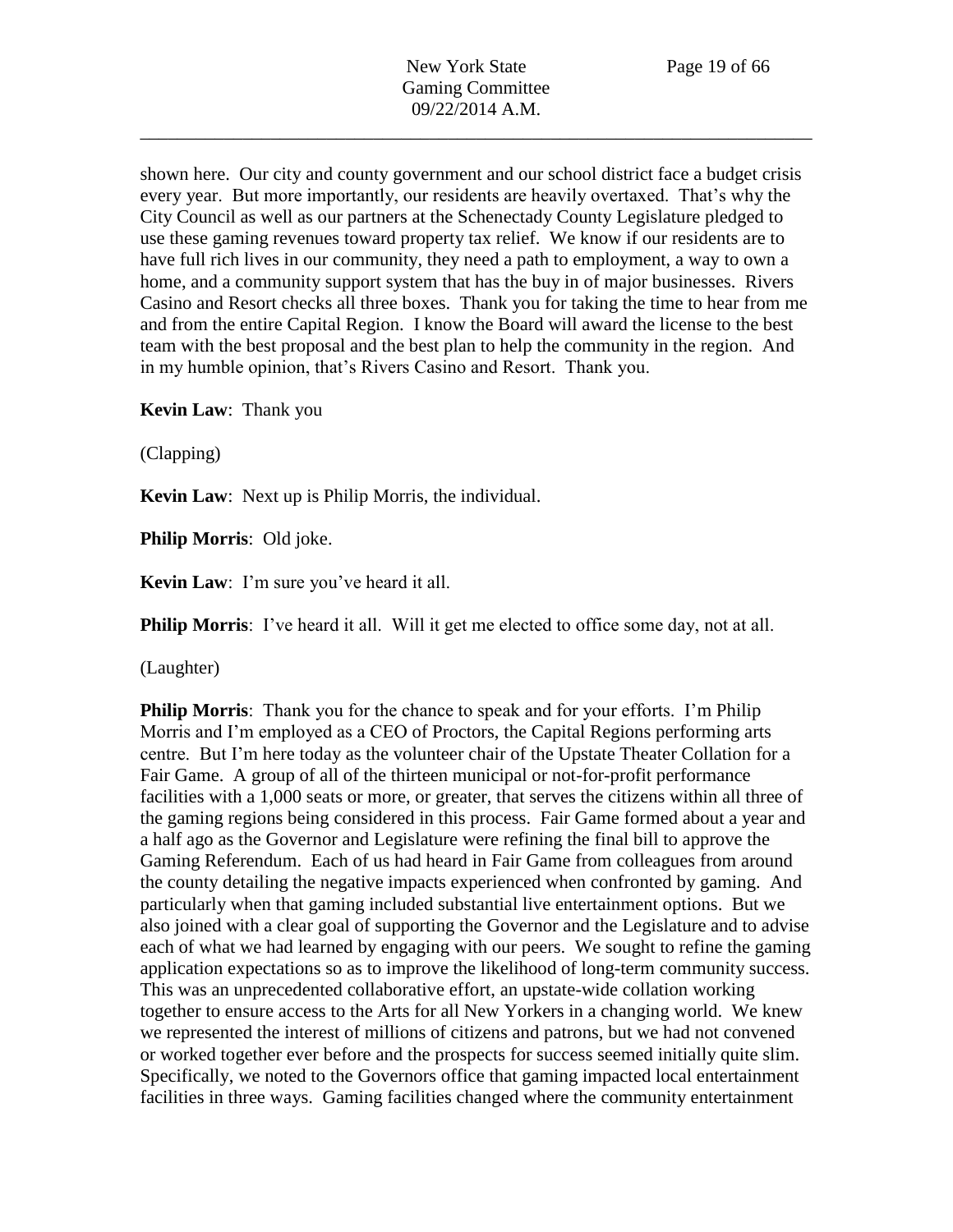New York State Page 20 of 66 Gaming Committee 09/22/2014 A.M.

\_\_\_\_\_\_\_\_\_\_\_\_\_\_\_\_\_\_\_\_\_\_\_\_\_\_\_\_\_\_\_\_\_\_\_\_\_\_\_\_\_\_\_\_\_\_\_\_\_\_\_\_\_\_\_\_\_\_\_\_\_\_\_\_\_\_\_\_\_\_\_\_

dollars were spent, even if live entertainment was not substantial. Where gaming facilities live entertainment, there was significant changes in where performers performed. This resulted from an industry-wide standard date and location exclusivity, often 100 miles and 100 days. In other words, performers who performed at gaming facilities almost never again performed in the art-type of facilities. And finally, three things change. How a gaming facility would begin may not indicate where it would be even a few years in the future. By way of example, we noted that 25% reduction in live events at Chase in Buffalo, the result of gaming facilities at nearby Niagara Falls, and even greater impact was experienced by downtown facilities in Hartford, Connecticut, and Providence, Rhode Island, due to Foxwoods and Mohegan Sun. The Governor and the Legislature heard our message which resulted in strong language in the RFA, which was further clarified and strengthened in the written public question and answer process that your Commission provided. To require negotiated relationships between gaming applicants and impacted entertainment facilities. The goal was to protect significant public and philanthropic arts entertainment investments and to support those investments through the gaming efforts. Our collation evolved and made presentations to every gaming applicant in each of the three regions. We developed four ways to work together for mutual success. First to declare and agree on a scale of intended live events by the gaming applicant. Second, to support a mitigation payment should that anticipated level of activity change significantly. Third, to establish regular and consistent communications regarding bookings and coordinating entertainment options within the community as well as to ban the use of exclusivity agreements. Fourth, to support the local facilities through modest participation and a fund designed to support the Fair Game Facilities and to support smaller local arts activities through a competitive grants process. We are pleased to say, that in the three regions, twelve of the sixteen gaming applicants have signed Memorandum of Understanding with us. The process of getting to those agreements have been different in each case, in some cases, the gaming applicant altered plans for live entertainment significantly. In some cases, we made decisions to communicate regularly in a manner we had never considered before. It's not a success yet. We must wait and see which applicants are selected. We need to see a few as the Siting Commission can help us reach agreements with the other four should any of them be selected, and finally we need to see if the MO used, we have developed will result in firm agreements as selected applicants bring projects to \_\_\_. Here in the Capital Region, we have MO used Howe Caverns, Rivers Casino, and Hard Rock. These agreements represent the compromises and concerns that we believe were anticipated in the original RFA. We feel strongly that we can work with these applicants. We also feel strongly that we, Proctors, the Palace, Times Union Center, SPAC, the Trod Music Hall in Saratoga Sidney Center, our regions, collaborators will continue to collaborate in these agreements. It's been a remarkable effort and we appreciate you giving us a chance to shape our future.

Kevin Law: Great, thank you Phil.

(Clapping)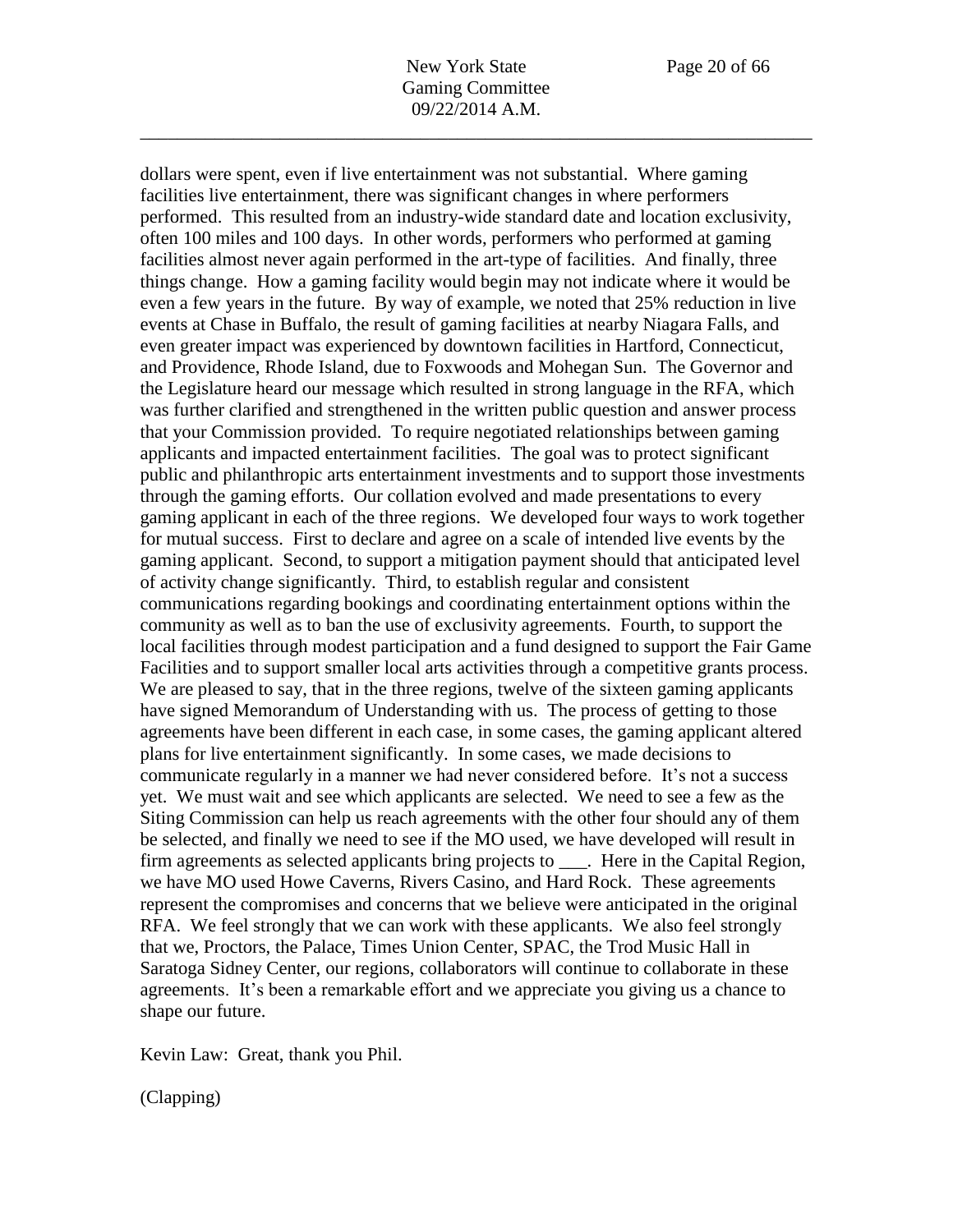**Male:** Which four have not signed?

**Philip Morris**: East Greenbush has not signed, Saratoga in the Catskills has not signed, Cordish has not signed, and one other in the Catskill. I apologize, but I'm prepared for it when I come tomorrow to the Catskills presentation.

**Kevin Law**: Thank you Phil for educating us on something at least I was not aware of. Thank you.

**Philip Morris:** Great, thank you very much.

**Kevin Law**: Our next speaker, Karine Carreau. Did I get that right? Close?

**Karin Carreau**: Close, it's Karin. Thank you, thank you for hosting this opportunity to share our thoughts regarding the casino gaming in New York. My name is Karin Carreau and I'm the Director of Policy for the National Association of Social Workers, New York State Chapter. I am here before you on behalf of four other mental professions along with ours, the New York State Association of Marriage and Marriage Therapist, the New York Mental Health Counselors Association, and the National Association for the Advance Placement of Psychoanalyst, another unprecedented partnership. I represent over 11,000 licensed mental health providers spanning the spectrum of disciplines of licensed social work, mental health counselors, marriage and family therapist, and psychoanalysts. Throughout the develop of casino gaming in New York, our organizations have been working together to identify ways in which we, as licensed mental health providers, can help prevent an increase prevalence of problem gaming, and being available to those in our communities who may need problem gaming treatment. We believe it is prudent for New York State to prepare for a potential increase in the demand for treatment. As such, we've recommended the State develop and invest in a comprehensive strategy for prevention, identification, and treatment of problem gambling. An investment in treatment is only one component of a strategic plan, however. In addition, we need to layer the investment throughout New York, not merely in just the areas where the casinos are located. New York should invest in public service announcements on responsible gaming, awareness of the indicators of problem gaming, and the identification of qualified licensed mental health providers trained in evidencedbased interventions are key components of a comprehensive strategy. In addition, we recommend that New York diligently review the responses to ensure that successful applicants cited have illustrated a strong commitment to the prevention and treatment of problem gaming and have sound policies and the corporate infrastructure to partner with New York on any problem gaming issues that may face our communities. As there is a correlation between problem gambling and mental health and substance abuse issues, it is critical that New York mental health professionals anticipate and prepare for the growth of problem gaming among our State's residents. Data indicate that similar to substance abuse disorders, problem and pathological gambling can indeed be addressed through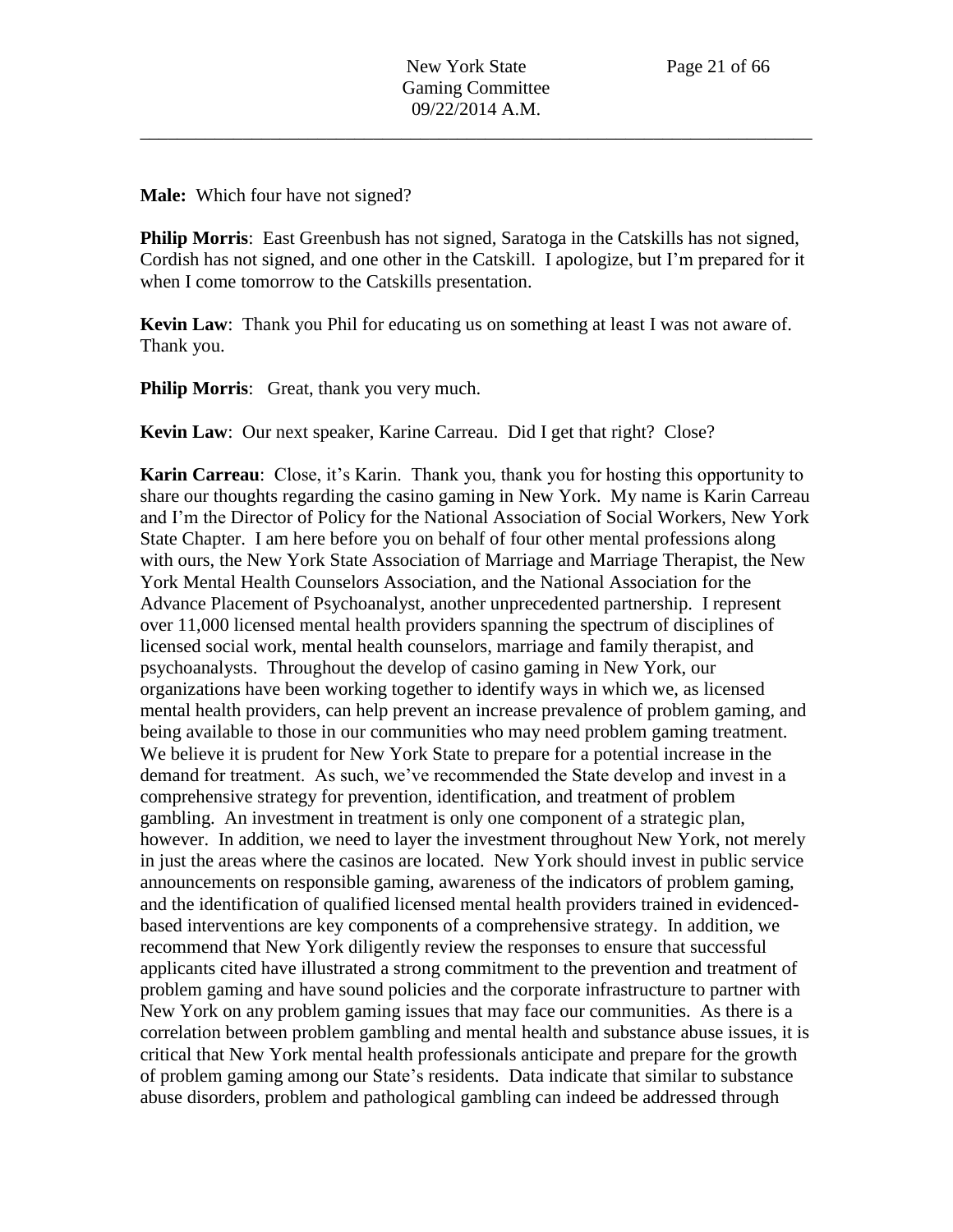treatment. In an effort to meet the projected clinical needs associated with an uptake in problem gambling, the New York State Chapter of National Association of Social Workers, the New York State Mental Health Counselors Association, the New York State Association for Marriage and Family Therapy, and the National Association of Advancement of Psychoanalyst propose a collaborative with the Office of Alcohol and Substance Abuse Services to develop a comprehensive, multi-discipline, multi-year training curriculum rooted in best practices for the sole purpose of readying our state's mental health workforce. Such a curriculum would be created using evidence-based practices in emerging clinical data focused on the multi-faceted range of biological, personality, developmental, cognitive, and environmental risk factors of problem and pathological gambling. Curriculum would be delivered through in-person training institutes, Webinars and print materials with follow-up clinical support. In addition, a specialty certification would be created to verify that competence of clinicians to deliver such services and a comprehensive evaluation tool would be utilized to monitor the programs effectiveness, relevancy and application feasibility. In 2013, the National Association of Social Workers, the New York Association of Marriage and Family Therapists, the National Association for the Advancement of Psychoanalysis, and the New York Mental Health Counselors all actively supported enactment of Legislation establishing continuing education requirements for this State's mental health professions licensed under Article 154 and 163 of the Education Law. Hence, over the course of the next two years, all such licensees will be subject to participation and continuing education requirement. As these professionals begin participating in such educational requirements, it will enable them to adapt to the State's changing mental health landscape. Prioritizing focus on a continuing education curriculum specific to problem and pathological gambling will proactively prepare the workforce and optimally stem the anticipated depth of the impact of casino expansion. At a time when New York is moving to expand gambling opportunities, it is increasingly important to acknowledge the potential for additional patterns to emerge in our State. Our four organizations, unlike any others, have the capacity to reach such providers in rural, suburban and urban communities…

**Kevin Law**: Times up.

**Karin Carreau:** Trained, we stand ready to partner with New York and approved applicants.

**Male**: Would you just tell us the casinos you favor and casino you don't getting a license.

**Karin Carreau**: Are there casinos, I can tell you that we have....

**Male:** Proposals you favor and proposal you don't.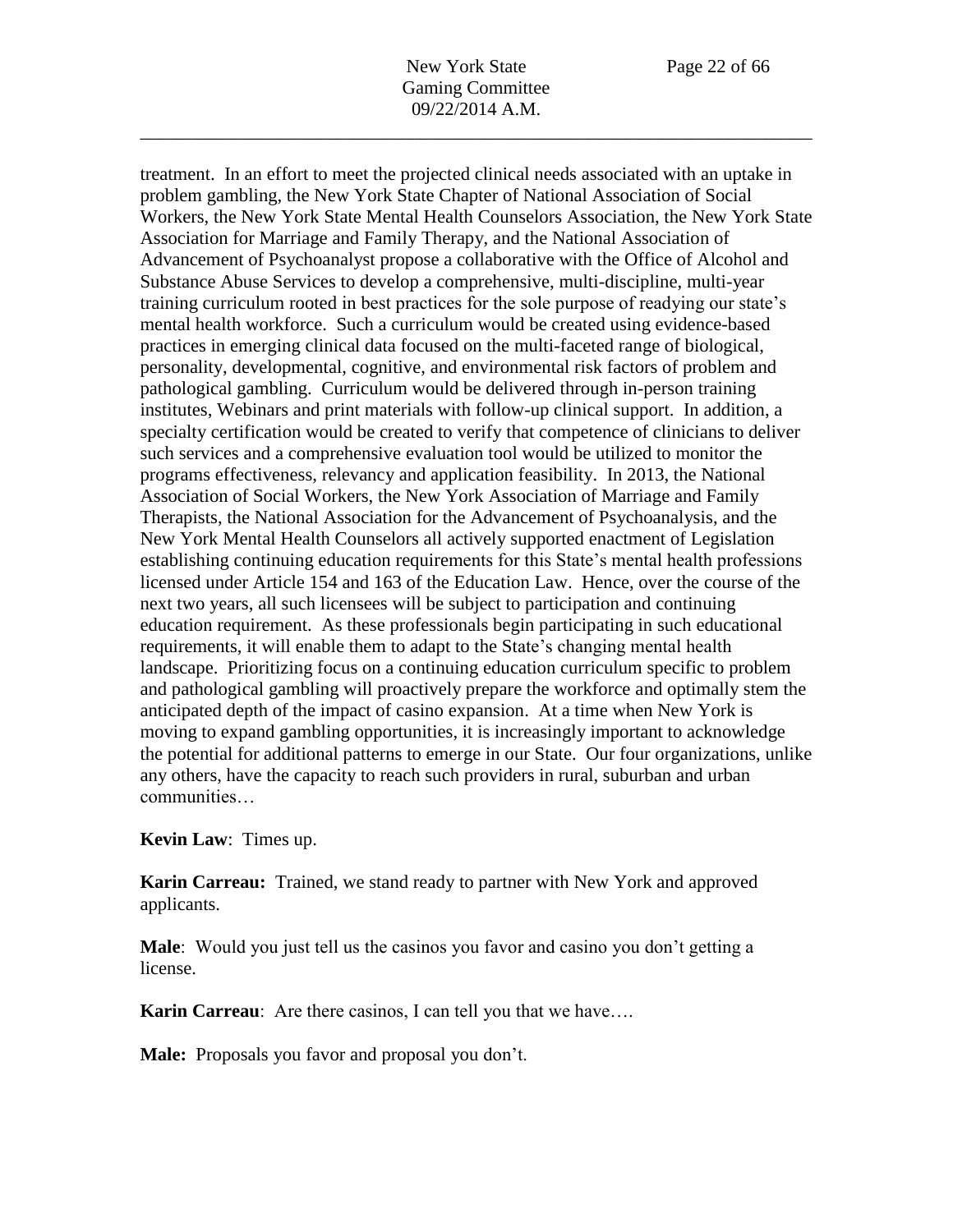**Karin Carreau:** I can tell you that we have had very good interaction and engagement from Rush and very good interaction and engagement from Caesars. Thank you.

**Kevin Law:** Thank you. I didn't realize so our time is different, we have to press this at the same exact time. Okay, very good. I haven't always been doing that. I go to one list, and then I forget to do the clock. Alright, so we've got to synchronize this. Alright, now we're back to the people who registered today. Glenn Witecki.

**Glen Witecki**: Good Morning. I'm Glen Witecki and I practice law in Schenectady. Some years ago when I was telling a client how long I had been practicing law, she informed me that I didn't need to practice anymore because I was already good at it, but nevertheless I continue to practice. These are my thoughts on starting the casino. Schenectady, first born child of General Electric Company, abandoned child of General Electric. Schenectady, child of American Locomotive Company, orphaned by them as well. Schenectady, home of suffocating school and property taxes, place where more houses are demolished than built. Schenectady, on the come back trail, where infrastructure has been rebuilt, where new technology occupies old factories, and where Proctors Theatre has anchored an incipient downtown renaissance. Place where an able developer and astute casino operator have partnered to bring a striking crescent marina to the old fur trading capital that became a locomotive factory and now a brown field. And now as it rises from its ashes, it seeks the blessing of a license. It's culinary and casino programs at the community college invite those seeking entertainment and respite to visit Schenectady. Come by train and walk across the street to the casino. Come by highway where the exit ramp is one minute from gaming. Come by boat and anchor in a magnificent marina that is on the casino site. Come by air to the county airport's ample runways but a few minutes from the complex. Come to Schenectady around the bend from Albany. Schenectady Gateway to the rest of Upstate New York. Schenectady, a place that has paid its dues and best fits the siting criteria governing this Boards decision. There once were five men on a Board who inciting casinos were both master and lord. They listened to logic and pondered the plans, and when taking their vote, said YES to Schenectadians! Thank you.

# (Clapping)

**Kevin Law**: That's pretty good, we have two poems so far. That's very good. Thank you. Our next speaker will be Ron Bailey.

**Ron Bailey**: Good Morning, I'm City Councilmen Ron Bailey, City of Albany, Third Ward. I am here representing the minority wards in the City of Albany, and we stand here in support of Hard Rock Café in the City of Rensselaer. As the ranking sponsor of the resolution to Hard Rock for Rensselaer, I come with twelve votes out of fifteen Council Members, and as we known, our Mayor has decided to join East Greenbush. She will be speaking later today. But just to let you know that I'm here representing the people of the lower five wards who voted in the City of Albany when Proposition One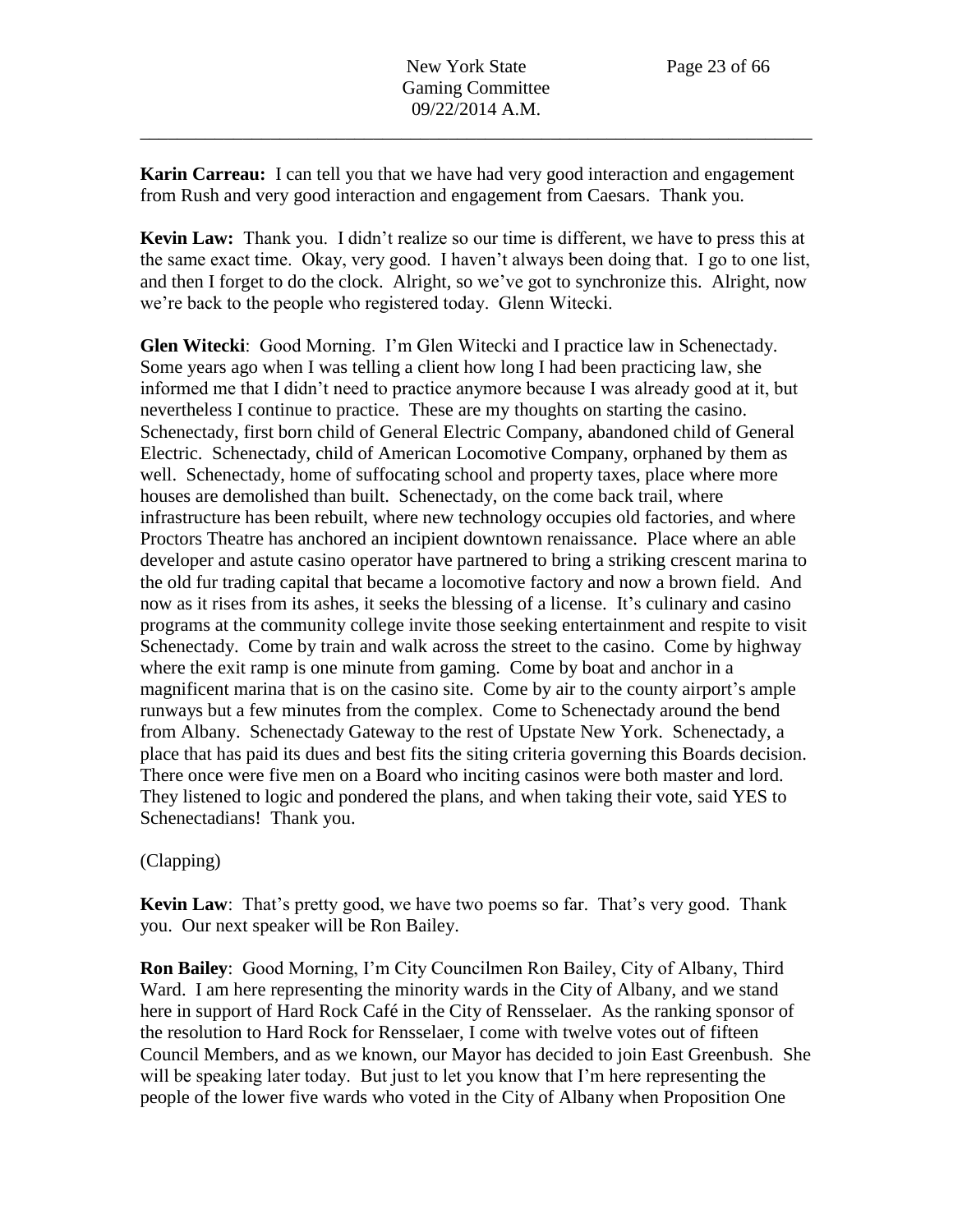New York State Page 24 of 66 Gaming Committee 09/22/2014 A.M.

\_\_\_\_\_\_\_\_\_\_\_\_\_\_\_\_\_\_\_\_\_\_\_\_\_\_\_\_\_\_\_\_\_\_\_\_\_\_\_\_\_\_\_\_\_\_\_\_\_\_\_\_\_\_\_\_\_\_\_\_\_\_\_\_\_\_\_\_\_\_\_\_

put a casino, because we want jobs, we need jobs. You know, our City has a \$18 million dollar deficient and our people are not getting jobs. We've got economic developments going on but everybody outside the city is working at those jobs and not the people in the City of Albany, and those neighborhoods, you know, we're the poorest city of most. Any given day, you can come in my district and my ward and see people picking up bottles and cans. Just this morning a young mother was out there picking up bottles and cans so we can get milk for her baby. We need jobs. Hard Rock Café has offered us jobs, 25% of the jobs that they might have to offer. We might not even get 25%, but if we could one person a job, we're happy because that's what it is about. Jobs. I'm not concerned about the money they want to give the City, I'm concerned about the jobs for the people, because our people are suffering and they need jobs. We're going into a budget session right now and we're already talking about layoffs. So we're talking about more people that's going to be looking for jobs. Hard Rock is shovel-ready and they have their own finances. So we talking about if you grant them this site, they can be open in a year and we can have people there working. That's the most important thing. Jobs. And not only through the casino, because if you grant it to them, you're talking about down in my district, which is the third ward, and I happened to have all the hotels in downtown Albany, and all the restaurants. You talking about they might have to hire more people to add people on if the business is working right. So I'm here today to speak in favor of Hard Rock in the City of Rensselaer. I support them and my heart goes out to the rest of them, because I know the struggles that they go. I've been watching, but I also have to think about my district and my city. I'm here today supporting Hard Rock Café in the City of Rensselaer. Thank you and Gentlemen, Vote Hard Rock.

### (Clapping)

**Kevin Law**: Thank you. Okay, who's next? Stefan Masic.

**Steven Masic**: .Good Morning Gentlemen. My name is Steven Masic, and I'm, I have two hats in this thing. I'm a member of Laborers Local No. 157, and also serve on our Schenectady County IDA Board. Let me start with a Union aspect thing, as Rush Gaming has already come in and said, Hey, we're going to build local. They signed an agreement with our Trade Councils to build with local people. That's awesome. They've already signed with our hotel workers, so when that hotel is open, we've already got local people there. Not only is that site shovel-ready, there're already shovels in the ground. For economical standpoint, 15 years ago, you didn't want to take your kids there, through downtown Schenectady, but with the foresight of many people, just to mention a few, Mr. Buicko of the Galesli Group, Ray Gillen, our Director of Economic Development and his team, Charles Steiner of the Chamber of Commerce and his members, Philip Morris, CEO, all came together and said, Hey, this is the city of light, we can't let the light burn out. We've got to bring it back. And they're doing a very good job. I drive through it everyday on the way home and it's a bustling neighborhood again. With this casino we're going to bring more economic development. It's going to drive more infrastructure repair. Regardless, our City Council and our County Legislature have already promised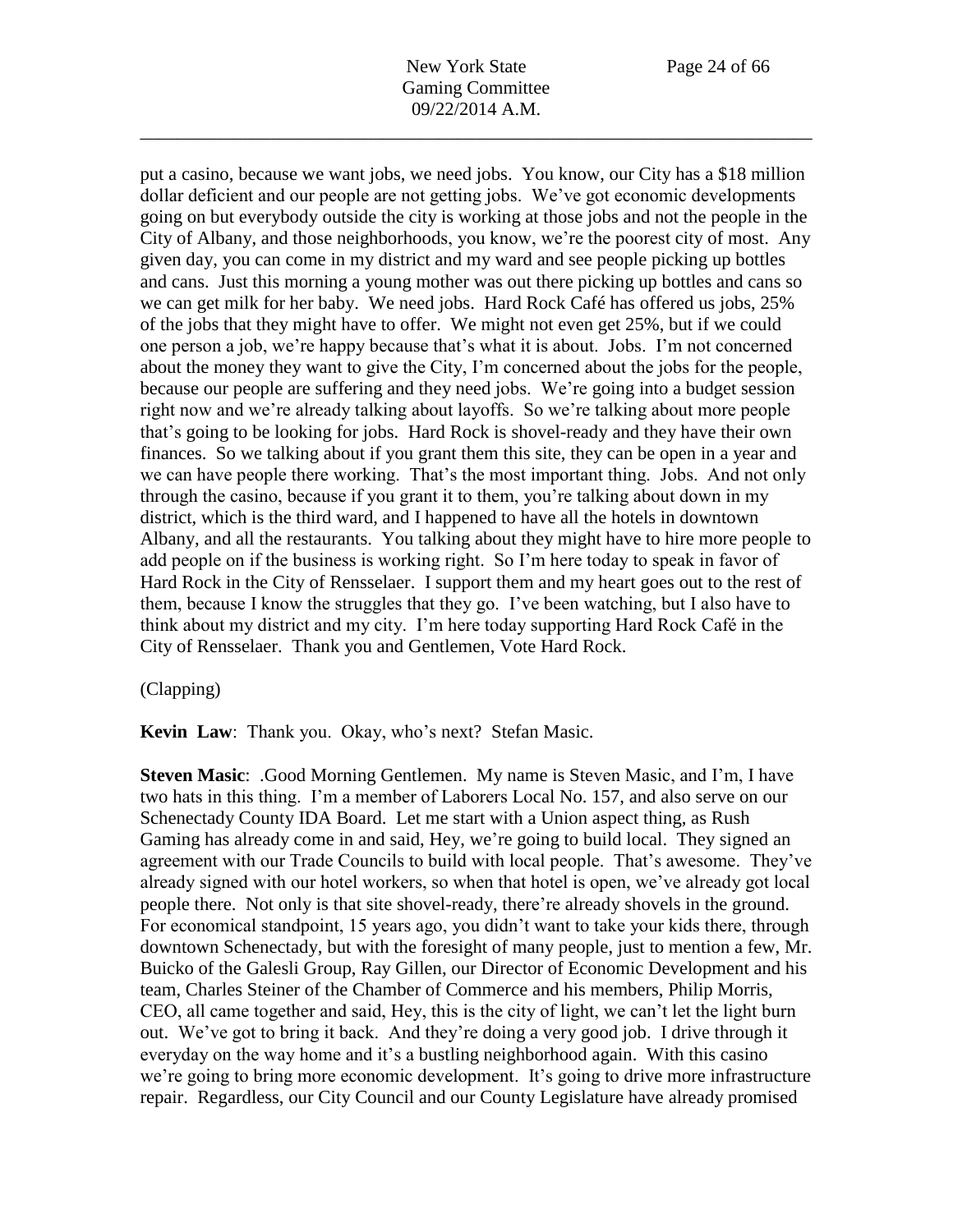tax relief, that's where this tax money is going to go. So when we bring, the median income for these jobs is forty-something thousand dollars, that's life changing money to people in Schenectady who don't have anything We have a brown field that Rush Gaming has come in before in Pittsburg and brought these sites back, built casinos, energy efficient, minority based suppliers, which will come and build casinos to supply, so there're more and more jobs coming. So I'm here to ask for your support and your vote and to grant the license to the Galesi Group and Rush Gaming. Thank you very much.

(Clapping)

**Male:** You may not know the answer to this, but how do you respond to the complaints that we heard about Rush Gaming labor issues at other casino.

**Steven Masic**: Well, the only thing I can tell you, I don't, I feel their pain, but I don't know their issue. All I can speak about is I know they have already come in and signed with the hotel workers here. So apparently they're trying to avoid the labor issues here in New York. Like I said, they have already signed with our construction trade council to build it. That's local jobs for local people. I'm happy that they came in and said we're not going to being in an out-of- town contractor, we're going to build it with your guys here because you know the area. This benefits us right from the beginning. They haven't even been issued a license yet and they're already coming to us and saying, Hey, we're going to come help.

**Male:** Thank you.

**Kevin Law:** Thank you.

(Clapping)

**Kevin Law:** Next, Ron Williams

**Ron Williams:** Can you hear me know? How are your doing, I'm Ron Williams. I'm a volunteer Firefighter. I also work for our County Highway Department, and I am a volunteer coach. I coach youth from fifth and sixth all the way up to modified and varsity football. I ran for office for the last couple of years for Town Councilman for Cobleskill and my whole thought is, I grew up in Cobleskill and Schoharie County. I spent my school years in Cobleskill, my summers in Schoharie and Middleburg area, because I have family all though the county. I've had family lose things and family who's been laid off and fortunately, I found a job, one of little jobs that you could have in Cobleskill where you don't have to travel, and you can kind of live off a little bit. But, for everybody else, there's nothing there. I know you've this story and you're going to hear it all day long, there is nothing there. Most people that live in Schoharie County, when you look at the maps, they've got to travel from there to over the Schenectady and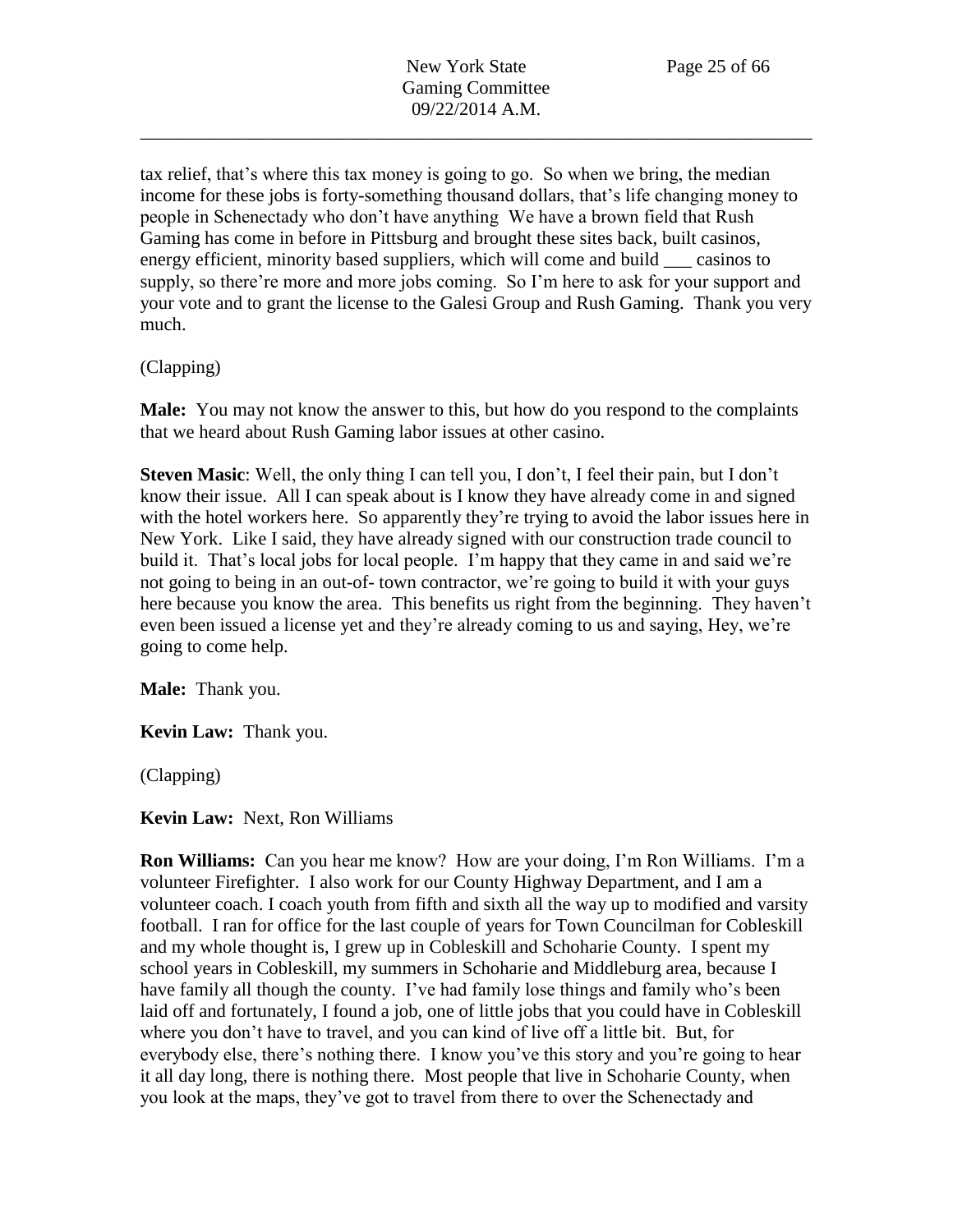New York State Page 26 of 66 Gaming Committee 09/22/2014 A.M.

\_\_\_\_\_\_\_\_\_\_\_\_\_\_\_\_\_\_\_\_\_\_\_\_\_\_\_\_\_\_\_\_\_\_\_\_\_\_\_\_\_\_\_\_\_\_\_\_\_\_\_\_\_\_\_\_\_\_\_\_\_\_\_\_\_\_\_\_\_\_\_\_

Albany to work. In order for them to live they have to travel that far to work. They're losing money with gas. Youth wise, kids that are graduating and stuff, there is nothing there for them to stay. You're seeing more families move out of the area, more For Sale signs going up. There's nothing there, they can't afford it, taxes and everything else. A casino coming into Schoharie County would be huge. It would them out. It would help people stay in Schoharie County. Also, it might even bring people into Schoharie County with the beautiful sight. I don't know if you guys have been through Schoharie County, but take the time and go through Schoharie County, just to take the sights. It's beautiful; it's a very beautiful place to live. Not as beautiful as it was before the flood, but its' still a beautiful place to live. Look at the guys here, I mean I personally took a day off today just to come here. These guys here, everybody here, all blue collar guys, we're all blue collar, we work hard and most of us hold two or three jobs. Like I said, oh, I also DJ too, I'm sorry. But that's my second job. A one time I was holding four jobs just to pay my rent and stuff. It's tough. Like I said, I see Schenectady and Albany and all that, and I do have friends all from that area and things, but I saw the poster here with partnership with Proctors Theatre and all that, and like I said before, all those businesses, there're plenty of jobs out there for people. Schoharie County, we have Howe Caverns, we have the County Highway Department, we have nurses. There isn't much there. We have the State University but like I said, if only somebody looses a job, you're not going to get a job there. We need more. There's nothing there. So, I hope you guys can make a decision and look at the big picture and help us out in Schoharie County and help us rebuild. Thank you for your time.

(Clapping)

**Kevin Law:** Thank you Ron. Tricia Moses.

**Tricia Moses**: Hi, I'm Tricia Moses. I'm a resident of Schenectady County, \_\_\_\_\_ casinos at Howe Caverns. We are close neighbors to Schoharie County and we've seen first hand what they've gone though and they just need an opportunity. Their opportunities have landed in Schenectady, and Albany, and Rensselaer. But Schoharie needs this opportunity, and if you give them this opportunity, they'll take it and they will make you proud. They'll make something and they will save themselves, but they need the door opened and they need this opportunity. So we would appreciate your support and thank you very much.

**Kevin Law**: Thank you Tricia.

(Clapping)

**Kevin Law**: Next up is Kim Wilsey.

**Kim Wislsey**: Hi, I'm Kim Wilsey. I've lived in the Schoharie County all my life. I went to Schoharie High School, I went to Cobleskill High School, I now have two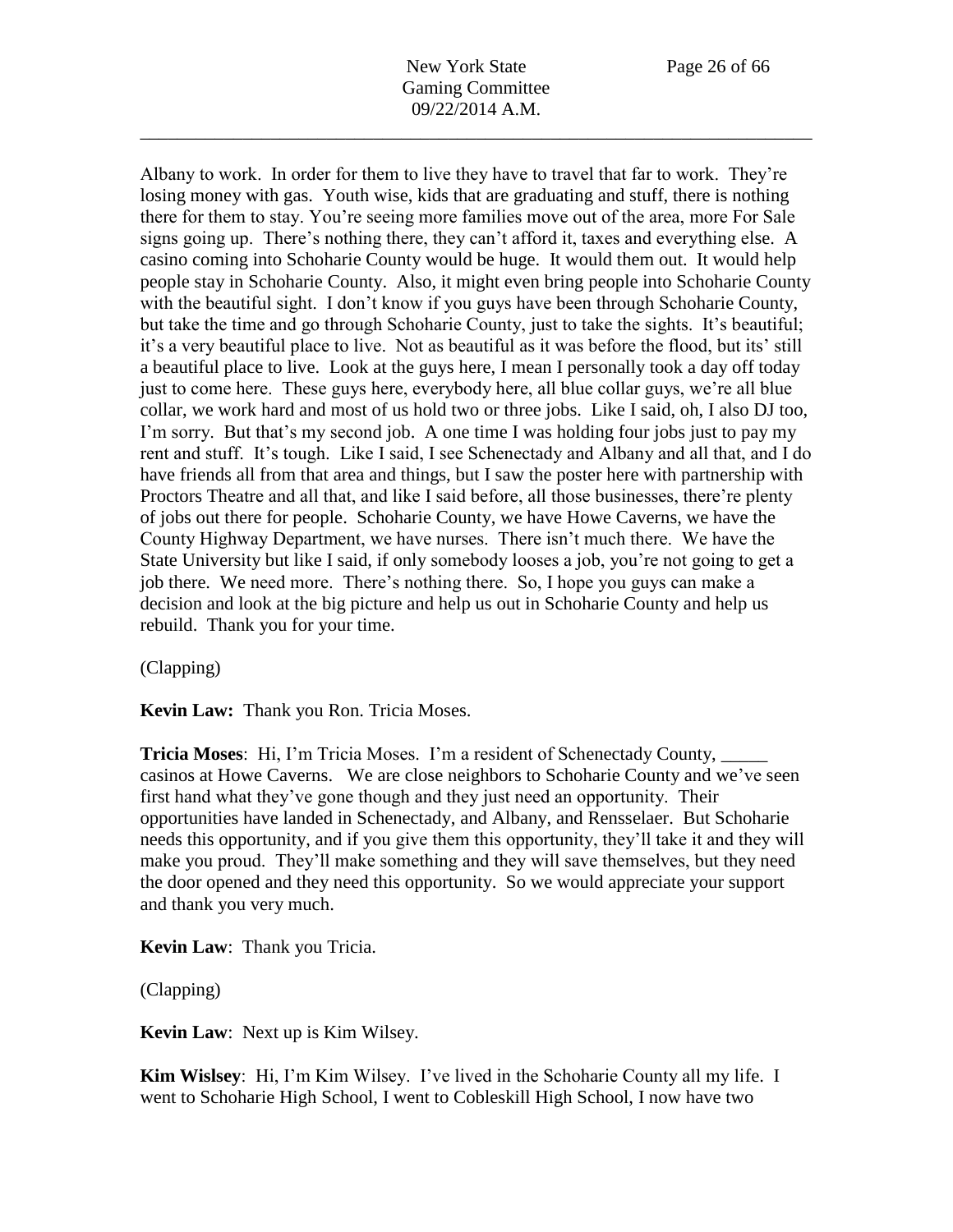children that go into the Cobleskill School District. Over the last few years, obviously we've had the flood and everything, but the school systems, they're loosing good teachers, their loosing programs and books and with my kids going in there, I feel like that with the casino coming in, you know, the tax breaks and the funding that could come from this are just going to keep benefiting us, not only with the jobs but giving our kids a chance to get some of the funding that goes other places. You know, Schenectady and Albany, they have such big districts and so many kids and they get this funding, and we have such a small district and it's like they forget about us, and we don't really get as much as our kids deserve. We have a great college there and they get people from all over the world. I've meet somebody that comes from Japan to go to our college. It's such a great neighborhood, a great community. We have all these towns around us and they're all just kind of dwindling away. Everybody's moving and there is just nothing there to keep us up and I feel like if we get this, we have a chance. I was lucky enough to work at Howe Caverns. I work there and I love that I get to be in my field but a lot of the kids that I went to school with, they come out to Albany and they come out to Schenectady, and move completely out of New York because it's just, there's nothing there holding us. So I feel like if you guys give us the chance, like everybody said, we're going to show you that we really want this. We're hard working and we deserve a chance. So thank you very much.

### **Kevin Law**: Thank you Kim.

(Clapping)

**Kevin Law**: Shane Strong.

**Shane Strong:** My name is Shane Strong, born at Schoharie County Community Hospital located in Cobleskill, resident of Schoharie County all my life. I was fortunate to find a job 26 years ago in Cobleskill. I just recently went to my class reunion. There might of a total of four people that still live in this area. At the age of 16 I joined the Cobleskill Fire Department, Junior Department, and 18 was voted in. A member for 19 years, very active. Just fought a structure fire last Tuesday morning at 4:00 AM where the family lost everything. We are for this casino. We need this casino. It will bring jobs, there will be revenue, and help us replace a fire engine that we respond. It's a 1975 American LaFrance. It's a front line pumper that we protect the Village of Cobleskill. With the casino, we will get help to replace that pumper. We have had spaghetti dinners, pancake suppers, car washes, and a drive to help replace this pumper, and we haven't received a lot of support. The casino will support helping us replace a pumper. I drive through East Greenbush, Rensselaer, Schenectady. I do not see 39 year old engine respond to structure fires. We need this casino. It's our time. Thank you.

(Clapping)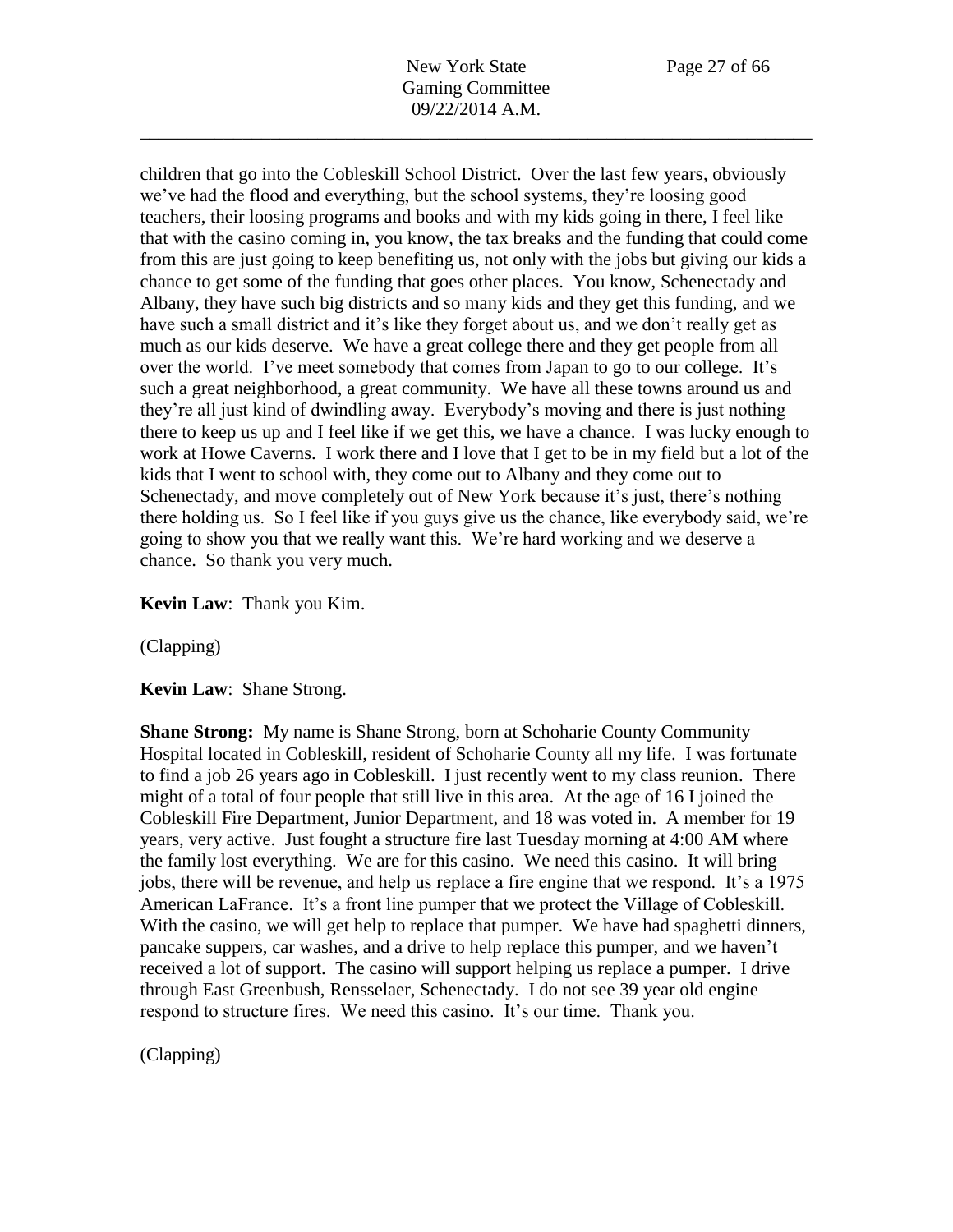New York State Page 28 of 66 Gaming Committee 09/22/2014 A.M.

\_\_\_\_\_\_\_\_\_\_\_\_\_\_\_\_\_\_\_\_\_\_\_\_\_\_\_\_\_\_\_\_\_\_\_\_\_\_\_\_\_\_\_\_\_\_\_\_\_\_\_\_\_\_\_\_\_\_\_\_\_\_\_\_\_\_\_\_\_\_\_\_

**Kevin Law:** Thank you. Alright, we are doing great. Thank you all for bringing us back on schedule and now we are actually five minutes ahead of schedule. So, we are going to take a two minute break, and with the 10:00 speaker, we're now going back to, we'll time ourselves. The 10:00 speaker is David Giacalone. Is David here? He's not here. Is James Flanagan here? James, you're going to be first up, unless David shows up. There is three minutes left on this clock, so we're taking three minutes. Okay. Just a reminder for those who weren't here earlier, we have people who registered, the first five speakers at the top of every hour were preregistered, then we go to a second list of people of people to registered today to speak. You're limited to five minutes and there is a clock in front of you which will indicate how much time you have left. The next speaker is David Giacalone. The floor is yours.

**David Giacalone:** Thank you. Hi, I want to thank the Board for letting me speak on behalf of the Schenectady casino group. We believe that there are much better choices than putting this casino in Schenectady, and unfortunately, I can only give you a summary of my summary in my five minutes. We're submitting a 20-page statement today that has a lot more detail. We're also submitting a Petition with a few hundred signatures opposing. We believe that there are a number of things that are unique to this situation and this location and they all point toward giving this license to someone else. First, this is the only location out of the four that already had a giant development project on its way working forward, going to exist whether or not if there's a casino. We believe you should put it someplace that was going to be a empty lot, and not one that had the biggest project that Schenectady has every seen and one that was supported by the community and applauded and awarded. There will be brown field meditation whether or not there is a casino. There will be a beautiful mixed-use development along the Mohawk, whether or not there's a casino, and Schenectady already has a very vibrant and powerful development structure and strategy as the democratic website says, They've been over \$800 million dollars worth of investment in the last ten years, over 6,000 jobs created. Put it someplace where they don't yet have that kinds of a vibrant development success. This is also the only location that threatens a wonderful treasure of a historic district which is the Stockade Historic District. The Stockade is only a half of a mile away. It's the oldest residential neighborhood in the nation, with the biggest concentration of buildings over 200 years old in the nation, and we believe that the inevitable traffic and the extra crime that is going to happen because of this, is just way to much of a threat for such a gem, in fact when the Mayor isn't putting in the casino, he calls it Schenectady's Gem. It's a wonderful place to live. I live there myself. The applicant says, Oh Well, we have a casino in Philadelphia and it got safer there. Well it got safer, it didn't and it did. A fourteen man Philadelphia patrol is dedicated solely to half a mile within that Sugarhouse Casino, and what it did was push a lot of crime about a half a mile away. It had much more car break-ins and car theft, and we think that that sort of crime is not worth the risk. We also believe that the people, the leaders of Schenectady County have not respected the vote that happened in November of 2013. When you go into the voting booth, you don't have to worry whether your boss is going to insist that you say Yes to a casino. And you don't have to worry about whether or not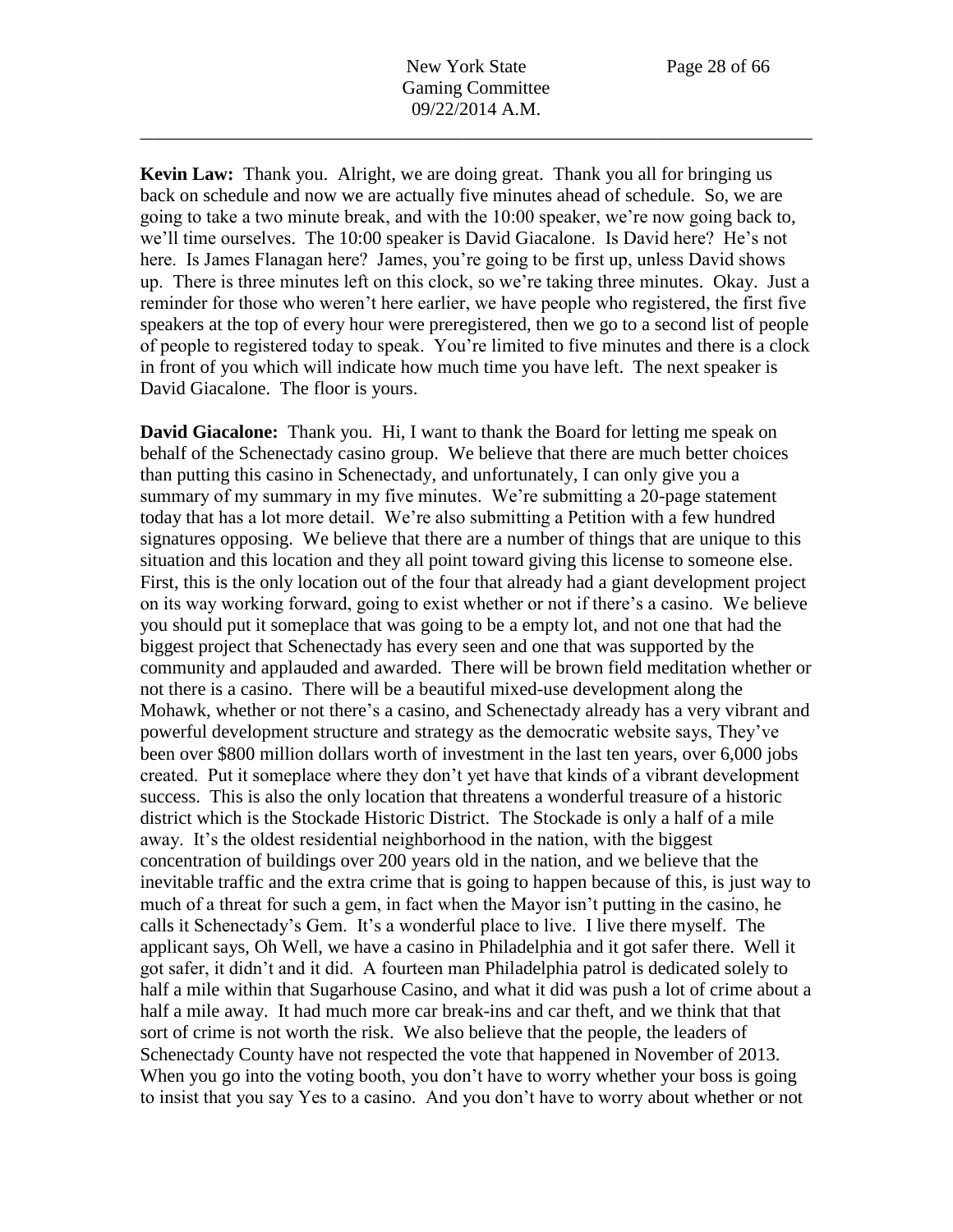New York State Page 29 of 66 Gaming Committee 09/22/2014 A.M.

\_\_\_\_\_\_\_\_\_\_\_\_\_\_\_\_\_\_\_\_\_\_\_\_\_\_\_\_\_\_\_\_\_\_\_\_\_\_\_\_\_\_\_\_\_\_\_\_\_\_\_\_\_\_\_\_\_\_\_\_\_\_\_\_\_\_\_\_\_\_\_\_

you're getting a job or not. You can go in there and after a long public debate about casinos, say what you mean. Schenectady County is the only county out of the three where the majority of people said No to a casino. And the towns that are supposedly supporting it, their Supervisors wrote letters of support in spite the fact <u>equal</u> more than 25% in, I'm sorry, a margin of 25% between those who said Yes and No, a margin of 15% inGlenville, between those that said Yes and those who said No. With No being the majority. Show some respect to the fact that the people who aren't pushing jobs have thought about it and went to the polls and said No, we don't want it. And I tell you, if you don't want it anywhere in Upstate New York, you don't want it a half a mile away, right down the road. So, I think you can get more bang for your buck somewhere else. Thank you.

**Kevin Law**: Thank you David. Next up, James Flanagan.

**James Flanagan**: My name is James Flanagan and most of my titles are former. I'm former Councilman for 24 years in North Greenbush, former Supervisor, former Councilman, and I also, I think someone earlier mentioned how North Greenbush fifteen years ago voted against the Chip Fab, and I was one of the two votes on the Town Board in favor of the Chip Fab, so I guess my credentials as a MWBE are terrible, and I just preface my comments with that. Back in the year 2000 when I was North Greenbush Town Supervisor, we were approached by a group of parents, educators, and board members, looking for a location for a Montessori School. They saw the site that was easily accessible for students from throughout the Capital District. However, it also had to be rural enough for the environmental education using the discovery methods pioneered by Maria Montessori. I put the in touch with the person who owned a parcel of land on the North Greenbush-East Greenbush border. The site turned out to be an excellent match. A year later at the groundbreaking, they announced the name that described their new site. The Woodland Hills Montessori School. Now I fear they may have to rename it Casino View Montessori School. The reason I'm telling you this story, is to illustrate the importance of municipal land use regulations. So many laws and master plans are not simply obstacles for developers to get around. They are also a commitment to the existing property owners. Whether you're a Montessori school student, a set of parents sending their daughter to a girl scout camp, or a young family whose home represents the largest purchase they will make in their lifetime, zoning and a master plan should give you some assurance about the character of the neighborhood where you planned your future. Similarly, the State Environment and Quality Review Act should provide a structure for existing property owners, developers, and town officials to weigh the pros and cons of potential changes in land use. SEQRAs should not be rushed or done in secret behind close doors or hidden from the public. The attitude towards SEQRA for the Capital View Project was best illustrated before this Board when Daniel Gary of Saratoga Gaming and Raceway boasted that the SEQRA review for the Racino took only one month. It's further illustrated by the East Greenbush Town Board, which took five months before even starting the SEQRA process. Saratoga Gaming and Raceway having been rejected by their home town, quickly located a site in East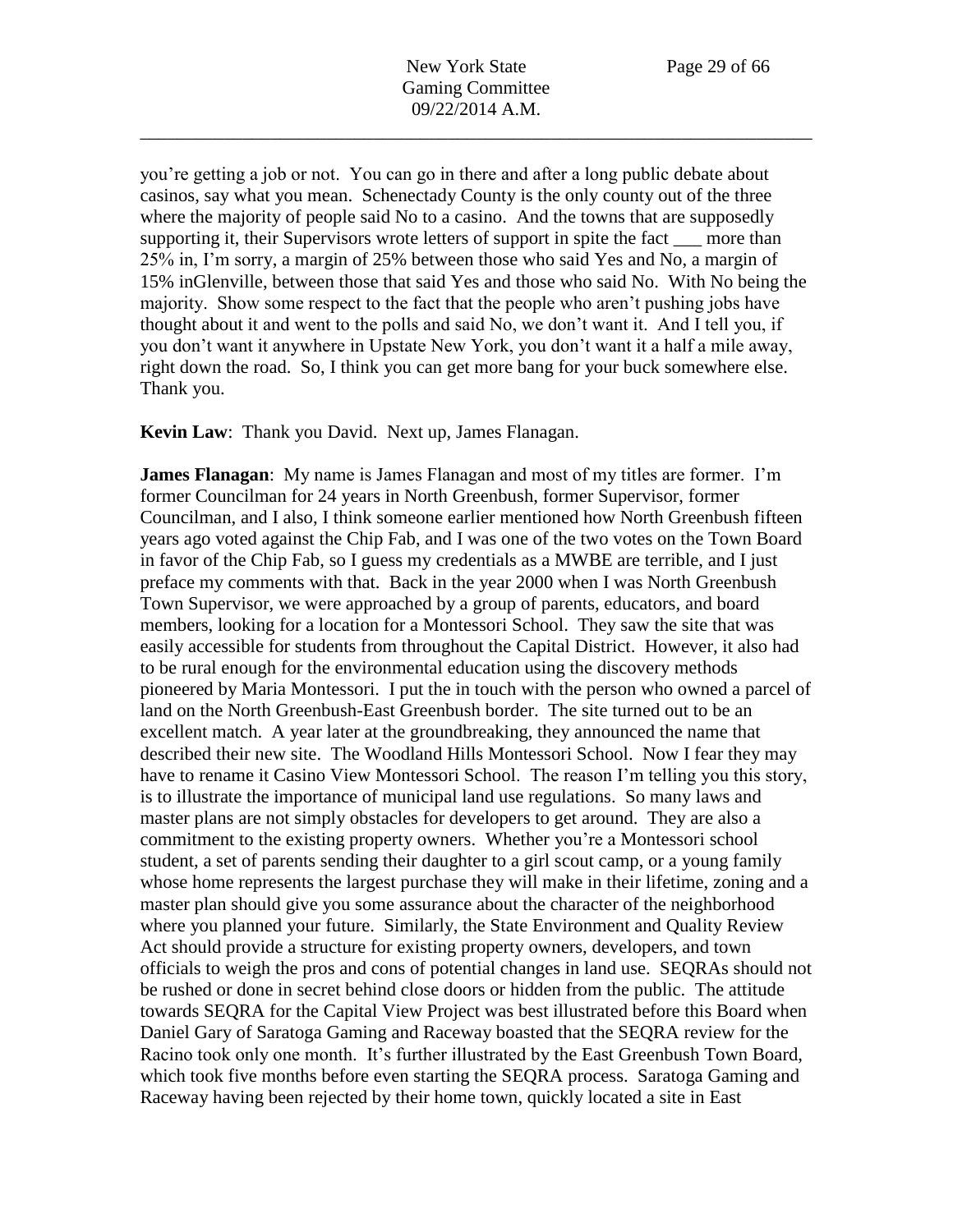Greenbush that's totally inappropriate for a casino. The town master plan and zoning law had designated the land as residential buffer which is defined as being low density residential, agricultural, rural, and open space uses. Into this zone, Saratoga Gaming and Raceway want to force a casino, hotel, restaurants, bars, a 600 space parking garage, two additional large surface parking lots, and a 58 square feet of warehouse space. I realize that zoning issues do not typically fall within the privy of this Board, however, you should be aware that the proposed Capital View rezoning is based on two things. Number One is the state law allowing casinos to preempt local zoning, and Number Two is a suggestion in the Request for Application promulgated by this Board, that casinos should also include hotels, restaurants, and other amenities. While state law can clearly override local zoning, and RFA issued by a state agency has no such overriding authority. If the Town of East Greenbush attempts to allow Capital View to get away with this abuse of the law that decision will most assuredly be challenged in court. This Board is establishing a goal of casinos opening within twenty-four months of being granted a license. In its presentation of the Board, Brian Davis stated that Capital View would be able to open a casino within 18 months of being granted a license. That is pure fantasy. In the June application to the State, Capital View claimed that they would complete SEQRA rezoning site plan review and subdivision by November 2014. In their August rezoning application to the Town of East Greenbush two months later, that completion date had been pushed back to May 20, 2015. Even that revised dates not realistic. The town did not even start the SEQRA process until this month. Capital View has not even submitted a storm water management plan despite the fact that storm water has historically been one of the most complex issues facing developers in the Route 4 corridor. The Economic Impact Study done by Spectrum Gaming Group is highly biased and would require extensive scrutiny before being accepted. Capital View has only provided superficial information on the cost and social impacts of problem gambling and gambling addiction. One law suit against Capital View is already in the Courts and as mentioned above, additional legal challenges can be expected if the Rezoning Application is approved. If you award a license to Capital View, there is no way they will be able to untangle this self-created mess in 24 months. This Board should put an end to this fiasco and award the Capital District casino license to a more needy and more deserving community. Thank you.

### (Clapping)

**Kevin Law:** Thank you James. Joseph Aposee (sounds like) No? Going once, going twice for Jospeh Aposee. Alright, next up is Lorraine Weiss (sounds like).

**Lorraine Weiss**: Hello, my name is Lorraine Weiss. I've most of my life in East Greenbush. I would like to thank the Gaming Commission for the opportunity to speak today regarding the siting of the casino on Thompson Hill. I'm convinced that this is the wrong place for a casino. This site is zoned as a residential buffer for all of the following reasons: It's next to a small road with approximately eleven houses. The eastern area is bordered by a 50-year old Girl Scout Camp, which I would like to add that I attended as a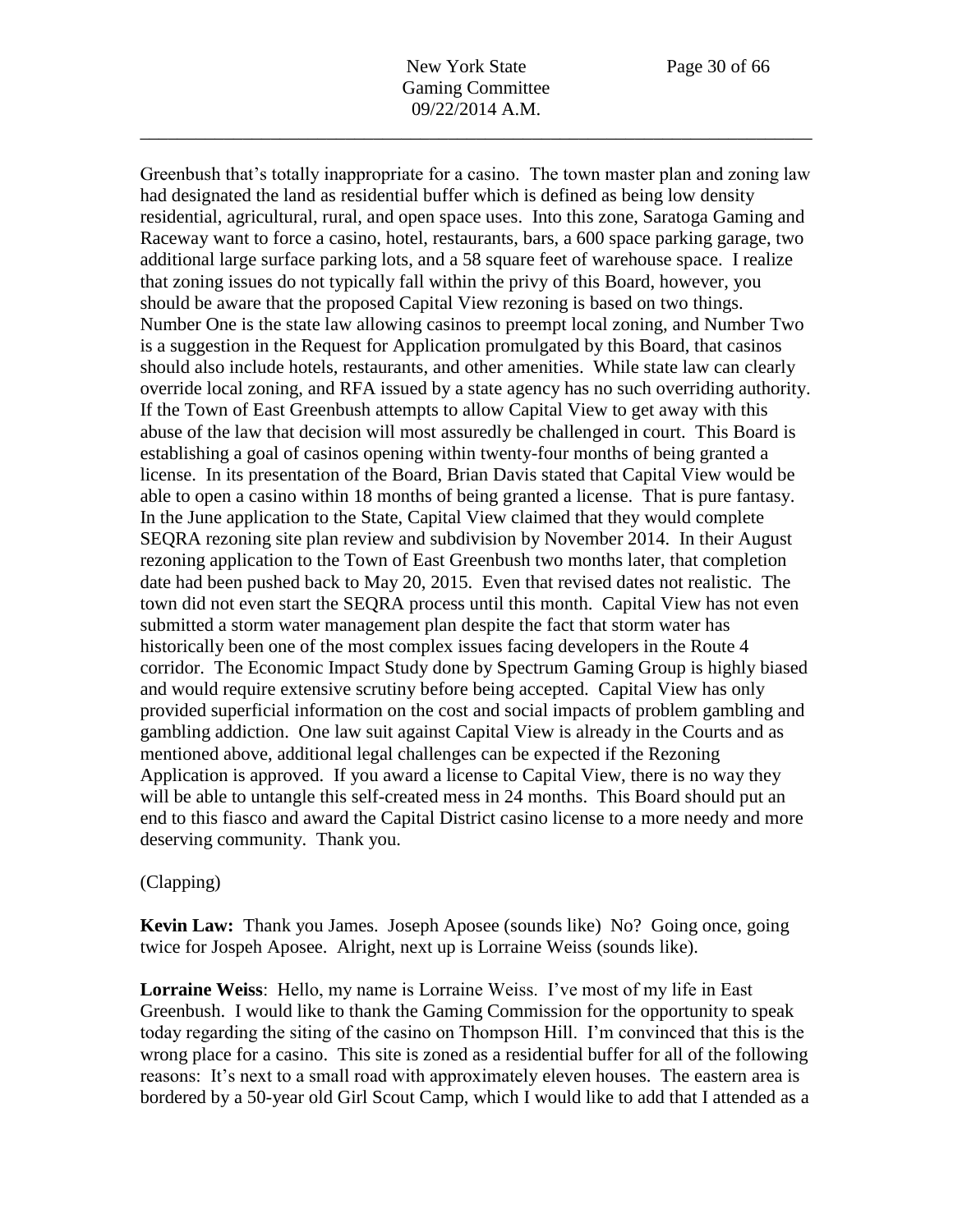child. At the northern edge is a Montessori School. Nearby to the south is the local high school. On the site itself, there is a major aquifer, federally-protected wetlands, a possible historically archeological site, and there's an abundance of wildlife and much more. The SEQRA for this area has yet to be done; in fact it is in the very early stages. No one knows how much of this area is impacted by the casino and its adjacent areas such massive paved parking, roadways, a parking garage, a hotel, restaurant, and any other out buildings planned. There's also the question of water and sewer in this area. The town has had a moratorium on building over the past few years because of the sewer system being inadequate. There is an upgrade currently taking place but with the increase usage by the casino, it's unclear as to whether the casino would make it unlikely that expansion of other future projects would be affected. Additionally, the fact that this property is adjacent to the girls scout camp is appalling. I as a parent would not send my child there. There is a real problem with traffic on Route 4 around that area. The Route 4 corridor is very congested at rush hour. This 24/7 casino would do nothing to alleviate it. I'm not saying that I'm for or against gambling; this is purely an inappropriate siting. There is also the fact that East Greenbush does not fit the criteria of a town in financial distress. Recently we were ranked  $40<sup>th</sup>$  most affluent town in New York State. Rensselaer, Howes Caves area and especially Schenectady fill the requirements of areas in financial need. The median income in East Greenbush is \$78,000. The money problems in East Greenbush were created internally by the Towns Government mismanagement of funds. In the town there have been several meetings with the residences at each of those meetings. The majority of residents spoke out against the siting of a casino but the town board went ahead and voted on it. Since the initial vote, one member has changed her vote of support because of continually changing of size and scope of the project by the developers. There is a second Town Board member who's forced to recuse herself due to a conflict of inertest with a family member profiting by this siting. The developers have downsized this project twice. The hotel which started 300 rooms changed to 150 rooms, and now is 100 rooms. The 20,000 square foot retail area is now 500 square feet. The entertainment venue and multiple restaurants have changed to one steak house and a much smaller entertainment venue. It feels as if the developers have indeed pulled a Bait and Switch tactic. The developers indicate that there have been many meetings with the residents in the changing of the size. This is not true. The first downsize showed up in the application and the second downsize appeared at the presentation to the Planning Board.. Many of the residents have expressed a distrust of the developers because of the way this plan has changed into a small local casino with no ability to bring the millions promised to the town or ultimately the state. There are so many reasons not to site this casino in East Greenbush, I'm asking you to please consider a town or city in real need that actually fits the criteria and desires a casino. Thank you.

**Kevin Law**: Thank you.

(Clapping)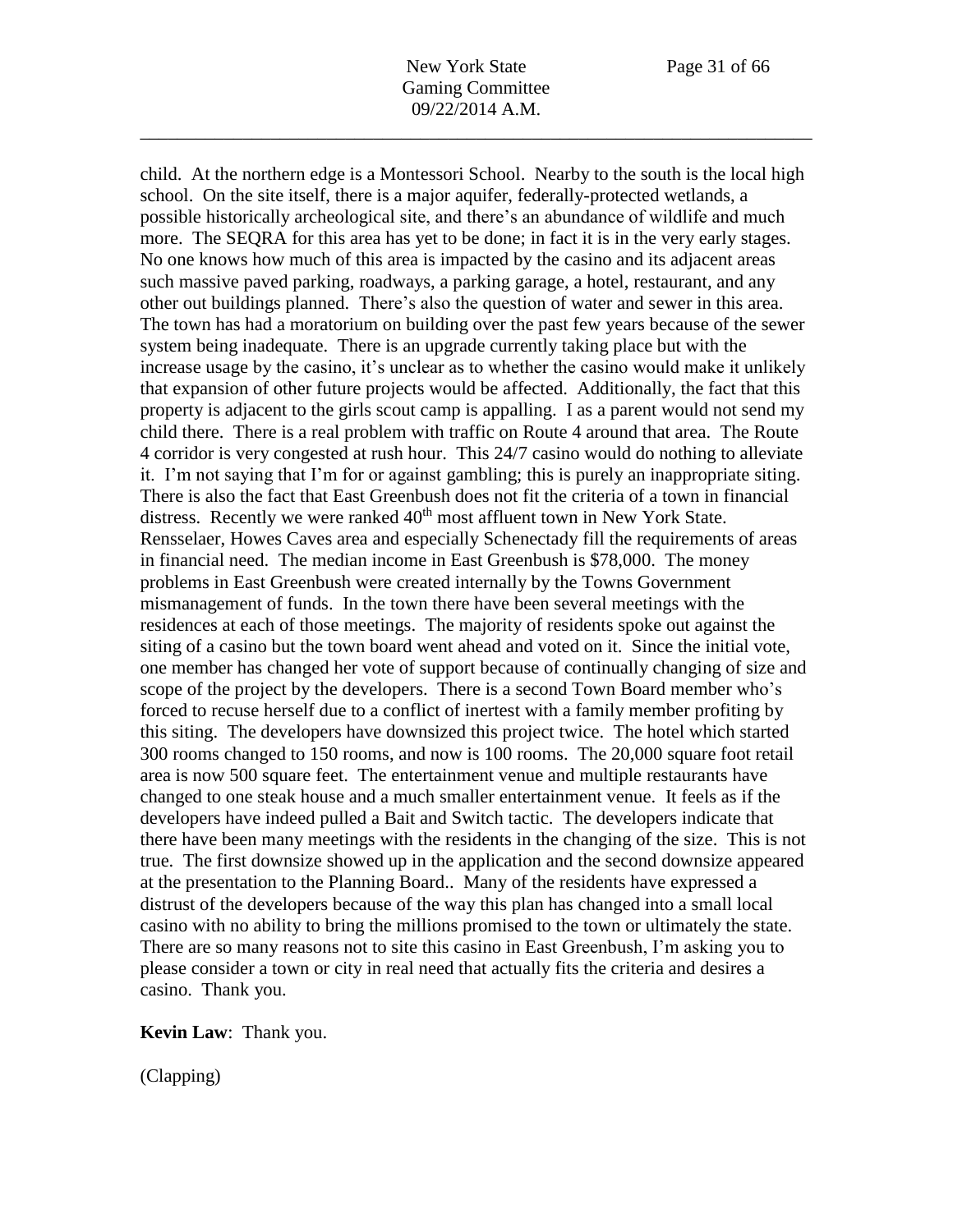**Lorraine Weiss:** May I also suggest that you visit the sites if you haven't seen them. Thank you.

**Kevin Law**: Thank you.

(Clapping)

**Kevin Law**: Gary Greenberg

Gary Greenberg: Thank you for this opportunity and for your volunteerism in this very tough subject for you. I know it will be excruciating and be some people that will be happy and some that won't, but, you have a tough road ahead of you and I appreciate that. I'm Gary Greenberg. I'm a minority owner of Vernon Downs. I live in the Capital District, so I'm going to make my presentation here today. As you know, New York State will be the only State where Racinos weren't migrated to full casinos. In every other state that has gone to full casino, the Racinos that were operating in that state were migrated. New York State, that isn't going to happen, so what you're going to have happen is you're gong to have some Racinos be competing directly against casinos. I mean there's no doubt about it. And that's going to be up to your choice where you put these locations. It's going to be the key whether some of these Racinos close or they don't. And that's a fact. I want to start on the southern tier in Tioga Downs. I am minority owner of Vernon Downs and Vernon Downs is subsidized by Tioga Downs, and currently Vernon Downs shareholder equity is \$29 million dollars in deficit. So that's a fact and we need Tioga Downs to get a casino. Now there's two other bids out there, Traditions. If Traditions gets a casino, then that will hurt Tioga which will hurt Vernon. If Wilmot gets a casino, then my prediction is Vernon Downs will close. It's too close, it will zap away our customers. If you look at the application, Wilmot states at 50% of his revenue will come from operating facilities in the State. I don't think that was the intention of the Governor to have a casino open up and take 50% away from other operating facilities in the State. To me, he wanted tourist to come in. So if you take Wilmot \$260 million dollars he says he's going to make, 50%, that's \$130 million dollars. To me, Saratoga makes \$160 million dollars. You don't need Wilmot. You need Vernon Downs, a racetrack that has been in existence for 61 years. It's a beautiful racetrack. I know Mr. Gorwell make a presentation to you stating that it was one of, it is the nicest harness track. So we need that casino in Tioga Downs. Now it's important to remember that some of these people that are going to come before you, they're going to give you numbers. Now the New York Gaming Association had a hearing in December of 2012, stated that the Racinos would provide over a billion dollars in education for the State. That did not happen, and it won't happen. So you have to be careful when people tell you numbers. I believe that some of the numbers are overstated. They never can be met, and I just told you Wilmot. I consider two, probably two applications are reasonable on their numbers, and that's Tioga Downs and Howe Caverns, and I state that based on my knowledge of 25 years of being involved in Vernon Downs and my family being about 51 years in Vernon Downs. Also, I have to say that Saratoga, the Racino, has done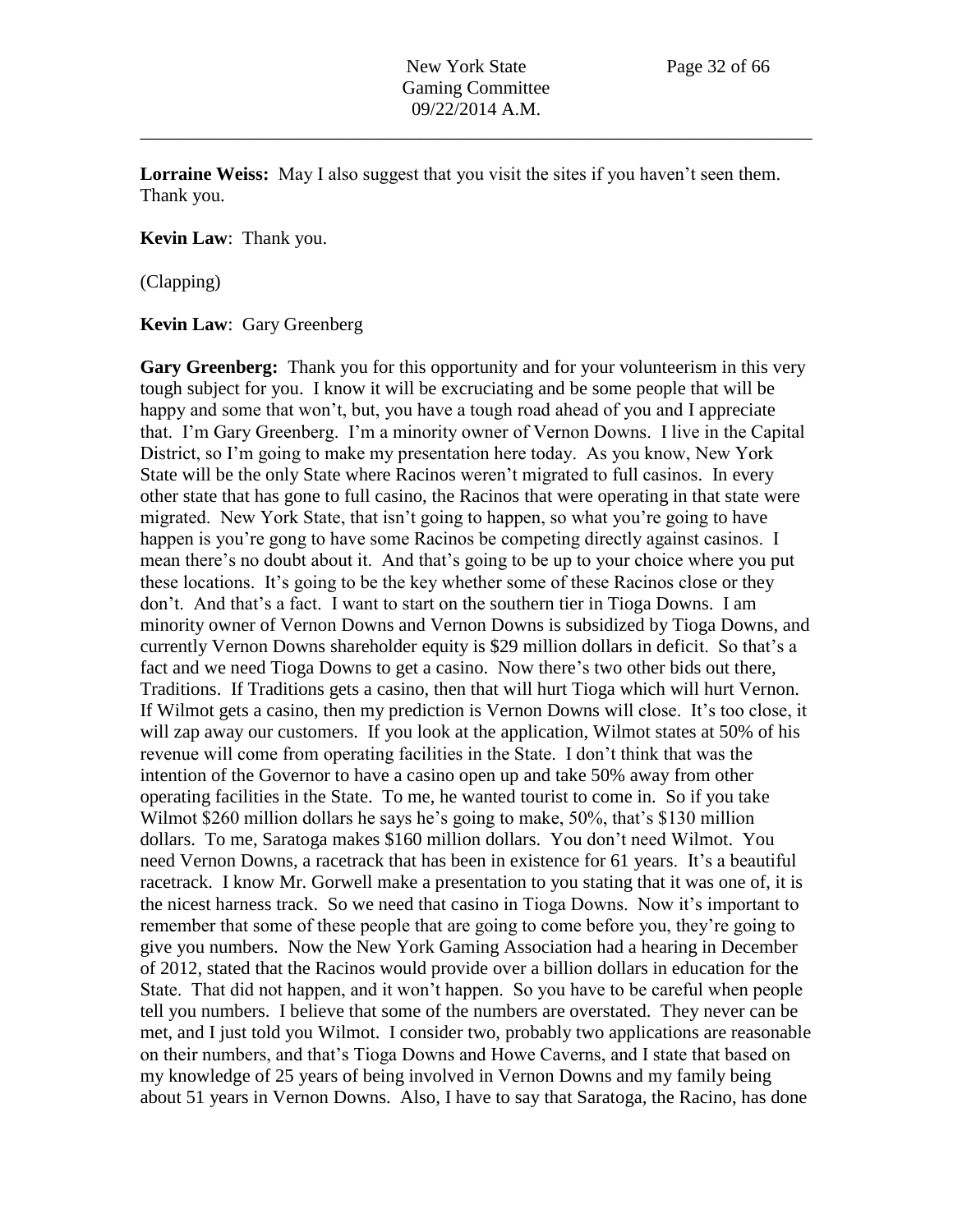an excellent job in operating that Racino, and I'm not sure people here or in the Capital District, they voted against in the November vote, and that's important, you have to look at that. You have to consider that vote. Capital District, they voted against it, the majority of the counties, and I think they voted against it because they like what's going on in Saratoga. They like going to the thoroughbred, they don't want anything to interfere with that. They like the Saratoga Racino. They have those choices. That's an option. You're going to have to decide some of these applications don't meet the needs, don't meet the needs of what the Governor wanted. He wanted tourist spots, Upstate New York, in communities that needed it. We wanted the Racino owners, we wanted the nine Racinos to get the casinos. The Governor said No. If he just wanted income, it could of went with that. We could have been opened up already and you could have had income coming in. He didn't want that. He specifically wanted resort destination casinos.

## **Kevin Law:** Times up.

**Gary Greenberg**: Okay. Thank you for your time and I appreciate it. Good Luck

**Kevin Law:** Thank you.

(Clapping)

**Kevin Law:** Okay, now back to the list of folks who signed up this morning. First speaker, Anthony VanGlad.

**Anthony VanGlad:** Thank you, there's a lot of yellow out there today and all that yellow is in full support of a casino, which is a great thing. Let me introduce myself and also thank you for having this public hearing to listen to everybody's concerns and situations. My name is Anthony VanGlad. I'm the Supervisor for the Town of Gilboa. Gilboa is located in southern Schoharie County. As one of sixteen Supervisors, I was elected to the Chairman of the Board of Supervisors for 2014. I'm fortunate to represent Schoharie County Government. Wearing the hat as a citizen, I am in full support of a casino in Schoharie County. The Board of Supervisors voted on a Resolution supporting the casino last spring. We're proud to have Howe Caverns as a strong candidate for that gaming site. (Cheers in background). Come on, be with me here. Howe Caverns has been the business and economic tourist engine in Schoharie for over 150 years. Why not add more cylinders to fuel this power house. In recent years, there have been several incidents that have negatively impacted Schoharie County economically. I'll be brief on the description of these incidents in the following bullet points. There are big ones, they are big ones. Once your read these incidents, you'll understand that the reasons why the county needs a casino. Bullet Number One: We lost a large factory with 600-800 jobs fifteen years ago, along with the loss of jobs, came a loss of tax base and economic multiplier affect. Bullet Number Two: Hurricane Irene, Tropical Storm Lee, devastated homes, businesses, farms, public infrastructure. We're still under construction and the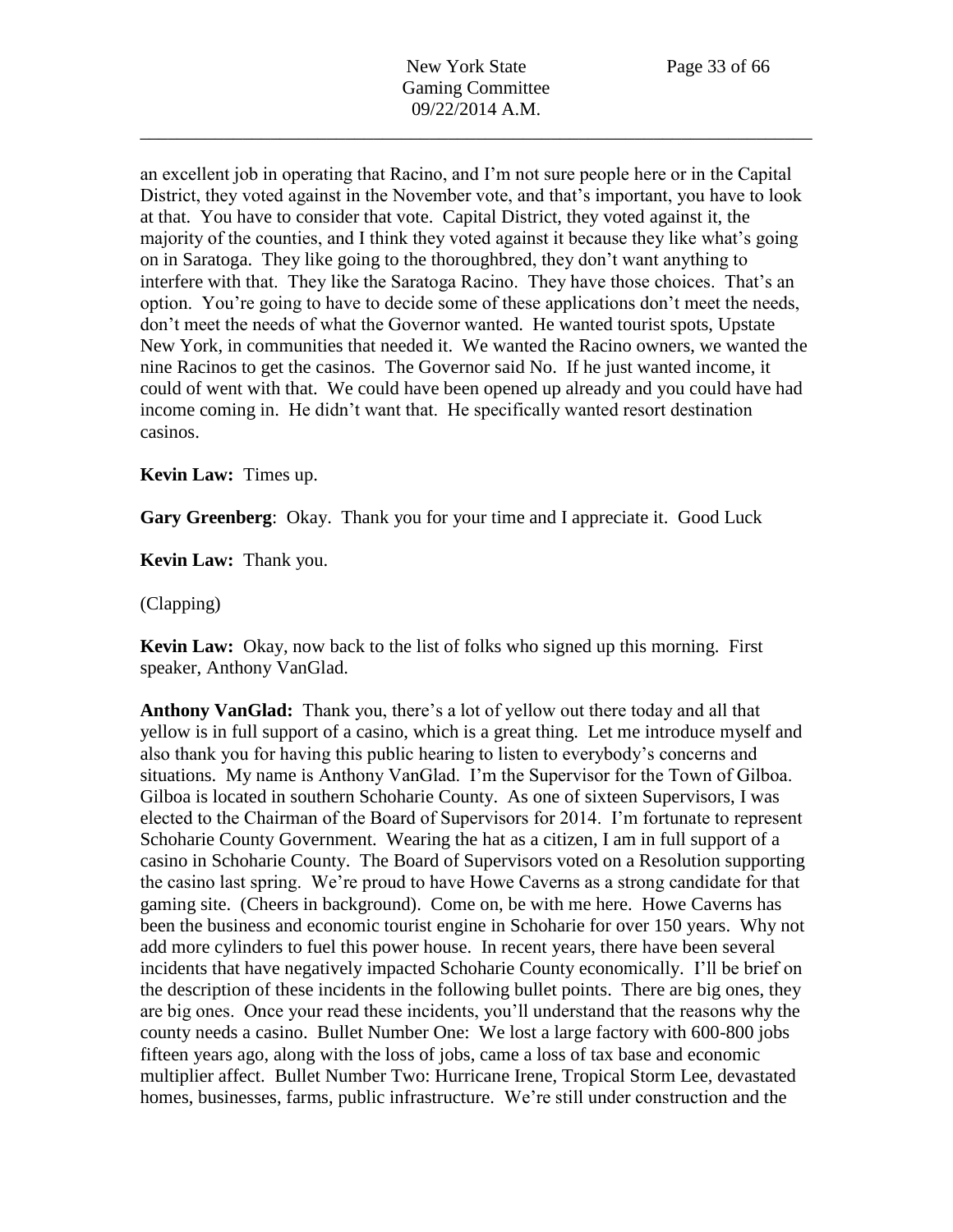issue of whether or not a jail needs to be relocated has not been resolved yet. Number Three: New York State closed Camp Summitt, a shock facility, a jail in our county. A hundred and fifty jobs are lost and again, the loss of tax base and economic multiplier affect. These are three big things that affected our small county. Let me end my plea on a positive note. Three years ago, the Town of Cobleskill, Schoharie County, and New York State, funded a new water and sewer line along Route 7. The project has just been completed. Yeah! Traffic jams are done. The line goes from the Village of Cobleskill out to Howe Caverns area. It's roughly two miles long. This will enhance our ancillary businesses that will be coming along with the new casino. I'm told that there could be approximately 2,000 jobs that would come into the county. Not only would this benefit Schoharie County, our neighboring, but also our neighboring, such as Montgomery, Otsego, Schenectady, Albany, Delaware and Greene Counties. Jobs mean prosperity and that's a good thing. In closing, I urge the Commission to support Howe Caverns and Schoharie County in our quest for prosperity. Thank you.

## (Clapping)

**Male:** I have one question. Very simple, you would know the answer to this. It's a geography question. How long is the drive between Cooperstown and Howe?

**Anthony VanGlad:** About 40 minutes, maybe 45 if you're watching our scenery. The leaves are out, it's starting to look good.

**Male:** Thank you.

**Kevin Law:** Thank you. Next up, Mark Quandt.

**Mark Quandt:** Good Morning and thank you for this opportunity and my name is Mark Quandt. I live in Schoharie and I am the Executive Director of the Regional Food Bank of Northeastern New York. As a resident of Schoharie, I can tell you that I love living in Schoharie. It's a wonderful place to live and I think that, but it is also economically challenged and job challenged, as many people have said. There are good jobs in Schoharie but for the most part, for people who live in Schoharie and Schoharie County, to get a good job, you have to travel quite a distance, 30 to 40 miles really up into the Capital District area to get a good job. And I think that's one of the reasons that you see so many people here in support of this casino in Schoharie. This type of project just never comes our way. We're not even considered for anything like this. You hear about economical development in Schenectady and Albany and all the areas that surround us here, but you never hear about economic development. Maybe small projects in Schoharie, but never, ever anything of this magnitude. And I think that's why people are so excited in the County about bringing in a project like that. As again, as many people have said, it would bring many good paying jobs to people who either don't have jobs now or traveling long distance to have good jobs, and would along with that bring all the other economical benefits, bringing in resources, financial resources into the county, and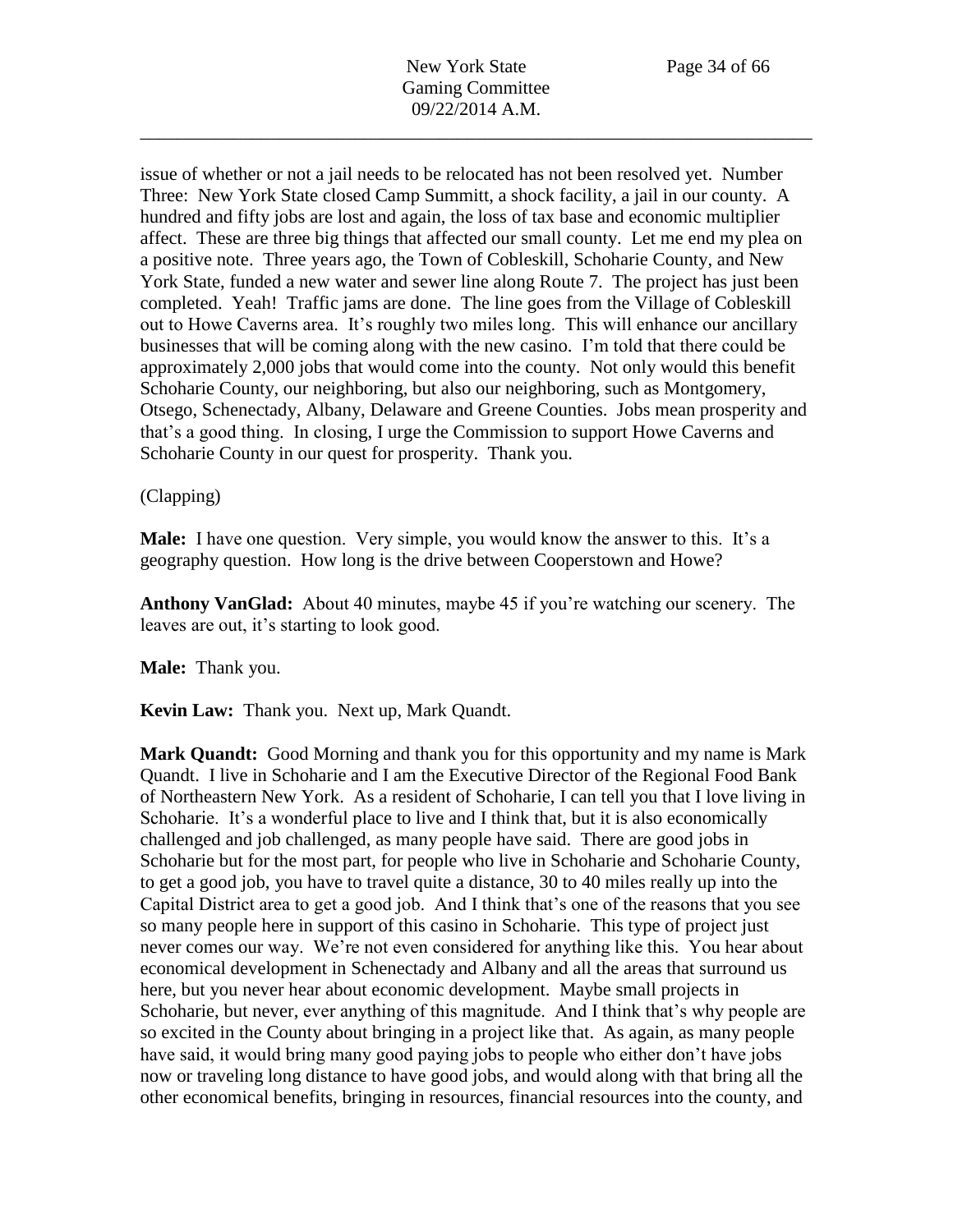also help to decrease the burden, the tax burden on people. In rural counties, sometimes we suffer a lot with the tax burden, because there is not a lot of businesses in the community so the tax burden falls on the residents of the community to pick up that tab. So, I think from those prospective, the project would be tremendously beneficial to Schoharie, but that's economic development and job creation is not really my expertise, but I have a lot of expertise in the areas of poverty and the areas of human service, and charitable giving, and from that prospective I think I can talk a little bit differently. First of all, a project like this again will lift a lot of people out of poverty in our community, people who are struggling, who are either working at low paying jobs, or have no jobs at all. It would lift them out of poverty and relieve some of the burden on some of the human service agencies in the county. Organizations like the Food Bank that serves agencies in the county, a lot of the food pantries and other community services that try to meet the needs of people, especially people suffering, in poverty or near poverty. But above and beyond that, again as Director of the Regional Food Bank and also a person who's very involved in our community. I've served on the School Board for a number of years, I've been involved with a lot of project at school, actively involved in youth programs, especially our Little League. I can honestly say that the people behind this project, people like Emil Glasso, people at Cobleskill Stone, people at Howe Caverns, are some of the most generous people who will ever meet. I have in many times I've called upon them, again through the Food Bank, through the Little League, through the school, and asked for support for many, many different projects, and I have asked many, many times, and I can honestly say that the answer has 100% of the time been yes. They've always been there. They've donated every single year. They donate thousands and thousands of dollars worth of any kind of support to the regional food bank to help us feed hungry people in our community, and again, the answer is always yes. I don't think you're going to find any other project that is listed on the table here today that has people behind it that are so community minded and so generous. So, from those perspectives, from the economic development it would bring to the community, I really support the project and encourage you to support the project, and from the charitable prospective, not only are they donating already, but I have every reason to believe that that charitable support will increase dramatically and will bring a lot of resources to community activities, and to human service organization in the county that desperately need that help. So thank you very much.

### **Kevin Law:** Thank you.

(Clapping)

**Male:** Mark. Sounds to me like you donate a lot of that time and effort yourself and that's really nice of you. Thank you.

(Clapping)

**Mark Quandt**. Thank you.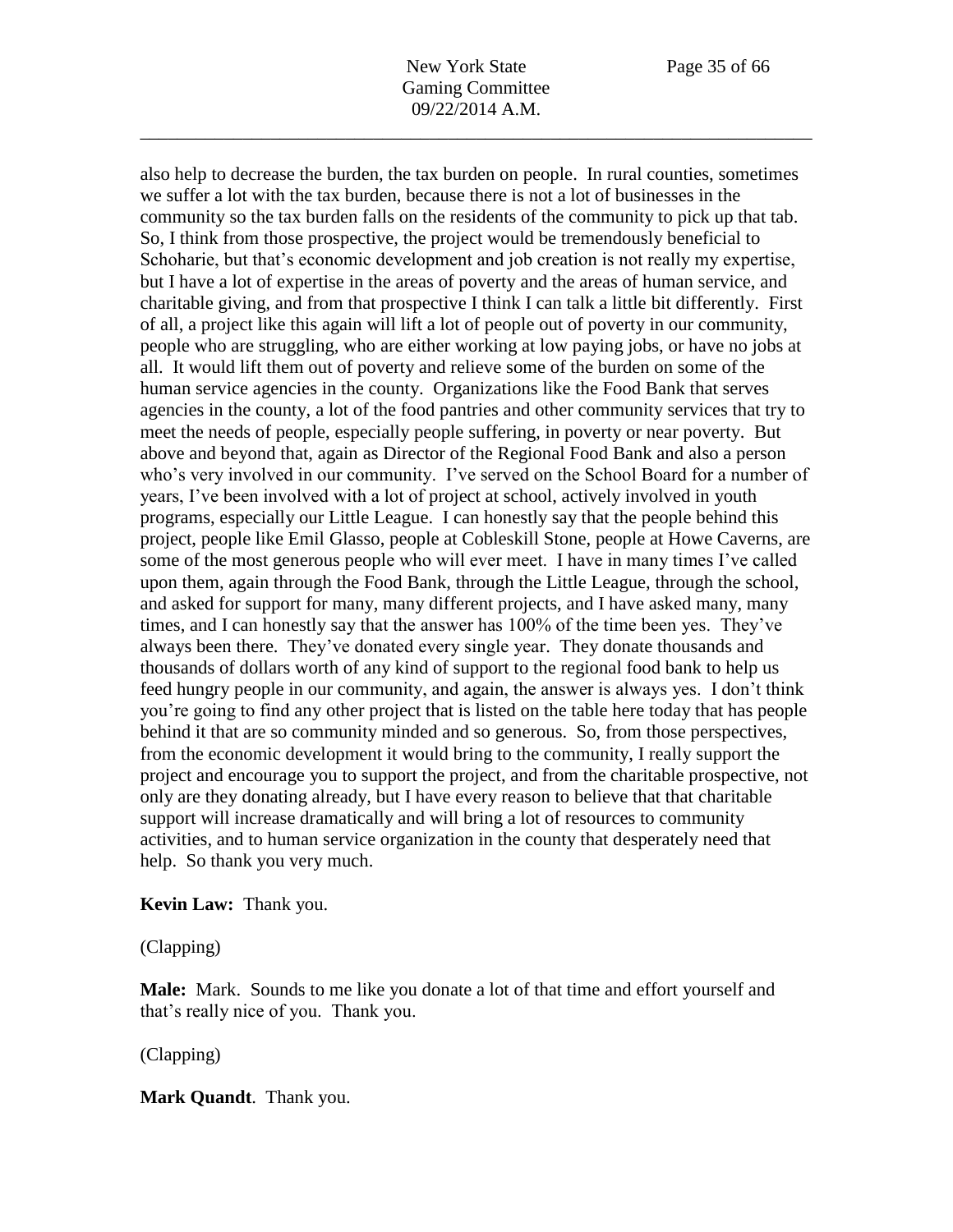**Kevin Law**: William Gallop.

**William Gallop**: Good Morning. My names Billy Gallop, representing Howe Caverns. I'm not going, I'm going to try not to be as redundant, because you're going to be hearing kind of the same things all day. So I'm going to try to tough on something that maybe hasn't been brought up to the Board as of yet. I'm not going to do as good as Chris Tauges speak, because I'm not quite as tall as him. However, what's interesting about our proposal is it homegrown. This was not million and billionaire casino developers looking to make more money. This was a local guys who got together and reached out to Emil Glasso, one of the owners of Howe Caverns, and thought, Gees, what a good opportunity for Schoharie County. Maybe we can pull this thing off. So this was homegrown right from the start, and we dug our boots in and started working and making phone calls and we talked to hundreds and hundreds of people across the world to try and get this thing motivated, and we put a good team together. Part of that team became Mike Mallock and Full House Resorts who ended up joining us to pursue this proposal. So I don't think there's any other site in though State that's applying that actually just homegrown. A couple of guys who believed in the county wanted to try and bring some growth and economic development and jobs to a place that needs it, and I'm not originally from Schoharie County. I just moved up here three years ago. I'm from Schenectady County, and I love seeing how Schenectady County has been growing. They're booming. You can read it in the Schenectady Gazette all the time. Their own public officials talk about the growth that they're county is having, as well as Albany County, with the college and Nano Tech.. Schoharie County doesn't have that. We haven't had that. Like I said, I moved out there and I have friends who live in Schenectady County and Albany County who might benefit from a casino over there, but I see what we have and what we can offer with the people who are there and the needy people who are there. So I thought our proposal was much more unique than anything else that has been presented to the Gaming Authority. One other thing I wanted to bring up is we're the only site that is a true tourist destination. There's other sites here that I'm watching across the State. I've been paying very close attention that are claiming this is a resort. A casino with a hotel and a restaurant is not a resort. It's not a place I would just go for that. I want more activity than that, which we can provide. We've got 110 acres already invested in just the water park with the hotel, casino with the hotel, six restaurants, Howe Caverns, Howe High Adventures, which is an outdoor adventure park and there's room for growth. There's an additional 200 acres, room for growth. A true tourist destination that we can benefit with and grow with the county. So, I don't know if any of this stuff has been brought up to the Board as of yet, it might of been touched on originally, but we're going to hit on families, not just you're local guys on their way home from work that want to go play the slots for a little while. We're going to have families come from three hours away and stay a night, stay two nights. It's a total destination that's being offered that no one else is offering. And one other thing I want to touch on that Kim forgot to, I think, when she was up here, is we've been out knocking on doors and talking to the community and trying to get more letters of support and see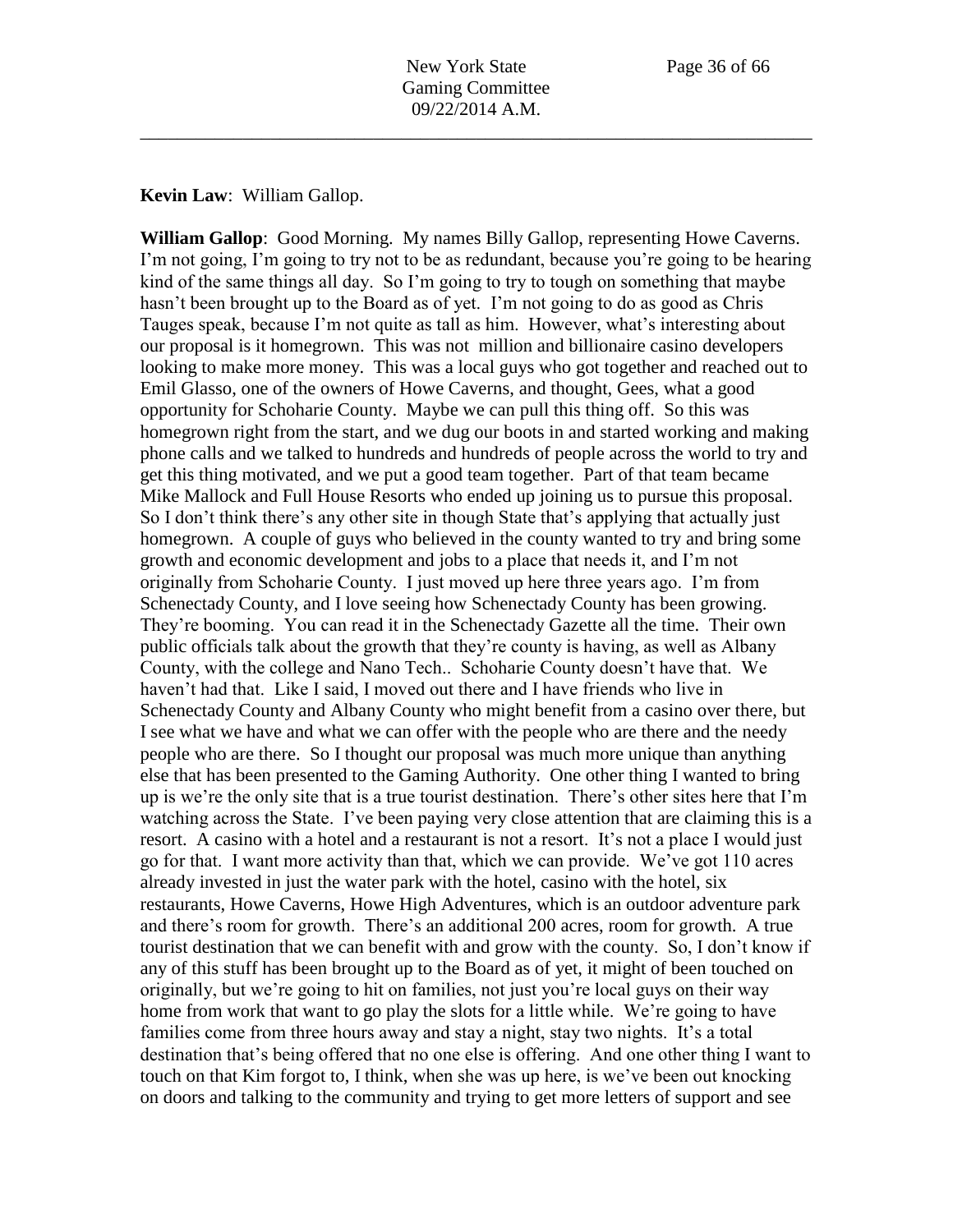who does support and who doesn't. 99% of everybody we talk to supports this project and we've got hundreds and hundreds and hundreds of letters that we're going to be presenting to you folks to show the community support that we have. Thank you.

## **Kevin Law:** Thanks Bill.

## (Clapping)

**Kevin Law:** Hey Rob, Can they, I don't know how it is for you guys back there, but it's about 20 degrees up here. Maybe it's just blowing on me. I'm feeling like I could. Is it cold back there guys?

### **All:** Yes

**Kevin Law**: Alright, don't turn on the heat, just turn it, don't turn it as high, as low. Next up is Richard Mcllravy-Ackert.

**Richard Mcllravy-Ackert:** I can offer you a tee shirt if you're that cold, we can get (unclear).

**Kevin Law:** Might be a conflict and biased. But thanks for the offer.

**Richard Mcllravy-Ackert:** My pleasure. Thank you gentlemen for your herculean task of listening to many people who are concerned the siting of the casino in the Capital Districts, and I know you've got two more days coming, so really appreciate your doing that and appreciate your hearing me today. Again, my name Richard Mcllravy-Ackert. I'm president of CSCA Unit 8501 in the City of Schenectady and I work for the police department in the City of Schenectady. Not as an officer but as a civilian, so I'm acutely aware of some of the problems that are facing our residents in terms of poverty and crime and things that impact quality of life issues. David Giacalone earlier spoke about the Stockade, that's also where I live in Schenectady, and even working for the police department, I've been a victim of crime there. So crime is there and I don't think that a coming is going to acerbate that. If anything, I hope it will draw further attention to what already exists and bring additional resources to stemming some of that. I also want to talk about Schenectady as a former economic industrial powerhouse. The city that lights and hauls the world. Earlier speakers spoke about General Electric and Alco and the impact that the thousand of jobs that they provided over the years. Their loss has been tremendous in the City of Schenectady. Tremendous economically. Tremendous socially. Real estate prices and taxes are exorbitant so now we're faced with, how do we provide the services to children in our schools? And by the way Schenectady School District is one of the neediest in the State of New York. We do not get our fair share of State Aide. This would be an opportunity to help balance that to some degree. But the 1,200 permanent jobs and the 1,400 construction jobs that would be provided with the Rivers Resort and Casino would certainly be an economic boom to a community that has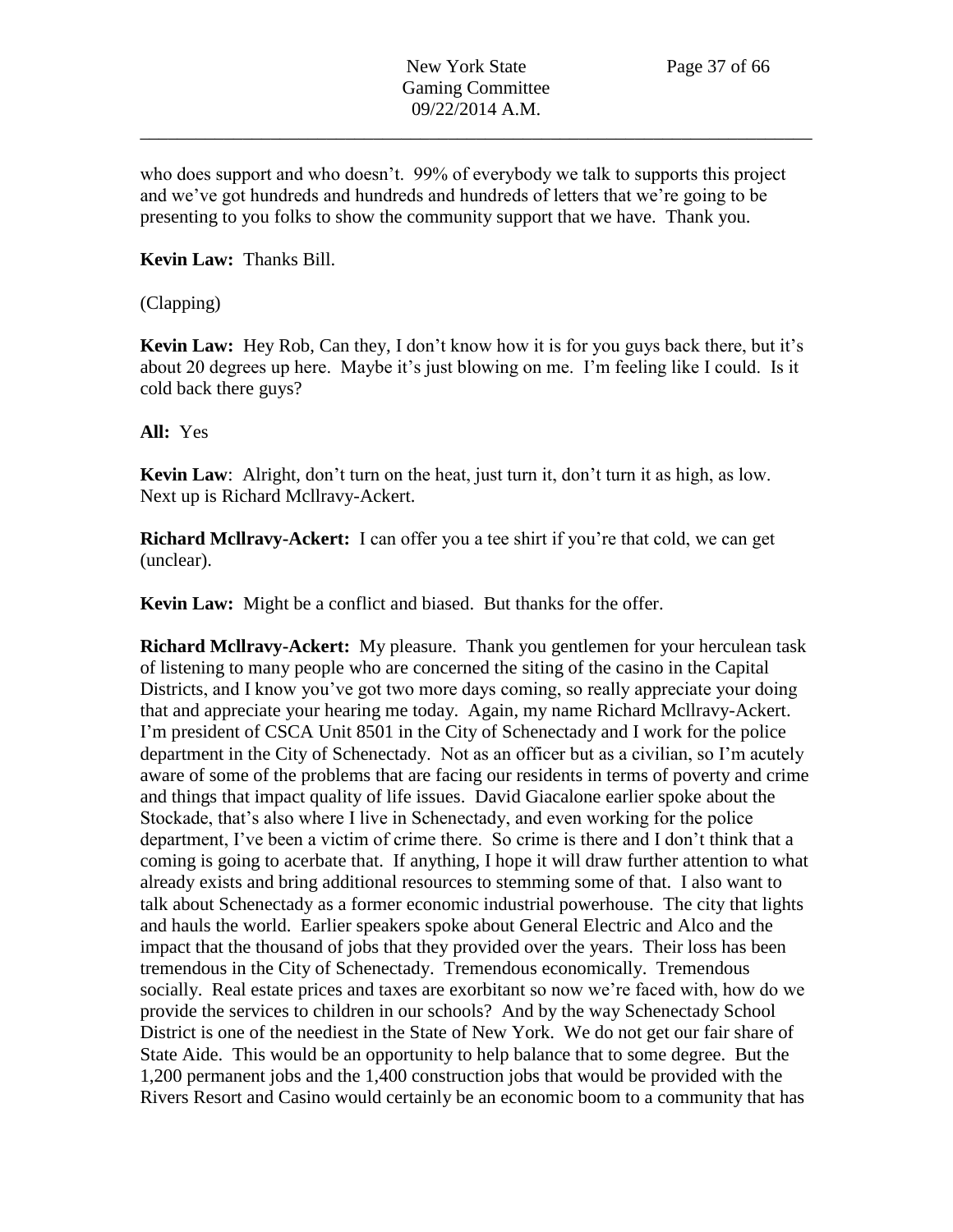suffered long from a lack of economic opportunity. Philip Morris spoke earlier about the agreements that the arts organizations have had and certainly Proctors has been a driving force behind rebuilding Schenectady into what it once was. As I look at the map, it's kind of centrally located with all the other applicants. It's about a 45 minute drive from Howe Caverns and about a 45 minute drive from the East Greenbush and Capital View sites, as well. So, it would benefit the entire community, the entire region, but specifically Schenectady, and we hope that you'll give an opportunity to get a leg up and get the economic opportunity that we once had back in line with Schenectady. Thank you very much for your time.

(Clapping)

**Kevin Law**: Thank you. David Scott Dwyer.

**David Scott Dwyer**: I'm surrounded by a sea of yellow and blue and I'm kind of by myself here, so my name is David Scott Dwyer. No relation to Mayor Dan Dwyer, just so you know, and I support the Rensselaer Casino. The reason why is it has nothing to do with the fact that it's a casino, is it's located in the crossroads. You know, we have roads, you can see on the map, we're in a crossroads and the Hudson River is a part of that crossroads and we can utilize that. When you come to the City of Rensselaer or with the casino, you can come by car, by bus, you can even come by the train. Have any of you take the train up this morning or at all?

**Male:** I wish I had, I got lost.

**David Scott Dwyer**: It's a beautiful ride, it's a beautiful ride though, because if you get the right side of the train, you get to see the entire Hudson River. What if you were to take a cruise line? We have not, what if you were to take a cruise from New York City all the way up here to go to the casino. That's something that we haven't done in a 140 years. We gave up on the Hudson. The reason why Schenectady is building theirs is because they did the same. We built in 2007, we were suppose to have a hotel and marina. Joe Bruno got the money, got the help so that we do it. They torn my school down for this, okay, and now it's laying empty, but there's potential. And starting with that casino it will be a focal point, it will be a foundation stone, and we all know that the best foundation stones are the biggest rocks, and that cruise, it's not just going to help Rensselaer, it will help Albany, it could very well help Schenectady, but more importantly, what about everyone down south. As that cruise comes up, they can stop in several cities along the way, Poughkeepsie, Hudson, there are go many opportunities that this casino can be. It's not going to be a casino, it will be a destination for everyone. This is your legacy. Think about it. Thank you.

**Kevin Law:** Thank you.

(Clapping)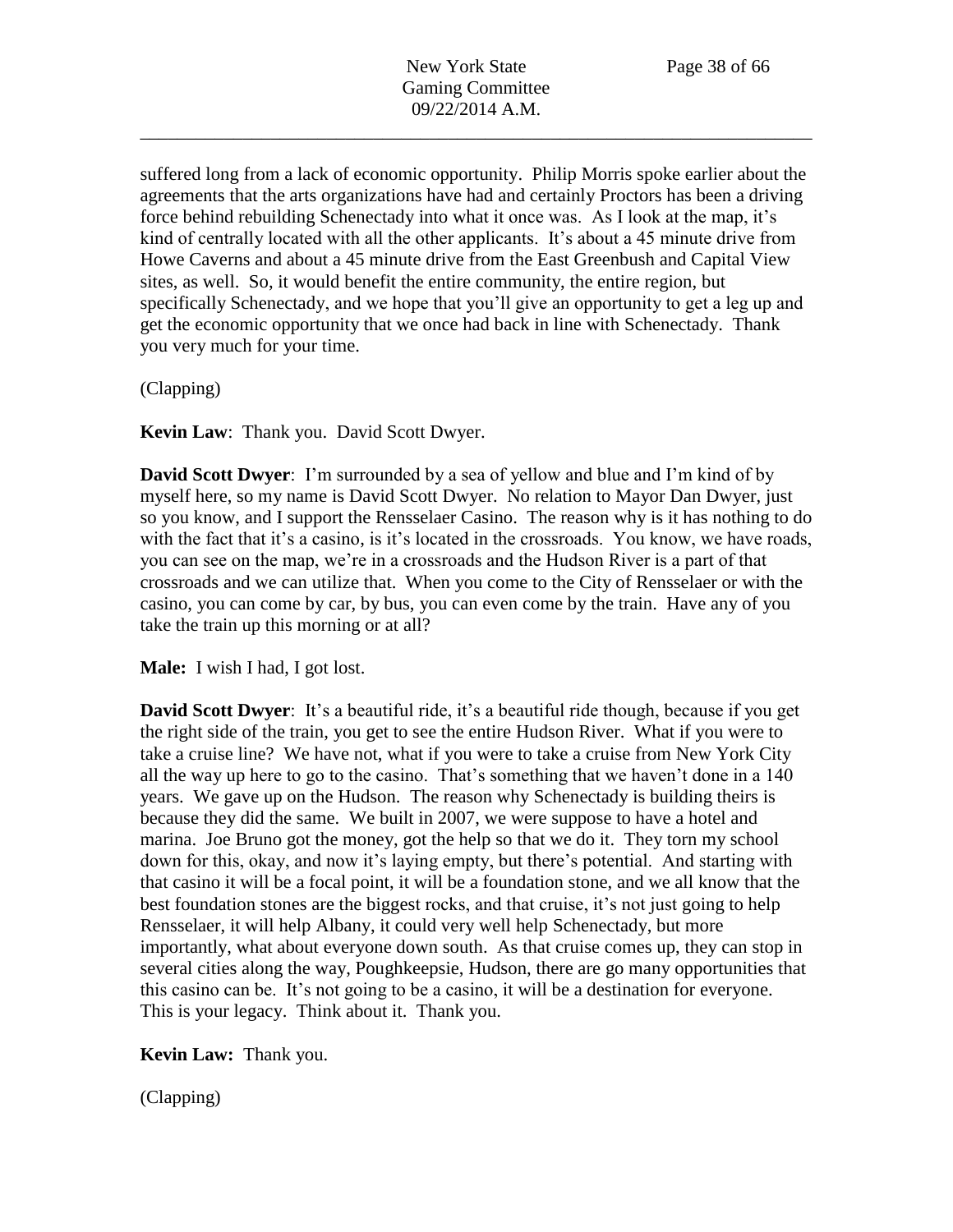#### **Kevin Law**: Next is Adam Amour (sounds like)

**Adam Amour:** Good Morning. Thank you for the opportunity to speak this morning. I am Adam Amour and I am President of American Federal of State and County Municipal Employees Local 1037 in the City of Schenectady. I'm here to support the Rivers Casino and Resort at Mohawk Harbor. The casino will provide 1,200 permanent jobs. This presents a real opportunity that our residents need in the area to build a future. Rivers Casino will bring millions not only for the school district but also for the city and the county. I know that they have pledged that the money for property tax relief, which I can tell you is badly needed, but it will also help us keep city workers on the job and improve our cities inner structure and make sure Schenectady is a better place to live. I'd like to stress that Schenectady is behind this project. We waited too long and worked too hard to let the opportunity like this pass by. People who are dedicated to this city have fought and struggled to keep things together and to bring them back, we just need the next big thing to ensure a better and brighter future. Schenectady is ready. Thank you.

#### (Clapping)

### **Kevin Law:** Thank you. Anders Thompson

**Anders Thompson:** Hi there, good morning. My name is Anders Thompson. I'm President of Capital Bank, a local community bank, and I'm here to give words of support for the Rivers Casino at Mohawk Harbor. A couple points I'd like to make, I'd like to speak about the community benefit but also a little bit about the applicant who I've known for quite some time and have done business for some time. I should say that I have no perspective business interest in this, but have known them professionally for some time. The site down at, off of Erie Boulevard is a tough brown field and it's got scale and it's imposing and it impacts a lot of neighboring uses. It impacts negatively, I believe, downtown, the College of Schenectady, the community college, Union College, and the area's historic residential areas. I think the development has a great potential of positively impact those areas. Schenectady as you know, or as many know, is an urban area that has struggled from many of the common urban upstate issues of poverty, distress, underutilized historic buildings. Schenectady is like that although there has been some strides, excellent strides championed by the Galesi Group and Metroplex, there is certainly more to do, and I can't speak more to the potential impact of that, the multiuse of that, and also the potential to open up the riverfront, and to have it a continued benefit, not just on the employment, but also on the residents that live by and have access to that riverfront. Lastly, I just want a word about the Galesi Group, the applicant. This is a tough project. You have a brown field development, large scale riverfront, it's going to take some technical expertise, it's going to take some financial wherewithall. Over many decades I have worked with the Galesi Group. I can't speak to people more higher professional capability, of ethical character and just an ability to get the job done with the best interest. They've been a champion downtown Schenectady for many years, We've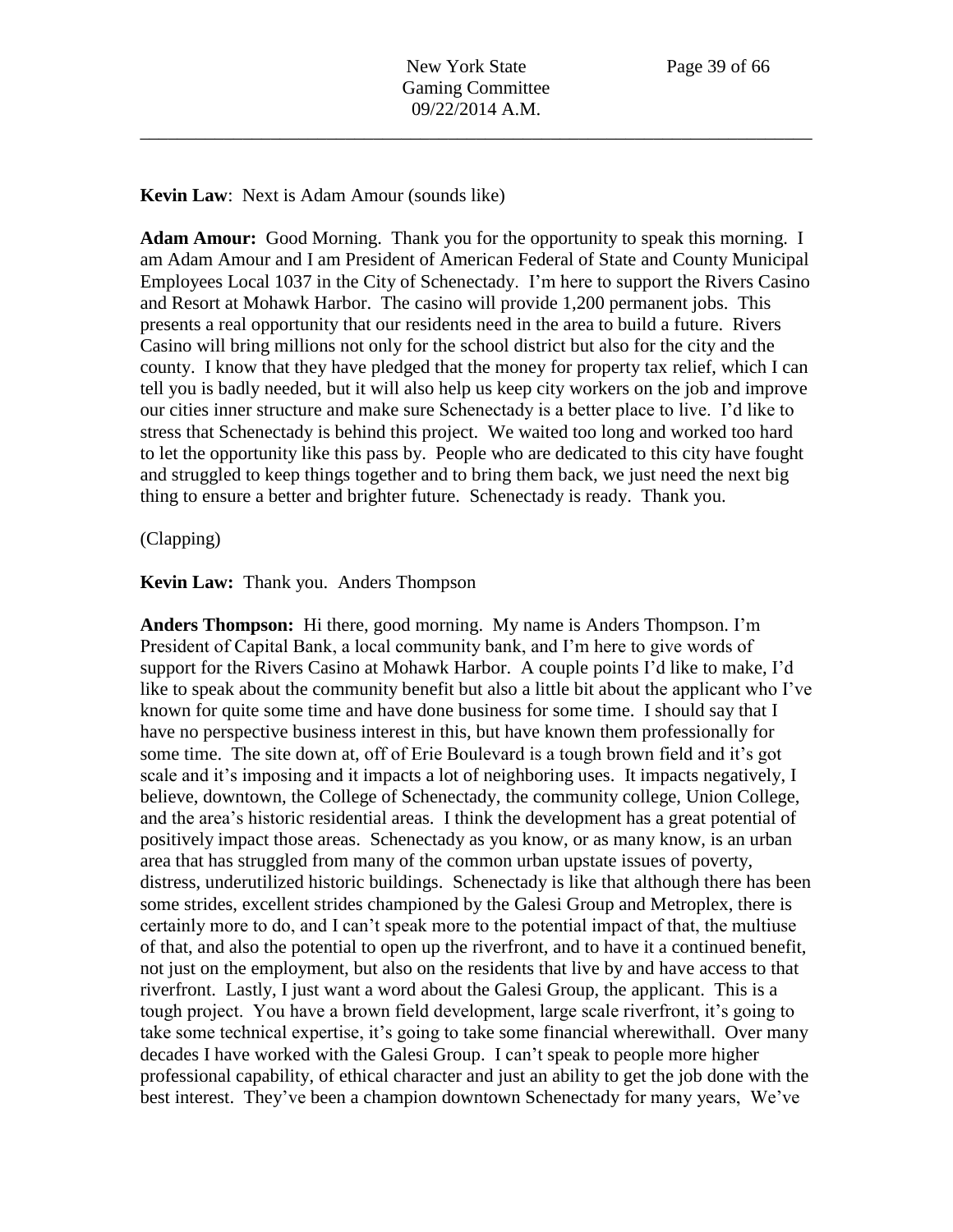worked with them, be in on the goal of headquarters or bringing residents downtown, or support of local charities, be it Proctors or others, but the Galesi Group is a fantastic organization. I'm privilege to have worked them. I think that the opportunity to have a positive impact that impacts many, many people in this tough urban area is great, and I'm very excited about the opportunity and I appreciate your time today.

**Male:** I have one question. Do you know if this, the project, my understanding is that the casino and the hotel would be part of a project with residential and retail components. Are those, is there going to be a development whether or not there is a casino at that area.

**Anders Thompson**: You know, I can't speak to that. I think the development of a site like this, you know, its tough, you need a significant economic event to redevelop a site like this and there's not that many that can do that, so this casino presents that opportunity. I think that it will have a catalyst affect on all those following uses.

**Male**: Okay

(Clapping)

**Kevin Law**: Next speaker, you've signed up twice.. Mary Beth Early. Do you want to speak now or later? You can't speak twice, but you can speak now or later.

**Mary Beth Early**: I didn't sign up twice.

**Kevin Law:** They had you registered for 6:00 PM.

**Mary Beth Early:** Yes, that's my daughter who will be speaking.

**Kevin Law**: Is also Mary Beth?

**Mary Beth Early:** No, she is Samantha.

**Kevin Law**: Alright, so the floor is yours Mary Beth.

**Mary Beth Early**; Thank you very much.

**Kevin Law:** Take an extra five seconds then.

**Mary Beth Early:** Oh thanks. I won't need it. My name is Mary Beth Early and I have lived in East Greenbush for over 16 years. I am vehemently opposed to the siting of the casino in my town for a number of reasons. A rather high number of reasons, in fact. For over 3,000 reasons and counting. Over 3,000 people have signed a Petition to oppose the building of a casino in the Town of East Greenbush. They've signed either an on-line Petition, a Petition postcard, or a paper Petition, walked door-to-door through East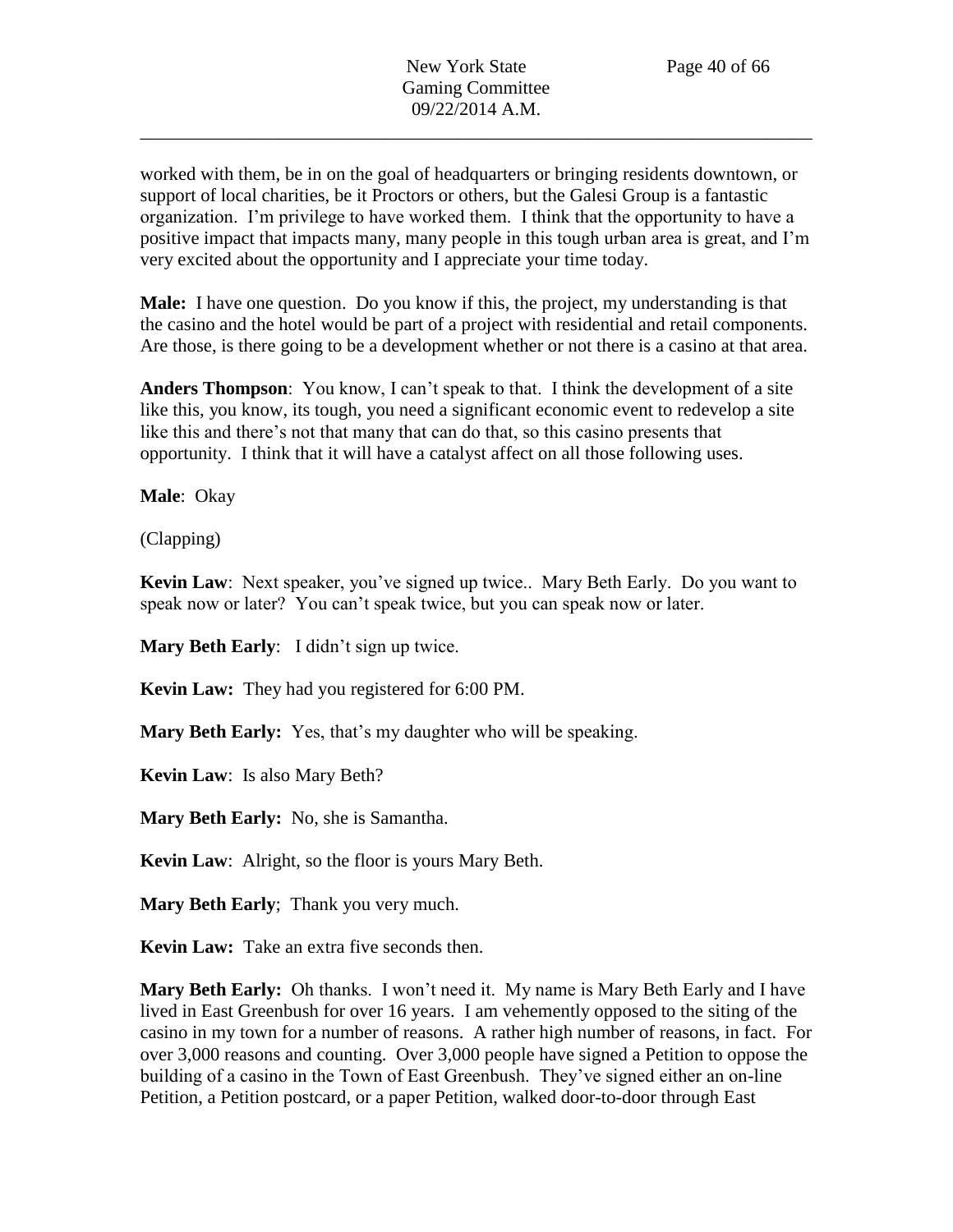Greenbush neighborhoods and circulated at local events. Over 3,000 people have said No to the increases in traffic, noise, and light pollution, drunk driving occurrences, crime, and other negatives that East Greenbush will be host to if Capital View Casino is built. Over 3,000 people who have spoken. Even though the East Greenbush Town Board allowed them no vote and in fact actively excluded them from participating in the most important decision the town has ever faced. Over 3,000 people who think a casino has no place adjacent to a girl scout camp, across the street from a Montessori school, and within easy walking distance of a high school. Over 3,000 people who do not welcome an enterprise that generates most of its profit from preying on people's addictions. Over 3,000 people from towns including East Greenbush, Rensselaer, North Greenbush, Sand Lake, West Sand Lake, Troy, Skoda, Castleton, Wineskill, Nassau, Albany, Latham, Loudonville, and yes, even Saratoga. When the developer tells you they don't where the opposition is coming from, they must not have their eyes open, because it's coming from their neighbors. Over 3,000 people who think that the developers offers to pay Thompson Hill residents taxes for five year and to give \$11 million dollars to the City of Albany, both in exchange for casino support are nothing short of bribery. And here's another way to think about those 3,000 plus signatures. Since the East Greenbush casino will be a Wal-Mart casino, in the truest sense of that phrase, because there is a Wal-Mart right across the street. It will depend upon local patronage to be profitable. Well, I guarantee you, there are at least 3,000 local residents who will do anything, anything to avoid stepping foot on Capital View property and offering up even a nickel to one of its slot machines. Gentlemen, as you move forward with this siting process, please keep this number in mind because it represents the people who will continue to oppose Capital View Casino if you do decide to grant it a license. We will watch and question and denounce and expose and bring litigation and fight the building of a East Greenbush Casino at every possible opportunity. Thank you.

(Cheering and Clapping)

**Kevin Law:** Thank you. J.T. Pollard.

**J.T. Pollard**: Hi guys.

**Kevin Law:** The floor is yours.

**J.T.Pollard:** My name is J. T. Pollard. I'm a, I own a small architecture firm called Reform Architecture in the City of Schenectady. About twelve years ago, I bought out a firm that was located in Burnhills, a very successful firm in business since 1976, located in Burnhills, about a mile from my house. At that time, I started looking at different cities to go to, really studying the cities and what would be best fit for our firm in the work we did. We decided that we would move to Schenectady and I invested over a million and a half dollars in the City of Schenectady to move our office there, with no financial support from the City. The Metroplex which is a great organization and helps small businesses relocate, but I thought it would be better if I moved my firm with my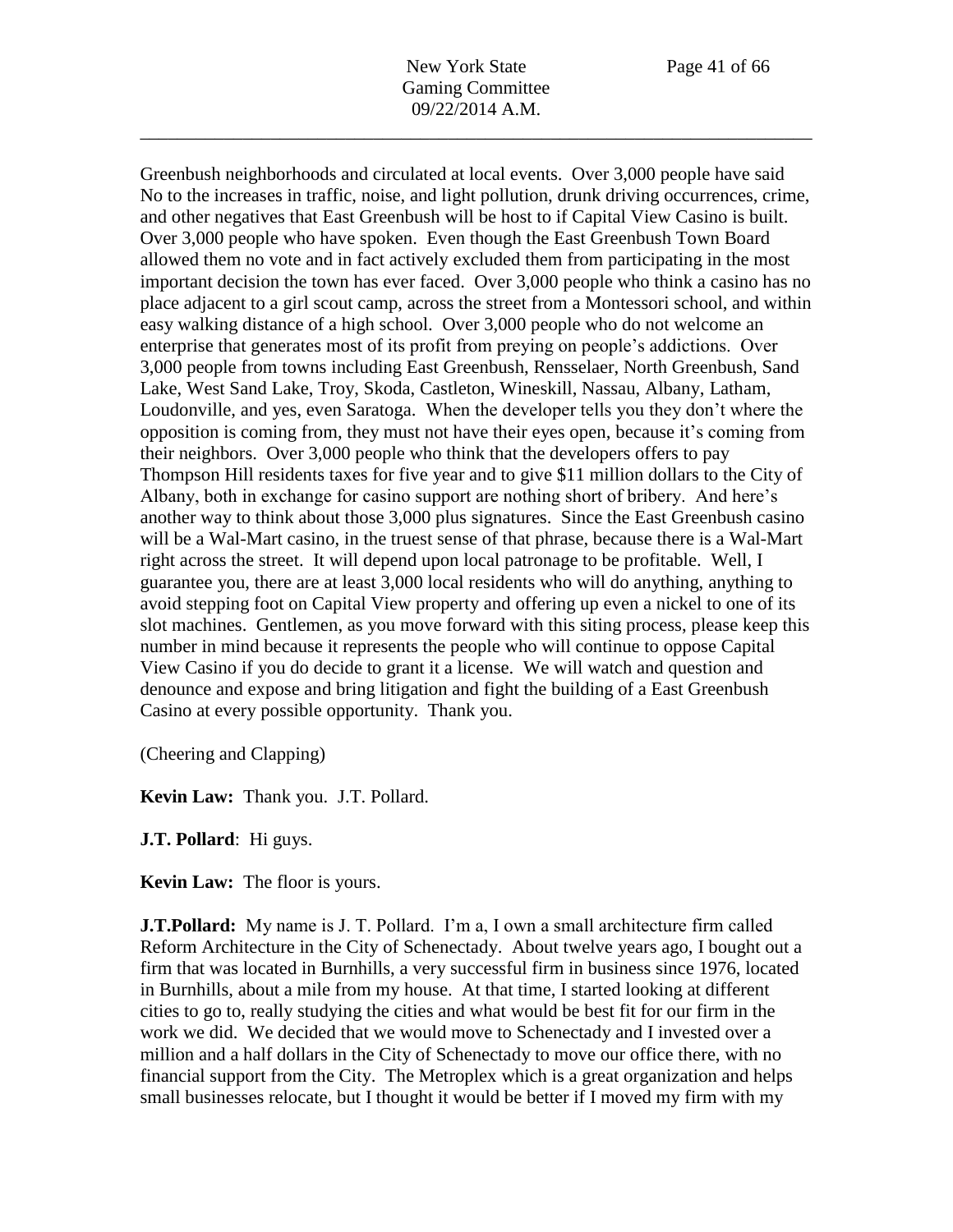New York State Page 42 of 66 Gaming Committee 09/22/2014 A.M.

\_\_\_\_\_\_\_\_\_\_\_\_\_\_\_\_\_\_\_\_\_\_\_\_\_\_\_\_\_\_\_\_\_\_\_\_\_\_\_\_\_\_\_\_\_\_\_\_\_\_\_\_\_\_\_\_\_\_\_\_\_\_\_\_\_\_\_\_\_\_\_\_

own funds. Recently, I've made another million dollar investment in the City. I bought a building out of foreclosure and we're moving, my wife is starting a business downtown and we're really excited about than. I am the architect for Mohawk Harbor and I heard earlier that you had a question on what would be developed if we did not get the casino, and I can tell you that this has been an uphill battle for all of us involved. This is a very difficult project. This is a brown field site that is just massively, a massive project. We are moving forward with the Harbor and about 50% of the site, about 30 acres. The other 30 acres has no plans for development right now. We need this casino in Schenectady. Schenectady is ready for this. We need jobs. We have projects up in Hamilton Hill where these people need jobs. They have nothing up there. I can appreciate the people down in Schoharie and all that they've lost, but we need jobs. We are an urban environment. The whole movement right now is to move back to the urban environment. Not to develop green fields. The whole lead organization is set up to move away from green fields and to develop urban environments. That's what it's all set up for. You get a massive amount of points towards your accreditation for just developing a site in an urban environment. Not to mention, developing a brown field. The Galesi Group, they're such a good team of people that are put together and they've already invested over \$100 million dollars in the City of Schenectady and you talk about just a commitment to an area and rebuilding an area. These guys are doing it along with the Metroplex and when I decided to move to Schenectady, well I was working on my first project down there. You can just tell the energy downtown and how everybody worked together and everybody just wanted the same thing, and this is to revitalize an area and provide jobs for people in an urban environment where there're needed. This is just a great project. I don't know if you've really studied the entire project, the whole global project, but it's 200 apartments, it's 45 condos, it's retail, it's office, it's a whole development of what is, what needs to be done in urban areas to employ people and to bring destinations that people want to go to. Located on a harbor that is accessible by boat. Located right next to the train station. Located next to the Schenectady County Airport. Located a mile from 890, which is a crossroad between the east and the west. It's just an unbelievable site and I'm really proud to be a part of the project and that Dave entrusted me into the design of it, but we're really excited about the project and we just hope you'll consider Schenectady. So Schenectady is ready. Thank you.

### (Clapping)

### **Kevin Law:** Thank you. R. Merman (sounds like)

**R. Merman:** Good Morning. My name is Roger Merman. I'm a 45 year resident of the Town of East Greenbush. I'm retired now but for 47 years I earned my living as a registered landscape architect and plannwe. And I'm here this morning to speak in opposition to the Capital View proposal and the Hard Rock proposal because they will both influence me as a resident of Rensselaer County. I want to try to make five points. I hope I can go one minute at a time here. First, a previous speaker referred to a small minority of MWBEs. I would point out to you gentlemen that Proposition One passed at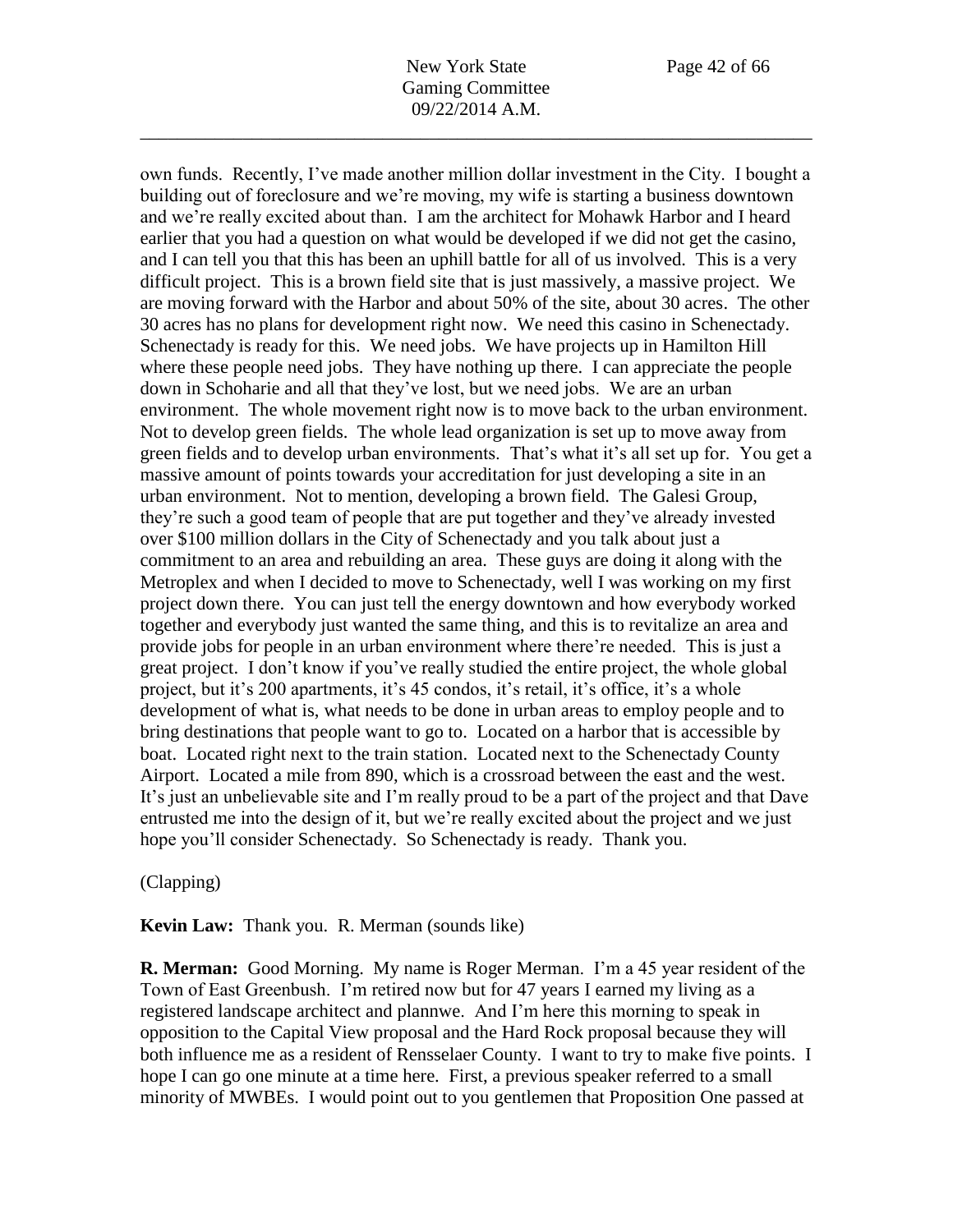East Greenbush by a margin of 4%. That means that 48% of East Greenbush's voters

were opposed to gambling, casino gambling. I hardly consider that a small minority of MNBEs. Second, this proposal is not approvable under local law. Now granted the New York racing Para mutual wagering and breeding law exempts gaming from local law.. The Capital View proposal contains elements other than gaming, like a hotel, like restaurants, like bars, like a 2,000 parking space facility, that are not gaming and are therefore subject to local law. Local law has no provision for those kinds of facilities in the zoning district in which that proposal is located. Therefore, is not approvable under East Greenbush local law. A previous speaker used a phrase that I want to copy. She said this is a spectacularly inappropriate location for a casino. Think of the things that some of the previous speakers have indicated which actually lie within 1.9 road miles of the Capital View facility. There's a Montessori School, there's a high school campus, there is a girl scout camp immediately adjacent. Things that people haven't mentioned, there are three facilities that cater to senior citizens, and pretty soon I may be one of them. There is the regional YMCA, there is the town public library, all within 1.9 road miles of this facility. This will be an attractive thing for susceptible people that will be using those. This is indeed a spectacularly inappropriate site. Fourth, before I retired I served the City of Rensselaer Planning Board in its review of the State Environmental Quality Review for de Laets Landing, which was the development proposed by U. W. Marx on the site which is now proposed for Hard Rock. So I have an understanding of what that was. That development proposed by U. W. Marx was a spectacular plan to incorporate a vibrant mix of commercial uses and a mix of residential uses, all of which had quantifiable impacts and identifiable mitigations that were all reviewed and accepted by the City of Rensselaer for de Laets Landing. Now Hard Rock Café proposes to put a casino that will have entirely different impacts, none of which have been reviewed under the State Environmental Quality Review Law. That review will need to take place. Now Mayor Dwyer, I have seen him make statements that had been broadcast on local media, that all these have been done. That is not so. The State Environmental Quality Review process must be completed with respect to Hard Rock, and last but not least, I would direct your attention, and this has to be with state-wide gambling, I would direct your attention and the attention of people here to the Comptroller's Report that was issued on casino gambling, which has essentially debunk the notion that casinos are valid and sustainable engines for economic development. Look at the casinos in Atlantic City. They're closing, there is a limited number of gambling dollars to go around this country and there's more and more competition for them. So I believe that while these facilities are attractive and they're certainly being proposed in some communities that have dire need for jobs and economic growth, I don't think casinos are the answer. Thank you very much.

**Kevin Law:** Thank you.

(Clapping)

**Kevin Law**: Mark Glazer. Is Mark here?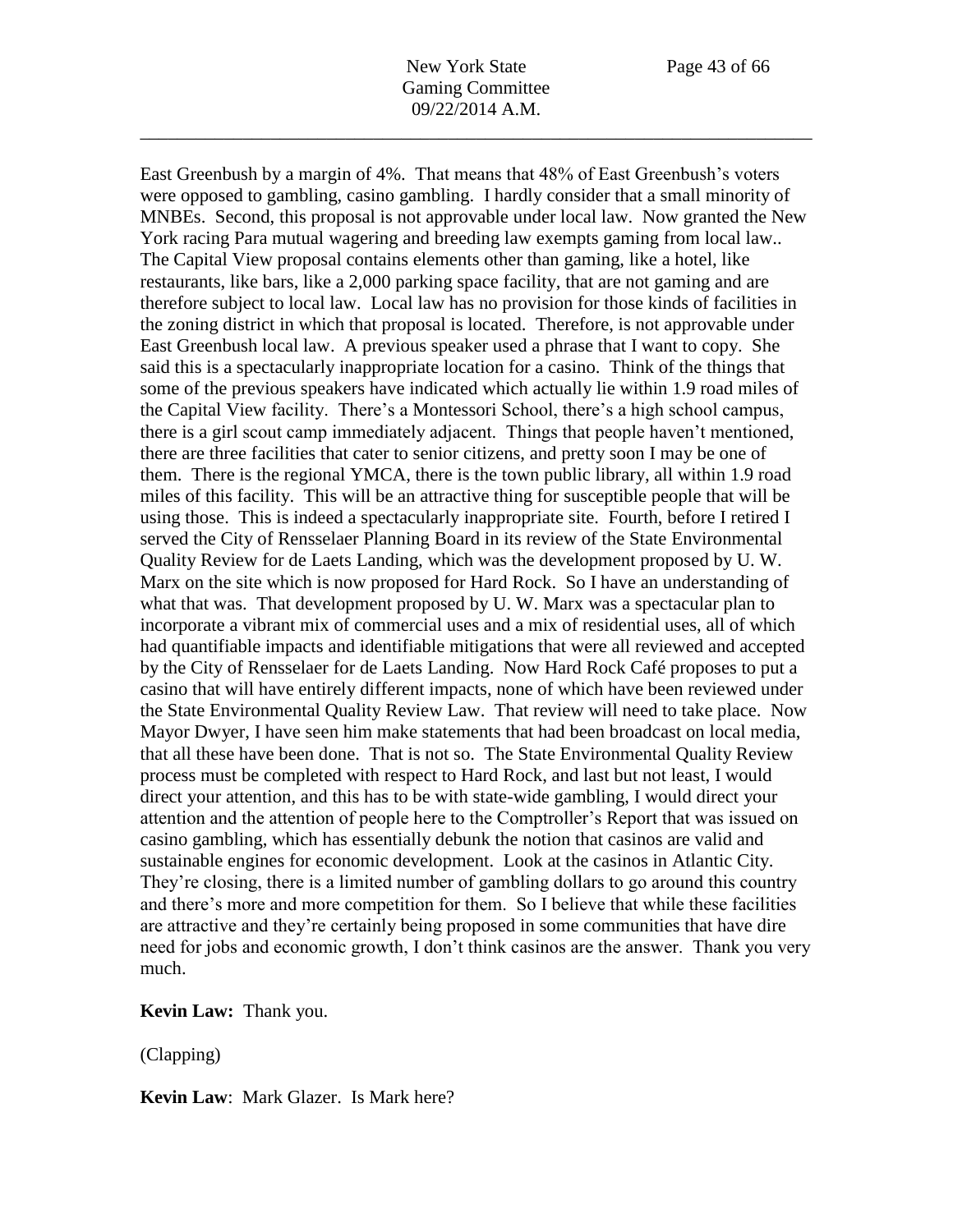**Male**: He's not speaking.

**Kevin Law:** Okay, thank you. Back to the other list. We're five minutes early for the 11:00 list. Is Gloria Rogers here?

**Gloria Rogers:** Good Morning. I'm Gloria Rogers. I'm from North Greenbush. One of the towns adjacent to East Greenbush. And first I want to thank you for providing this forum for the people today. I'm a former East Greeenbush resident now living about fifteen minutes from the proposed Capital View Casino site. Having lived in both towns, I've seen traffic and other issues from both side of the town line and I guarantee that the impacts do not stop at municipal boundaries. I'm here to speak to the effects of a casino in East Greenbush on the neighboring towns and their residents. Some of who live closer to the proposed site than some East Greenbush residents. The combined population of North Greenbush, West Sand Lake, Averill Park, Sand Lake, and the Skoda's is 37,700 plus. The actions taken by the East Greenbush Town Board and the developers of Capital View do not just affect the 16,400 plus residents of East Greenbush, they affect the lifes of more than 54,000 people. Please consider the following: Traffic. These 54,000 plus people all use Route 4 and Routes 9 and 20 as their major routes. They all use one of two bridges to cross the Hudson River and they all use Interstate 787 and Exit 7, 8, 9, and 10 from I-90 to get to work or to home at night. Route 4 traffic is congested from early morning well into the evening, 6 days a week, and the same is true of Routes 9 and 20, and the bridges across the Hudson. We do not need nor want even more traffic impeding us no matter what promises of alleviation have been made. One of the benefits pitched by the developers to the Town Board was that the businesses in the area would get a boost from people coming to the casino. Yet in Capital Views presentation on September 8, Mr. Austin Miller of Churchill Downs said, There is a terrible pinch point right on that bridge when you cross over into Rensselaer. Word to the wise, if you want to cross the bridge and go into Rensselaer and get to Capital View, don't do it during rush hour. It's a seven minute quick trip from 787 to I-90. So Mr. Miller confirmed the traffic congestion on the Dune Memorial Bridge and on Routes 9 and 20, and then he preceded to recommend a Route to the casino that bypasses all the businesses between the Dune Memorial Bridge on 9 and 20, and the intersection with Route 4 as well as any businesses between Route 4 and the casino on the south side. Emergency services and police. Every fire department that serves every one of these towns is made up of volunteers. It's already very difficult having been a volunteer fighter myself, to recruit volunteers. Often there's barely enough money to buy the vehicles, equipment, turnout gear, and to cover the cost of unfunded state mandates. These same statements apply to most of our EMT services. With the crowds of people coming in as the developers of the casino has promised, the surrounding towns are going to need more volunteers, more equipment, and more vehicles. And based on anticipating increase in crimes as seen in other casino towns, its logical to assume that adjoining town would need to hire more police personnel. I doubt that the Town of Greenbush and Capital View Casino will help us recruit more volunteer first responders and give us the funds to pay for more police and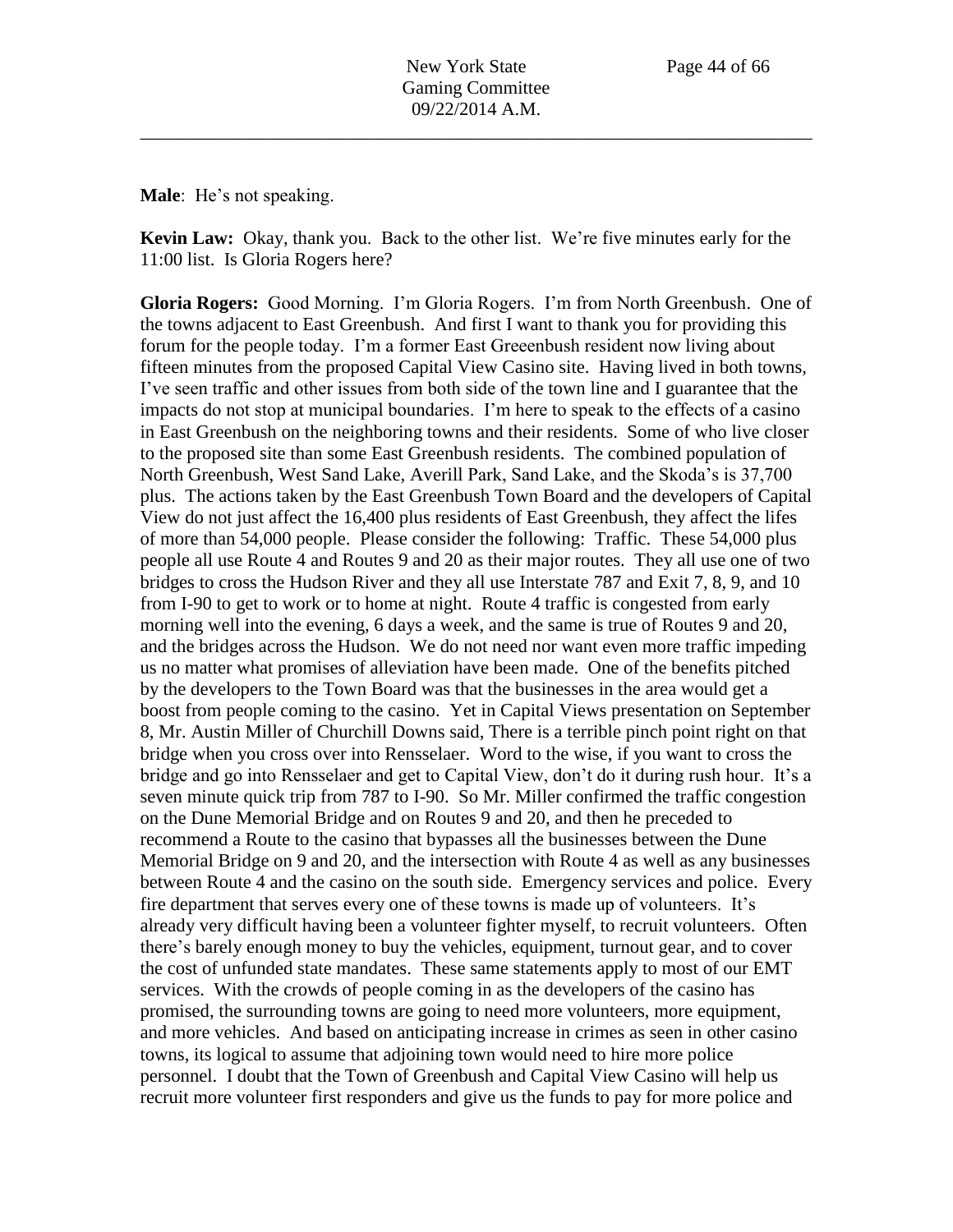other expansions they will be forcing on us. Capital View Casino is willing to give the City of Albany a million dollars a year to cover whatever, but as far as I know, no such offer has been made to the towns which would be most affected. This could only mean one thing, higher taxes for those of us who live in the surrounding towns. I can't have his time, so I'm going to skip the ridiculous \_\_\_ proposed site, which it's only slightly worst than next to a house of worship. Despite earlier claims by the developers this project does not have the support of the East Greenbush School District. Capital View Casino, these are very important things gentlemen, Capital View Casino has no letters of support from the towns surrounding East Greenbush and I respectfully submit that this should tell the gaming commission and the members of this Board a great deal. The East Greenbush Town Board disrespected not only its own constituents but the residents of the neighboring towns as well. Without performing due diligence, a hand full of people from one Town Board made a decision that could force unfunded expansion of services and higher taxes on the towns around them.

**Kevin Law**: Gloria, times up.

**Gloria Rogers:** Oh dear. They shouldn't have that right. Thank you.

(Cheering & Clapping)

**Kevin Law:** Thank you Gloria. That was great, thank you. Actually, seriously folks, you are educating us on a lot of different issues and that's the purpose of this forum. But also, I would ask you to have respect for one another and if you're having sidebar conversations in the back to take it outside so, because I don't want to miss anything by hearing rumblings in the back. So next speaker is Marlin Anderson. Marlin, the floors yours.

**Marlin Anderson**: Thank you. Good Morning Gentlemen of the Commission, Public at large. My name of course, is Marlin Anderson. For those of you that do not know, I'm a community advocate in the City of Albany. I'm also a former Mayoral candidate in the City of Albany. I've come forward this morning to speak about the casino issue and in general I'm going to try to give proper direction on where it needs to go. When Government Cuomo first advanced the idea and initiative of placing casinos in the Capital Region, I was immediately on board because Government action that leads to massive corporate investment is what is needed. It's the proper equation to create jobs and economic growth. And to speak on economic growth directly to the developers, please as you can see from this turnout, please understand that the Capital Region is open for business. Don't limit your business opportunities and investments to just casinos. The Capital Region is open for business and please consider for any of your future projects, because as you can see here, we will welcome it. Basically, when you're considering where to place this casino, it has to be understood that it's not about creating a casino that can profit and things of that nature, it's about the economic benefit of the region where that casino is located. Try to think of it in terms of dropping a stone in a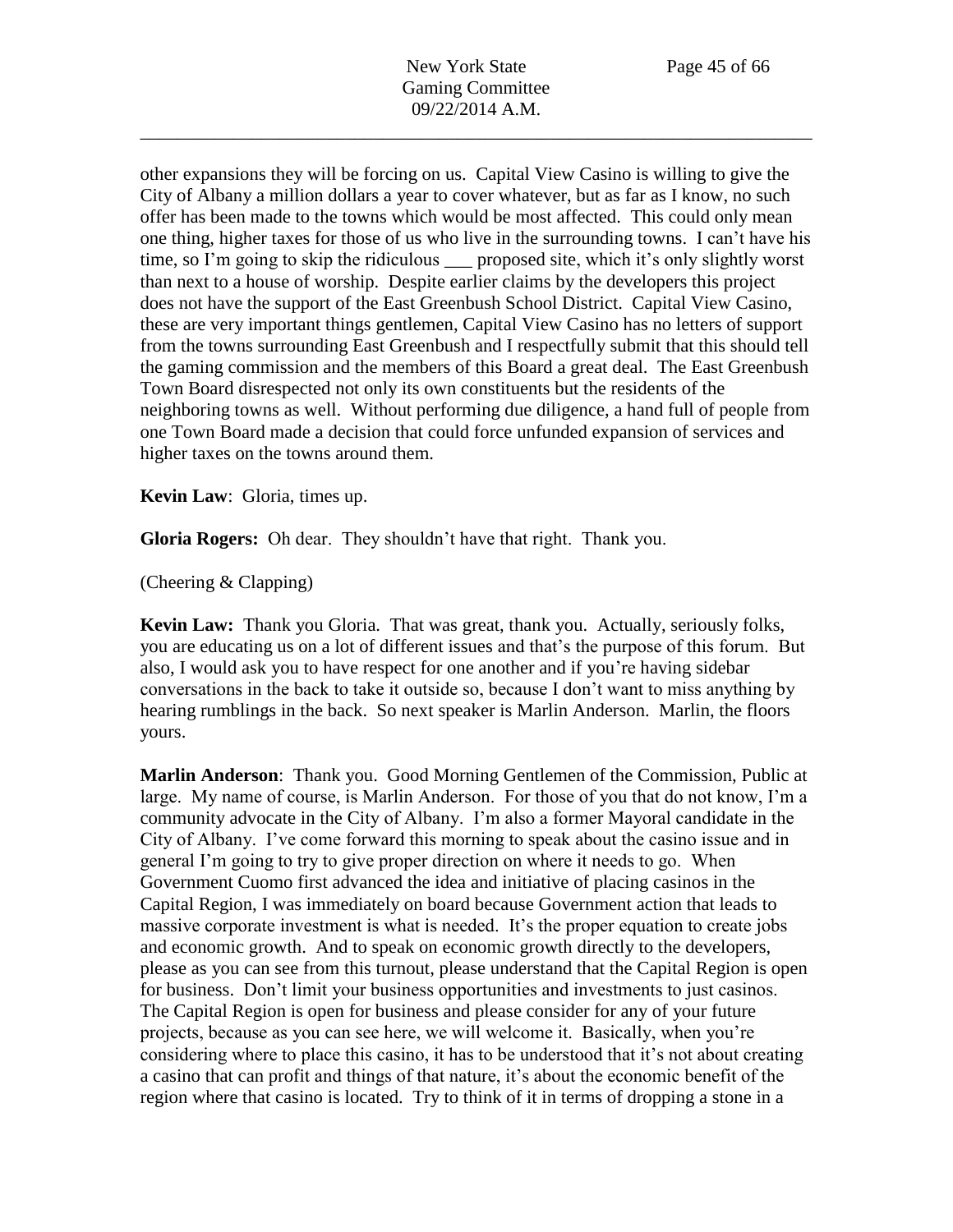pond. You want to create, put the casino in a proper place that it can create a ripple effect of economic benefit to the communities that surround it. You don't want to put a casino in the middle of nowhere where it's just going to affect the middle of nowhere. You don't want to put the casino on the top of a hill where again, it's not going to affect anyone. You want to put it in a proper place and a proper location where the region can benefit from that, that it's located in. And in my view, I think the proper location; the best proposal for a casino in the Capital Region is the Hard Rock bid because that will instill and create growth both sides of the river. It will create a ripple effect that will create jobs. The Hard Rock has the best and proven model to create jobs and economic benefit. If you build a Hard Rock, they will come. People will come from miles away to come to the Hard Rock. People will build things, if your build the Hard Rock on the riverfront, you will see business incentivizing on the riverfront. Business incentivizing in downtown Rensselaer, business incentivizing in downtown Albany, and that's what this is about, incentivizing business. This is not about creating casinos, this is not about going to war with the casino, this is about economics, and it has to be taken as an economic issue. And if you look at where they're proposing it, it's the proper location. Howe Caves, while I appreciate the effort, it's the middle of nowhere. Schenectady is too far away to affect the surrounding counties and communities. The only location that's proper that could affect the communities is the Riverfront location of the Hard Rock Casino. It will affect Albany County, it will affect Rensselaer County, it will create an incentivize jobs, it will be a gateway destination coupled with the coming Albany Convention Center. The Hard Rock bid, when you look at it for what it is, it is the only proposal that can virtually guarantee economic growth, jobs, and opportunities. It will stimulate, it's just like it will fertilize the field and that's what this is all about. It's not just about putting a casino here or there, it's about the best casino, the best model, the best idea, and I urge you on an economic basis to consider the Rensselaer bid, because it is the best bid on the table to serve the purposes which the Governor originally created this casino bid for. I thank you for your time and again, developers, the Capital Region is open business so don't let your development efforts end here. Thank you very much.

# (Clapping)

**Kevin Law:** Thank you, well done. I made a mistake before, I skipped over and I apologize. Bill Reinholt. Is Bill here?

**Bill Reinholt:** Thank you, my name is William Reinholt, I'm an East Greenbush resident. I want to talk today about the process and the actions of the developer and the East Greenbush Town Board with respect to this proposal. The basis for my remarks come from the important word in the Gaming Commission Mission Statement. They are Integrity. Credibility, Quality, and Transparency. From this to me, it stands that any Town Board and any developer must also be held to these standards, these very same standards. Gentlemen, this is not been the case in East Greenbush. Not even close. The developer's entourage and most of the Town Board lack integrity and they've been purposely clandestine and they've been very, very disrespectful to the residents. First, is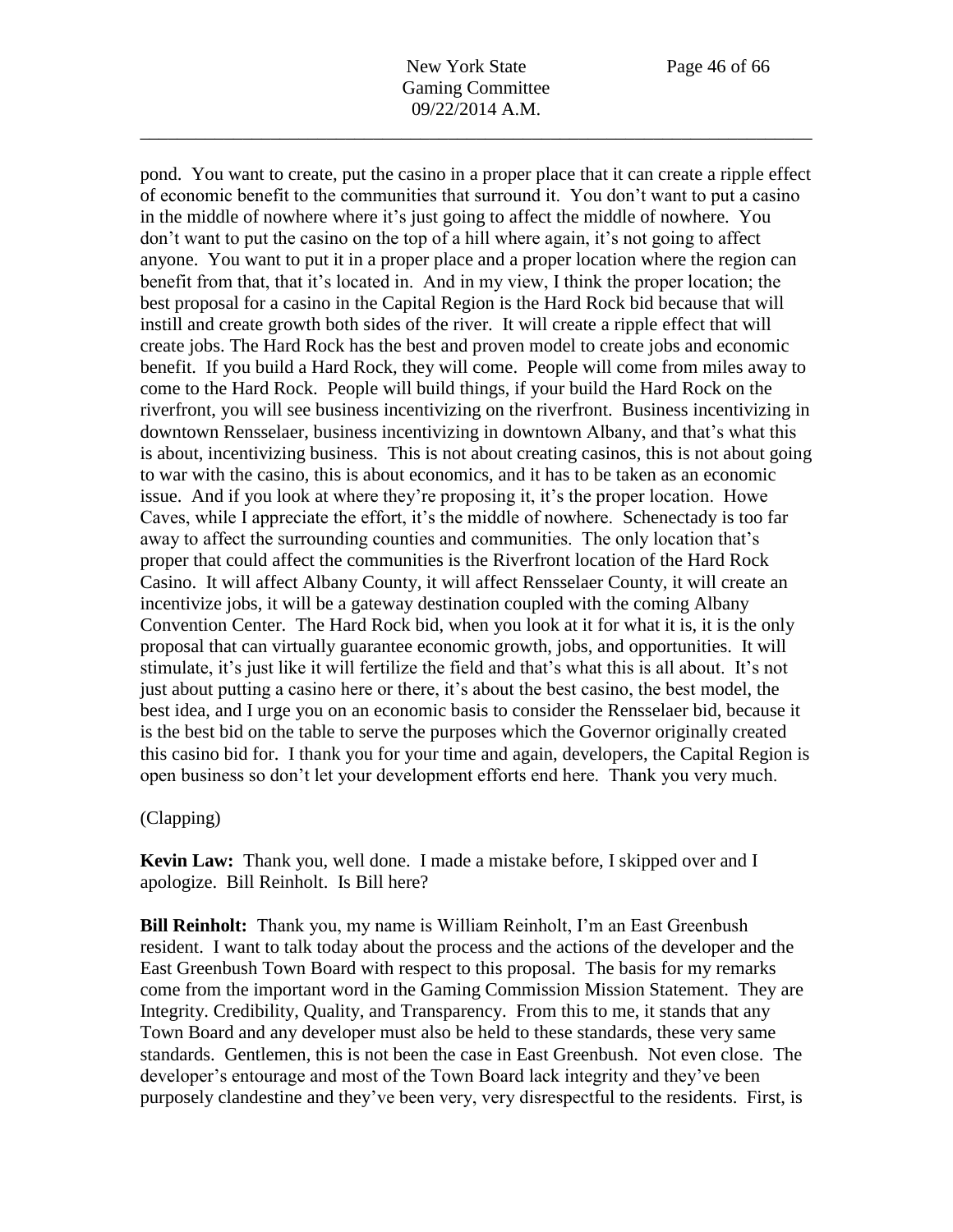the well documented exclusion of any input from the residents. Next, the Town Board was not informed of multiple changes by the developer. Any claim otherwise, is untrue. The project as you've heard has been downsized severely since they initiated this thing without absolutely zero change in the financial estimates. The Town Board did not understand what they were voting for on both the April  $16<sup>th</sup>$  and the June  $12<sup>th</sup>$  votes and they have acted capriciously. They relied solely on information from the developers marketing presentation and high-level financial estimates. They did no due diligence. They did not do anything other than listen to Jim Feathers and Supervisor Langley, who demanded they vote for it. On July 24th, as you heard, Town Board Member Mary Ann Matters demonstrated the courage and the maturity to rethink this and publically rescind her support. I'm citing her reasons. She said, It's an elaborately orchestrated Bait and Switch scheme from the developer. No revenue guarantees. Numerous changes in the project with no communication to, and no input from the Town Board. This is very disturbing coming from an inside Town Board Member, and further evidence, this developer cannot be trusted. On August 21<sup>st</sup>, Town Board Member Sue Mangold recused herself from involvement in the casino due to a conflict of interest with her brother. She did not do this voluntarily. As a long standing member of the Town Board, it's incomprehensible that she did not understand her duty to live within the Code of Ethics. From a sample propose, it's also clear that in May, Supervisor Langley and Town Board Member Deb DeMartino were aware of Mangolds conflict of interest. Neither of them took any steps to prevent her from participating or call this violation of ethics out. Their lack of integrity is disturbing.. On August  $27<sup>th</sup>$ , as you heard, Feathers orchestrated a backroom deal to buy support from Albany's Mayor Sheehan for \$11 Millions and 25% of the jobs for the East Greenbush Casino. This blatant hypocrisy is appalling.. At the developers presentation you asked the Capital View Team, Mr. Law, about community resistance. The answer you got was pure spin. Rita Cox knows full well there's a law suit. Rita Cox knows full well there are thousand and thousands of Petitions. She further stated that the building plan was changed as a result of feedback from the community. This is untrue. The community was never asked. There is anything but full support from this community and you've heard that in spades today. Three points to close. The pattern of statements and actions by this developer and the East Greenbush Town Board are specious, ever-changing and not credible. They violate your key mission principles. The 5-0 vote by the Town Board on June 12th, which included Sue Mangold to promote the casino to the Gaming Commission Siting Board was unethical and the vote should be nullified in its entirety Perhaps a casino is right for another site in the Capital Region, but not East Greenbush. It's the wrong place for the wrong reasons and has used the wrong process to even to be nominated. Thanks for your time.

(Cheering and Clapping)

**Kevin Law**: Maria Barrington.

**Maria Barrington:** Good Morning.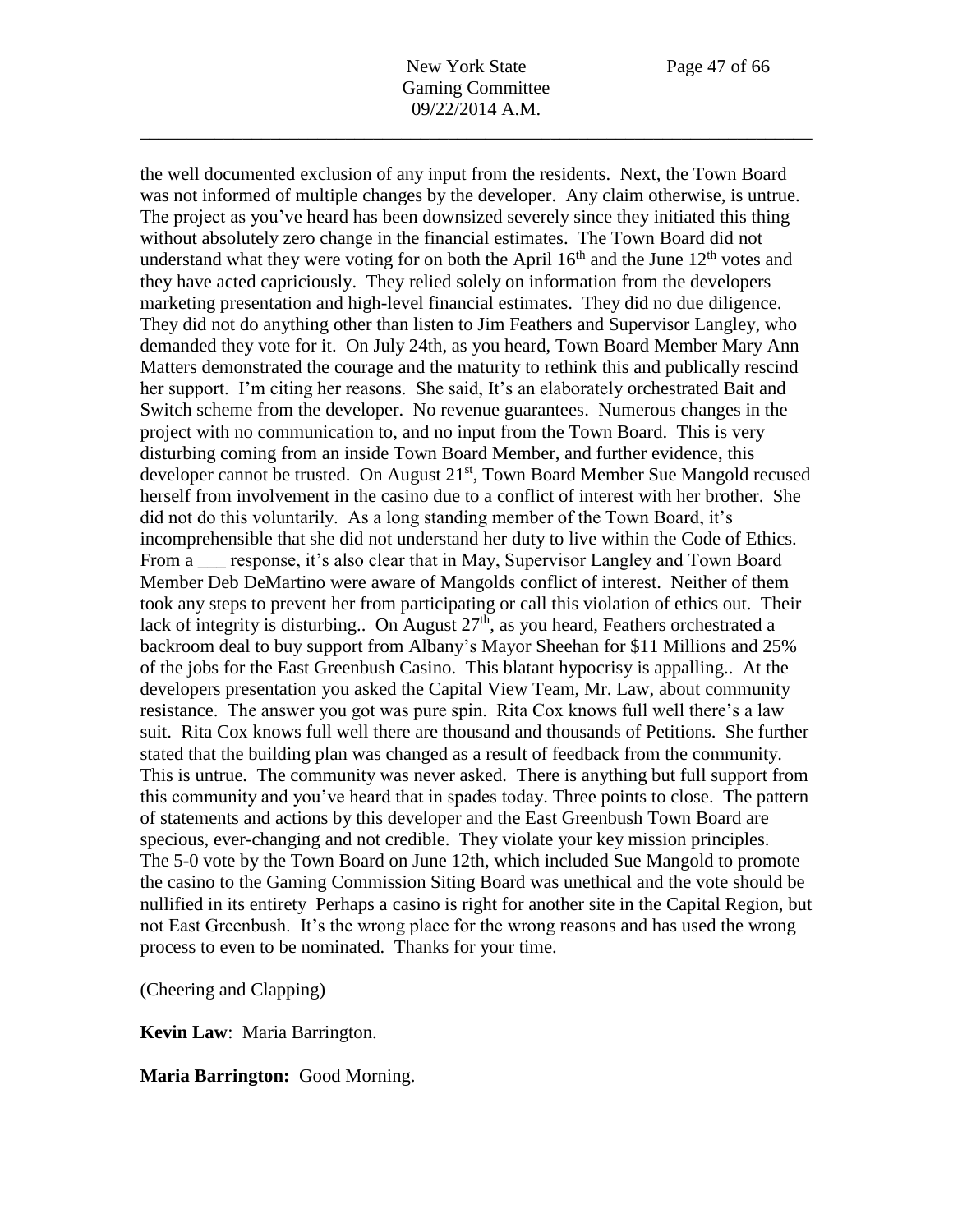#### **Kevin Law:** Good Morning.

**Maria Barrington:** Thank you for the opportunity to speak this morning. I've prepared remarks because as any of my friends and colleagues, I can talk for way more than five minutes. So my name is Maria Barrington. I'm a resident of East Greenbush currently. My family has had five generations of Rensselaer County residents. Four generations currently. I am adamantly opposed to the siting of the casino on Thompson Hill. You will hear a lot to day about why this location is wrong for a casino. You will hear about the fact that our town has no economic need despite the developers last stitch attempt to couch two of our neighborhoods as pockets of distress. Shame on Saratoga Gaming and Churchill Downs. We don't want or need business people to come into our town by starting off by insulting us. You will hear about the master plan of our town which denotes that parcel of land as residential buffer. There's a reason for that. This parcel of land is sited next to the high school.. Wrong place for a casino. This parcel of land is sited near a elementary school. Wrong place for a casino. This parcel of land abuts residences. Wrong place for a casino. This parcel of land is sited next to a girl scout camp that has been there for many decades. It's the girl scout camp I attended as a youngster, that my daughters went to when they were children, and that I as a girl scout leader took my troops to camping. This is a shabby way to treat that community resource. It will irreparably harm them. They've been a great community resource to us. Despite what the developers say about the terrain and security fences. No child of mine nor no grandchild of mine will attend a sleep away camp where alcohol is served 24/7. Even the fact that we have to talk about security fences is disturbing. Wrong place for a casino. You will hear about our unfortunate financial conditions in our town. That's the truth. Not unfortunately because we're economically depressed, but because of fiscal mismanagement. Read the OSC reports and weep. Today, to dispite loud constant and intense pressure from residents and a change in party leadership, nothing has been done to address those issues which were deemed by the OSC as likely illegal. Our town leaders are looking for the quick fix. Wrong place for a casino. You will hear that the unanimous support from the Town Board has dwindled to 3 out 5, as you just heard from another East Greenbush resident, due to Town Board Member Mary Ann Matters courageously changing her opinion based on what she termed, the Bait and Switch, which they again, the developer say was due to community support, and input. Whose input? They never asked any of those 3,058 plus people who have signed the Petition. They didn't ask us. We're the same people at the meeting speaking out. (Crash) I didn't touch it. Thank you, speaking out, we're the same faces. Nobody asked me for a meeting. And, as you know, the other vote, well that is a recusal based upon the conflict of interest which everyone in the town talked about long before the second vote, and it took the letter from the lawyer to make this person recuse herself, and that Town Board Member is now the subject of many complaints regarding her ethics violations. This is not the place to start this business in our town. To wrap up, I'm going to tell you a story about my mother, because I like to entertain.

**Male:** Is it a poem?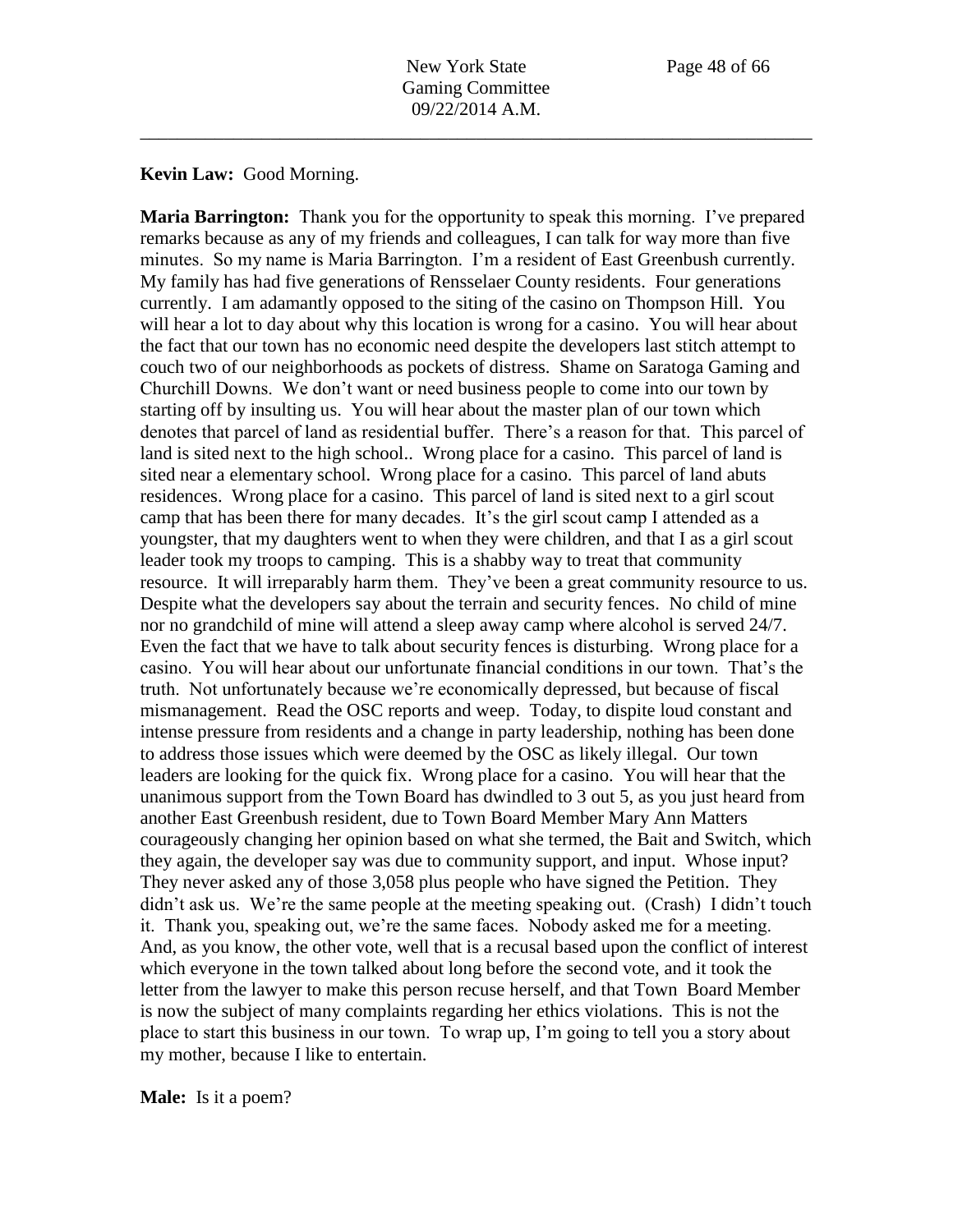**Maria Barrington**: It's not a poem and it's short. My mom's a responsible gambler. By that I mean, she takes money she can afford and enjoys visiting casinos. Everywhere from Turning Stone, Mohegan Sun, New Jersey, Las Vegas, she'd go there. She's a card player. She's good. As she says, she won't touch the slots because you might as well hand your money to the casino, turn around and get in your car and go home. So she is not doing that but she's a good card player. So, when the announcement came out about the regional casinos, she sent me a newspaper link and it said, Something to live for. She's 85. So good thing we can disagree in our family. As soon as she learned about the casino, I'm watching the clock, as soon as she learned about the casino coming to Thompson Hill three miles from her house; I knew I was going to have to hear about how great this was. I got the call alright. She was incents. Who thinks this is a good idea, she says. This is a terrible location. What about the high school, what about the girl scout camp, what about the traffic, what about those people who live on Thompson Hill, she said. She ended with, this is the most idiotic idea I'm ever heard. She actually used stronger language, but I'd asked her if I could paraphrase.

**Kevin Law:** Maria, your times up.

**Maria Barrington:** It's not just about folks who are against gambling, not just about folks who don't like casinos, my mother along with the other 3,000 residents signed that Petition. Wrong place for a casino.

**Kevin Law:** Thank you.

(Cheering and Clapping)

**Kevin Law:** Mike Connors and then we go back to the other list. Is Mike Connors here? Come on up.

**Male**: Mr. Connors, do you have one for the record?

**Mike Connors**: Yes. My name is Michael Connors. I'm the Albany County Comptroller. I'm going to try to do this in three and a half minutes. I've given you a long list of complaints or concerns that we have about this matter, particularly looking at Capital Off-Track Bettings involvement as one of the partners in the Hard Rock Café Casino. The issues that we think have not been addressed have to do with OTB getting away from what their original charter is. I have not seen an answer to whether it is or is not legal for them to be engaged in casino business. They were asked twice by this panel and there was no answer given at the hearing on the  $8<sup>th</sup>$ . I have not yet had that. I have contacted Capital TB about this and about rumors about their involvement and I have not received any response. But that's not surprising. We've had difficulty with them for a number of years cumulating in Davis Etkin going to jail about 17 or 18 years ago. A finding of 28 matters of illegality in 2006 and 2007, and some other issues in 2011, that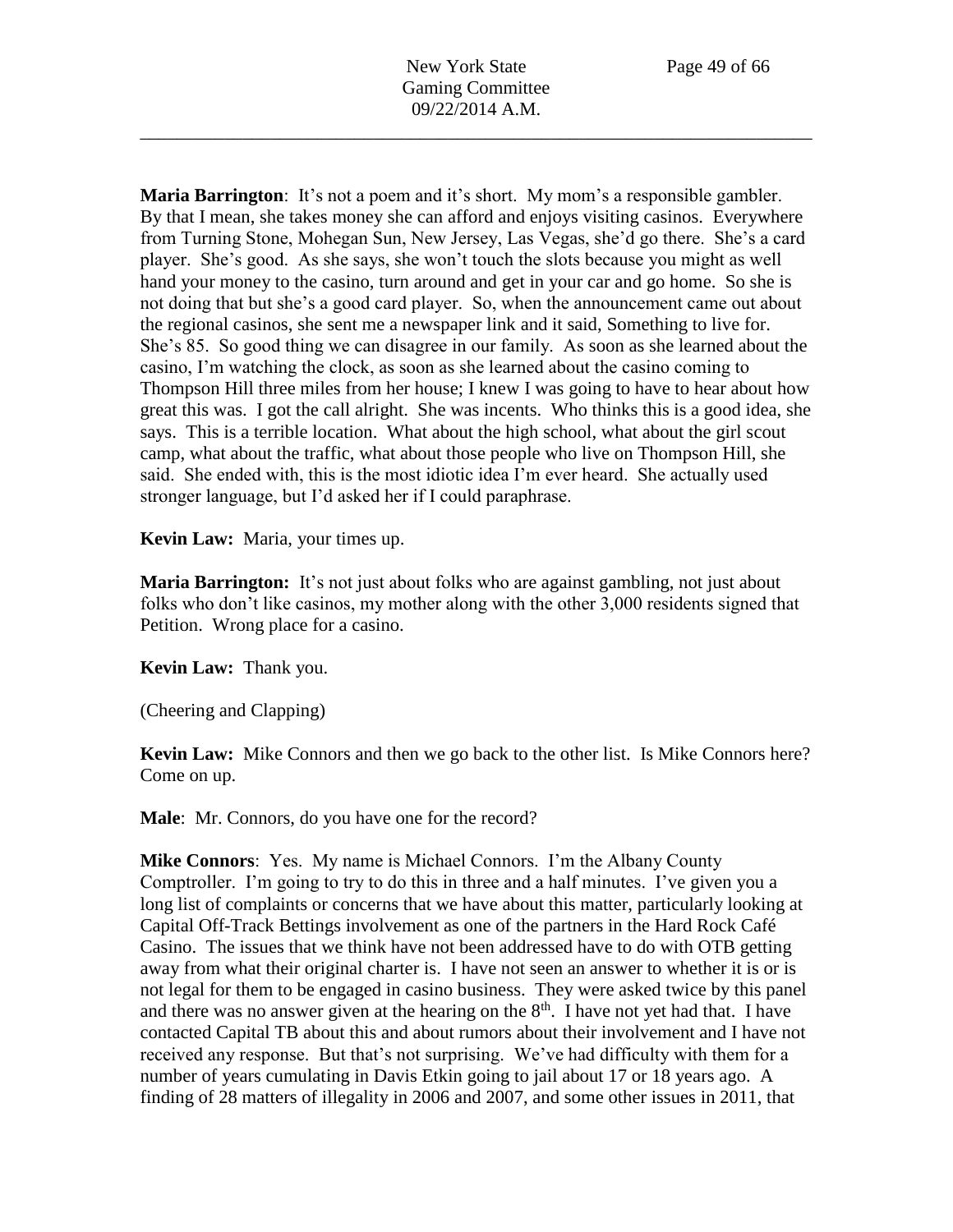we found there. I have some economic concerns about the impact on Albany County. The handle that is distributed among the 17 localities is based upon two things. It's based upon population and upon handle, and it's a mix of that. I think that the handle moves across the river and obviously that hurts our county. I also think that there's a problem if the management is allowed to wager while at work. We pushed for a resolution in 2006 or 07, so that top management and Board of Directors could not wager while onsite. No casino anywhere in the world will allow the people operating that casino to gamble while their at work or in that casino. We think that's a mistake and we hope you look at this very seriously and delve into that matter. There are several other issues that we think are of concern about their partnership, whether they're irresponsive to request for information for foils or anything else. One of our biggest problems has to do with security. An issue very critical to the operation of a casino. In 2006, we had a whistleblower come to use, we released the information, several more came forward. As it turned out one was the head of security, the other was a deputy security officer. They were able to show me film that showed that they were allowing people to bet who were not present and who did not have money in their account. It also revealed that there were checks that were held and not being deposited, and checks that had bounced, third-party checks, and if you look at the OTB report from Racing and Wagering back in 2007, you'll see that there's some serious problems and questions. Finally so that I end early, I do have serious reservations about an economic policy that's dependant upon gambling for a way of income being generated by the State of New York. I think that the idea and the glitter of it is great, but when you look at the economic realities and the competition from internet wagering, it's clear that there is not the amount of disposable income for all these casinos to stay open. You need only look at Connecticut to see the problems that the two closely located casinos and the impact Aqueduct had upon them. If you look at what happened with Pennsylvania and Maryland, Delaware opening up casinos, you can see what happened to New Jersey with the loss there, so hopefully you'll look at this seriously and seriously question their fitness to be a member of this. Thank you very much and I'm a minute and a half under budget.

# (Clapping)

**Kevin Law**: Thank you Mike. Thank you. Okay, next up is Mike Moore, speaking on behalf of a number on individuals. We like that Mike so come on up.

**Mike Moore:** Good Morning. Thank you very much. I'm here representing the 56 people that came down on the bus this morning who all signed up that would like to speak, but we have a bus to catch back to Howe Caverns, so I just want to thank everybody for attending today and thank you for supporting Howe Caverns, because we really do need it. Thank you very much. It's our time. It's our time. Thank you.

# (Clapping)

**Kevin Law:** Thank you.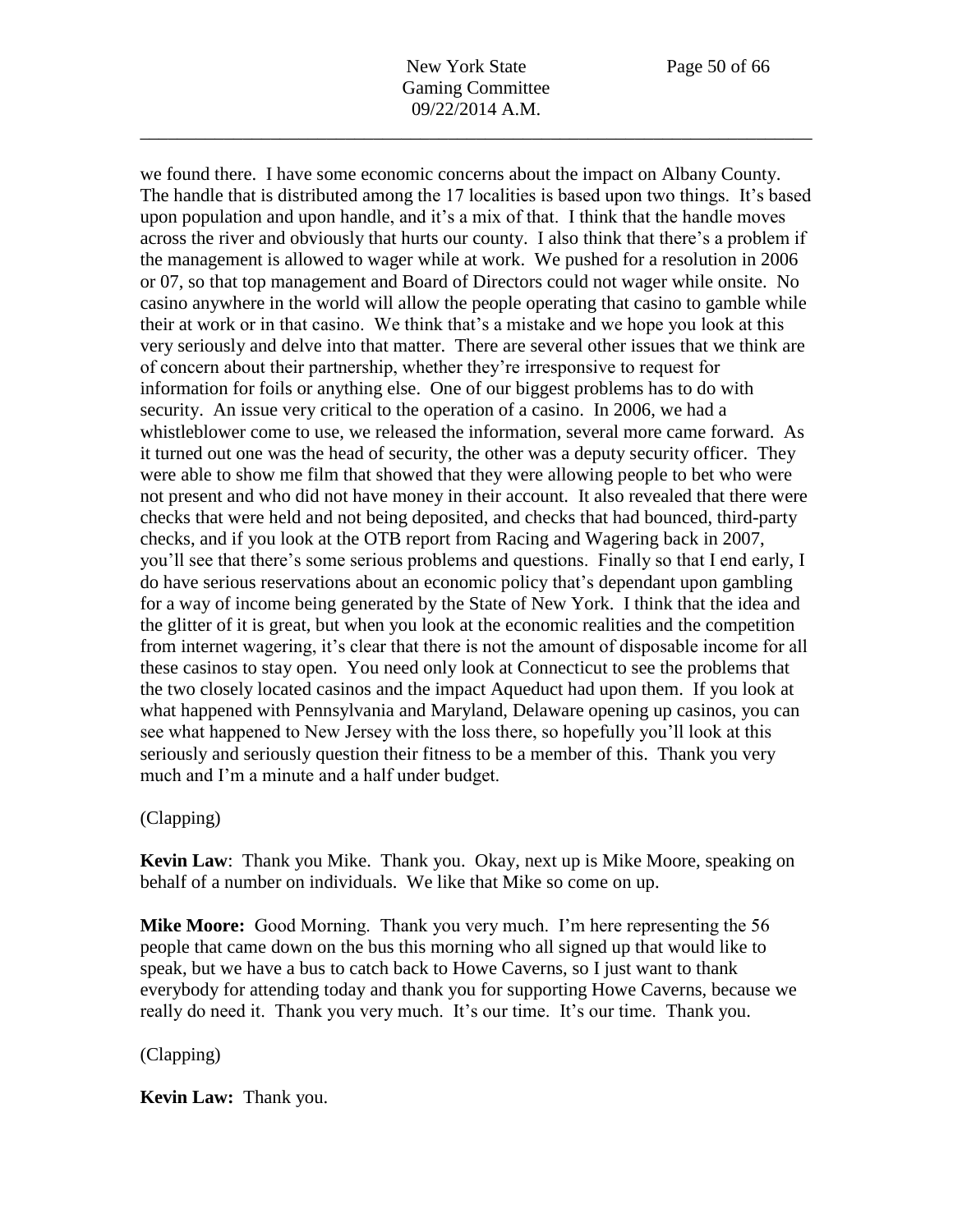(Cheering and Clapping)

**Kevin Law:** Mike, thank you and on behalf of the whole Board here, we really appreciate the passion that you guys have and you're right, we're going to have a tough decision to make on all these because we're not going to be able to make everybody happy, but we certainly appreciate all you guys coming down here today. Thank you for your time.

**Group:** Thank you, it's our time!

**Kevin Law:** Okay, we'll take a three minute break and…

**Male**: Adjust the air conditioning please.

**Male:** They did already.

**Kevin Law:** It's actually warmer than it was before and what time are you scheduled to speak. Okay, hold on. I have a Todd Carozza next. Are you Eileen Grant? You're on deck, double deck, after Todd Carozza, but we're taking a three minute break. And just folks a reminder if some of you came in late, we're working off two lists. People who registered earlier through the website and then people who registered just today. Five minutes and/or less is welcomed. Todd.

**Todd Carozza:** Thank you very much, I cleared the room a little bit here. Thank you. My name is Todd Carozza with BBL Hospitality. I'm here supporting the Rivers Casino and Resort in Schenectady. I'm just going to take a few moments of your time. Thank you very much for having me. It is really exciting to think about how the community is going to benefit from the Rivers Casino and Resort in Schenectady. With the projected 2.8 million visitors a year, the ancillary business in revenues is staggering. It's truly a game changer for the City of Schenectady. BBL Hospitality is the leading local hospitality company in the Capital District. We employ over 800 people in the restaurant and hotel field. The Rivers Casino & Resort compliments our businesses and core values bringing new opportunities to our associates and new business opportunities to our colleagues. BBL Hospitality has many ties to Schenectady including a long-standing relationship with Schenectady County Community College. We have many programs with them, internships as well as courses to help develop local talent within the hospitality industry. This gives us an opportunity to continue that relationship and have other opportunities for people in the future. As Hoteliers and Restaurateurs, we know the value of each and every guest. This project offers our guest multiple attractions, a variety of reasons to stay in Schenectady. From the Rivers Casino and Resort, to Proctors, to the many restaurants and entertainment areas in Schenectady. We are very proud to support this project. Thank you very much for your time.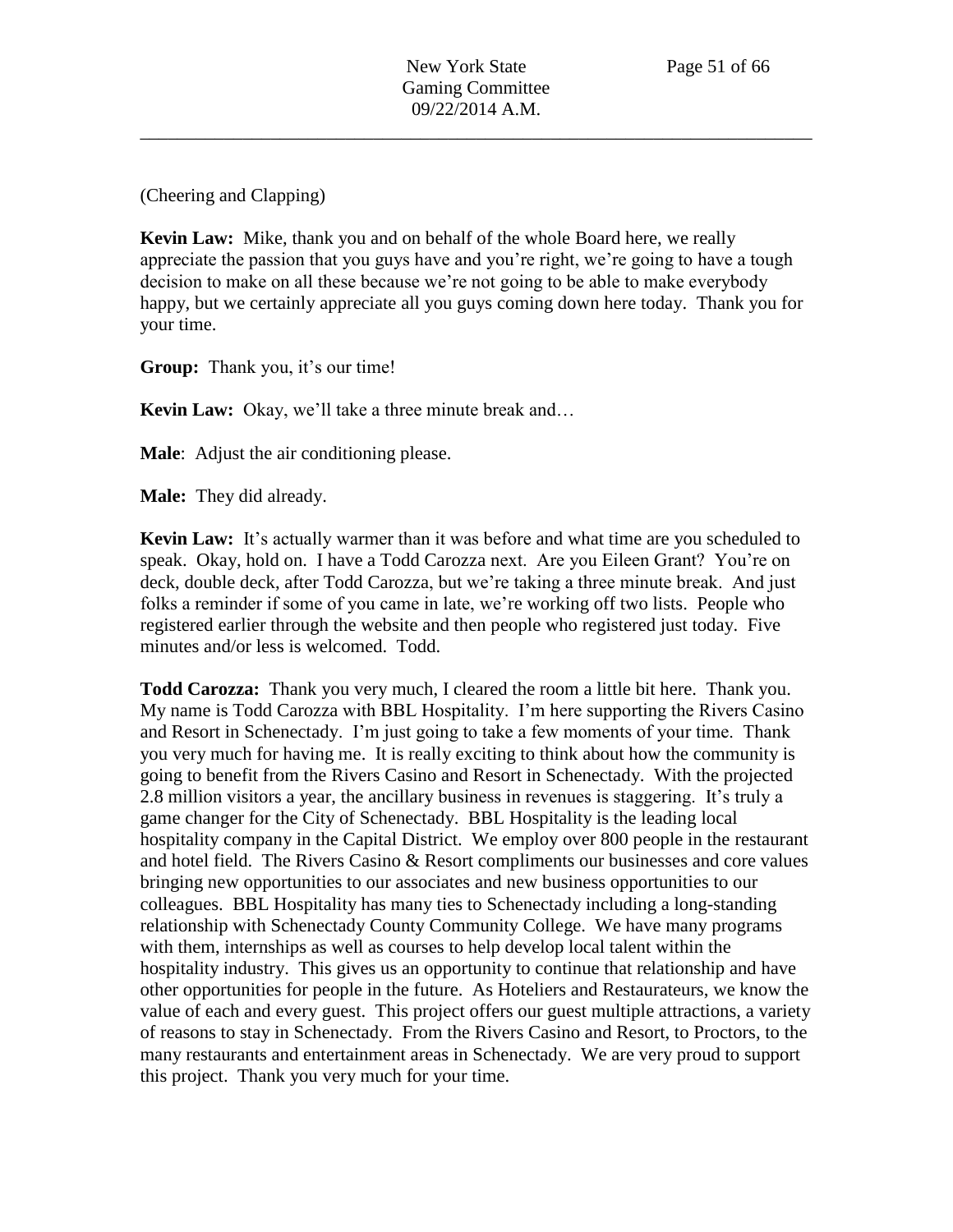#### (Clapping)

**Kevin Law**: Thank you Todd. Eileen Grant.

**Eileen Grant**: Good Morning. Thank you for the opportunity to comment on casino placement. My name is Eileen Grant and my husband and I have been homeowners in the Town of East Greenbush for 27 years. I am in favor of casinos as proposed by Governor Cuomo and I voted yes on the ballot for casinos. I first moved to East Greenbush in 1960 as an elementary school student and I have lived in southern Rensselaer County ever since. Over the years, I have lived in both the City of Rensselaer and the Town of East Greenbush. It's been a real pleasure, a privilege for one. I love both communities and I have cherished friends, neighbors, and relatives in both communities. Southern Rensselaer County is a fine place to live and I was thrilled to find that we might have a casino in East Greenbush. My first reaction was to publically ask our East Greenbush Town Board to seek appropriate considerations in writing for our town from the casino developers. The City of Albany has obtained such consideration from Capital View Developers, but I am very disappointed to learn that no similar promises are made to East Greenbush. In fact, East Greenbush response has been vague, filled with improbable hype-type-rederick, with a lack of specificity that is shocking in comparison to the Albany deal. Next I listened carefully to my friends and neighbors in East Greenbush and after thoughtful consideration, I agree with them that the East Greenbush site is inappropriate. Leadership has been lacking from elected officials in East Greenbush. There is a wide-spread agreement that elected officials were less than forthcoming in the rollout and downsizing of this project. At this point, one Town Board member has recused and one Town Board member has withdrawn support. Vague promises of reduced taxes have been floated in East Greenbush but no public statement of intent has been forthcoming from the Town Supervisor, Keith Langley. Leadership from the Mayor of Rensselaer has been clear and specific. Mayor Dwyer has pledged to fix the aging roads and sewers if casino funds become available. His support of the Hard Rock project has been refreshing and direct. The Governor has made financial need an important factor in site consideration. The Town of East Greenbush has financial distress but the problems stem from mismanagement and ill-advised spending. East Greenbush had steadfastly refused to prevent findings of any audits since 2009, although such audits have been conducted and paid for. They have no plans to conduct any audits in the near future. It is safe to assume that East Greenbush would remain unwilling to manage a financial recovery plan if it were selected as a casino site. The City of Rensselaer on the other hand, has a documented financial need. The aging infrastructure has already been targeted for repair if any casino revenue is realized. They have a real believable plan and they seem well-prepared to move forward with it. One of the questionable proclamations made by Capital View was that the casino would open in 18 months if East Greenbush were selected. Eighteen months is not enough time to complete the normal zoning, planning and SEQRA review. Forget building the facility. Additionally, there is at least one current lawsuit involving the project and fertile ground for the development of other legal action. More funny business can be expected if this timeline is real to the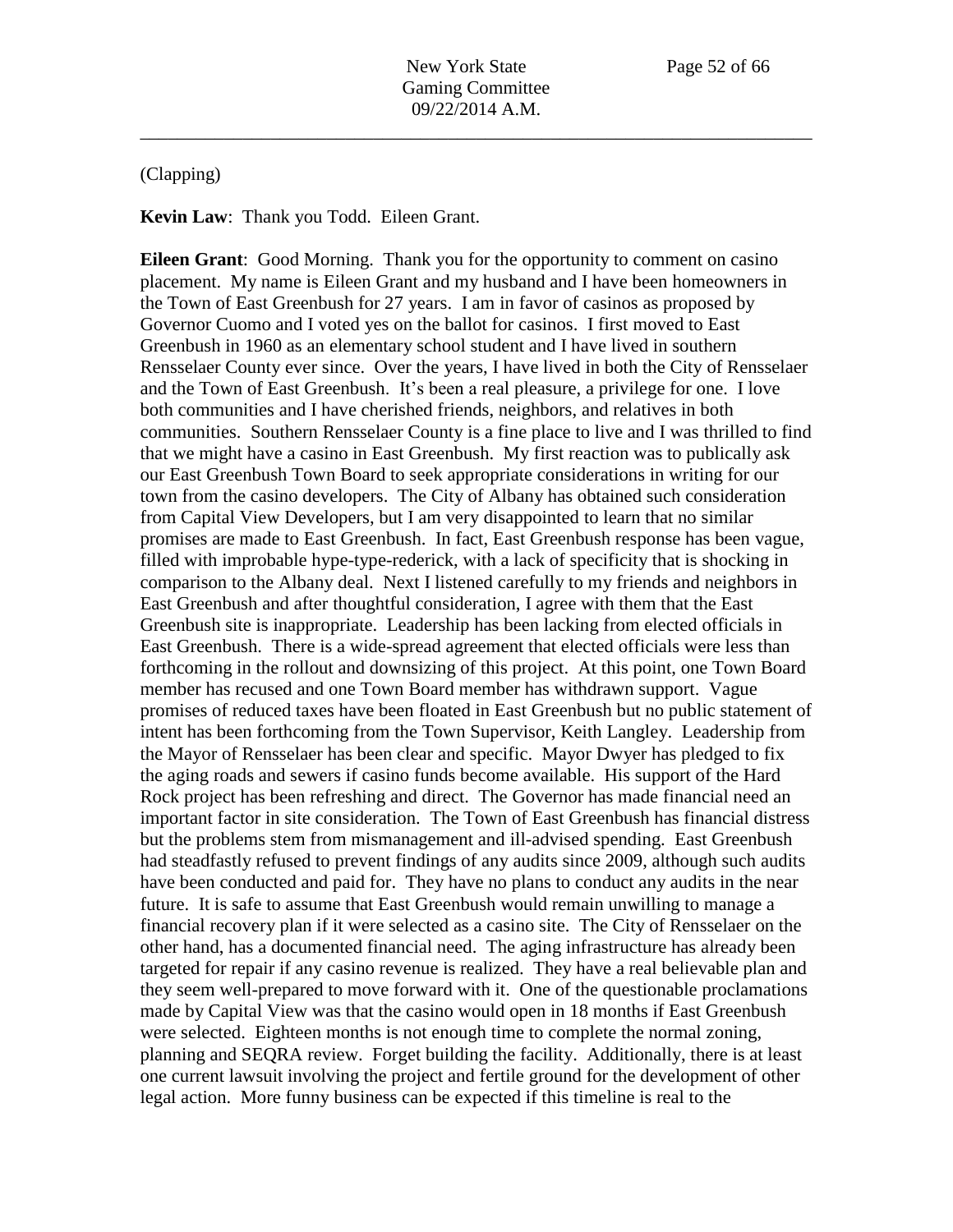developers. In sharp contrast, Hard Rock Rensselaer has a shovel-ready site and a realistic plan for the building and opening of a casino within the guidelines set forth by the Governor. My neighbors in East Greenbush are committed to insisting the public officials are accountable to planning guidelines and zoning laws. Their efforts are likely to be time consuming and prevent the timely opening of a casino at the current site. My neighbors in Rensselaer are in support of the Hard Rock project and eagerly await the opportunity to patronize that project. My home, to address MNBW question, my home is closer to the Hard Rock site than it is to the Capital View site. Nevertheless, I am an East Greenbush resident proud to be in favor of Hard Rock Rensselaer. Residents of both communities in southern Rensselaer County desire this opportunity to enjoy the iconic Hard Rock venue. I firmly believe it would result in waterfront development, an increase in economic development for both the City of Rensselaer and the Town of East Greenbush. With respect, I urge you to give the Hard Rock Rensselaer project first consideration. I have four seconds left and I just want to mention a very important group of tourist who regularly visit our area who would be thrilled to see that beautiful black guitar and be able to patronize the Hard Rock and that's the New York State Legislature and their staffs. For six months a year, the Legislature comes and visits us and from their offices, many of them would be able to see that beautiful guitar and come in the doors below it and enjoy the Hard Rock Rensselaer. Have a good day gentlemen. Thank you for your service.

(Clapping)

**Kevin Law**: Thank you. Next is Tom Grant.

**Tom Grant.** Good Morning. I'm Tom Grant. I'm a resident of East Greenbush. Welcome to the Capital Region. Thank you very much for listening and also thanks for the coffee, tea, and Danish that you've provided. Appreciate it very much.

**Kevin Law**: There's Danish?

(Laughter)

**Tom Grant:** Oh, yea, probably not any more. I live closer to the Hard Rock Casino site in the City of Rensselaer than the proposed Capital View Casino site in the Town of East Greenbush, although I do live in East Greenbush. I support the siting of a casino in the City of Rensselaer. Compare and constrast just for a little bit. The Rensselaer site is shovel-ready; the East Greenbush site is not shovel-ready. Traffic studies have been completed in the City of Rensselaer; traffic studies have not been completed in the Town of East Greenbush. The City of Rensselaer has had experienced with a SEQRA process, completion a successful SEQRA process on the proposed site for the casino in Rensselaer; the SEQRA process has not been completed in East Greenbush. The Rensselaer project is zoned appropriately; the East Greenbush project is not zoned appropriately. The proposed East Greenbush project area is zoned as residential buffer.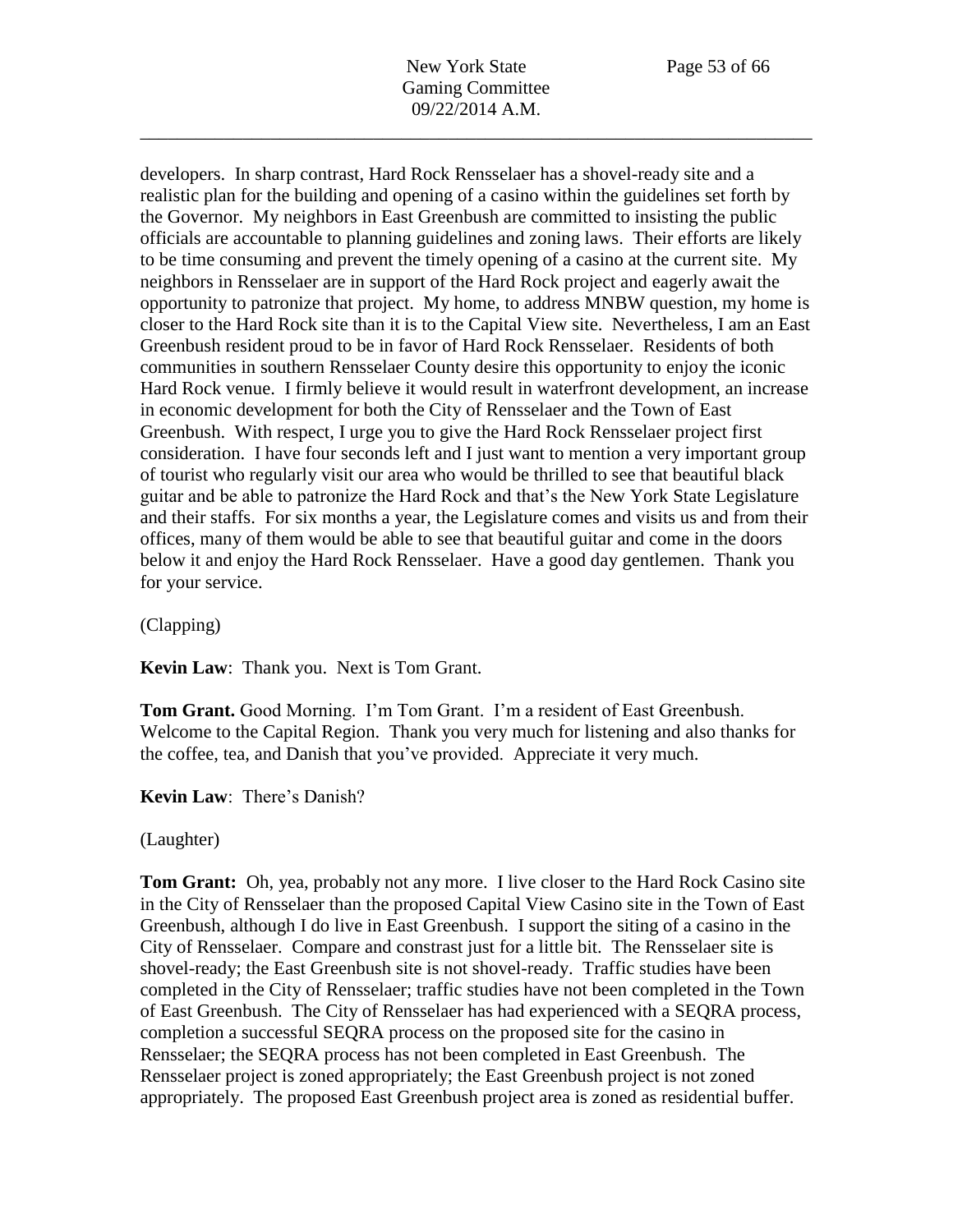The Rensselaer project has strong community support; the East Greenbush project has strong community opposition, and there will be strong community opposition and legal action throughout every step of the siting process from here on in. The Rensselaer project has the strong support and open and transparent leadership of its Mayor, Dan Dwyer; East Greenbush, the Town Supervisor, when asked by its constituents and fellow Town Board members to explain the details of the proposed East Greenbush project, responded by saying, The Resolution is the Resolution. When asked specific questions about how the process will evolve for the completion of the project, the Town Supervisor of East Greenbush responded, The Process is the Process. Not quite open and transparent Government by any means. I thank you for listening and again I thank for your service to the people of the State of New York. Thank you so much.

(Clapping)

**Kevin Law**: Thank you. Mary Lou Knox.

**Mary Lou Knox:** Good Morning, it is still morning. It seems like days since we walked in. I'm sure you think that too. My name is Mary Lou Knox and my husband and I have lived in East Greenbush for 40 years and for the past twelve years, we have lived and paid our taxes to the City of Rensselaer. I am not representing any particular organization; I am simply speaking to you as a tax payer in the City of Rensselaer, a very historic and poverty stricken city. I would like to encourage your Board to award the Capital District casino to the City of Rensselaer for the following reason: The deLaets Landing site is truly shovel-ready and has all of its approvals in place already so that the casino could be a reality very soon. This site is right on the banks of the Hudson River. A very beautiful view of the Albany skyline. The site is very conveniently located very close to the Amtrak Station, the Megabus, I-787, and I-90. The new convention center proposed in Albany will be right across the river, which will enable tourists to visit our State Capital and the new convention center, and those tourists will also be able to enjoy the new Hard Rock for a meal, the gaming, or just history of American music in a museum-like atmosphere. The City of Rensselaer surely qualifies for the casino on the basis of need. Evidence by the fact that we very little tax base as all of you know, I'm sure, and 71% of the children in our school qualify for government subsidized meal programs. The Hard Rock will be the stimulus for the future development of that beautiful riverfront property. Picture if you will, a lovely river walk with shops, restaurants, and a ferry possibly bringing tourist back and forth across the Hudson. It is the perfect site. I can't stress enough how much the casino in Rensselaer will benefit not only the City of Rensselaer by bringing all sorts of jobs to our people, but will also benefit the City of Albany and all of Rensselaer County. Thank you for allowing me this opportunity to give you my thoughts.

**Kevin Law:** Thank you.

(Clapping)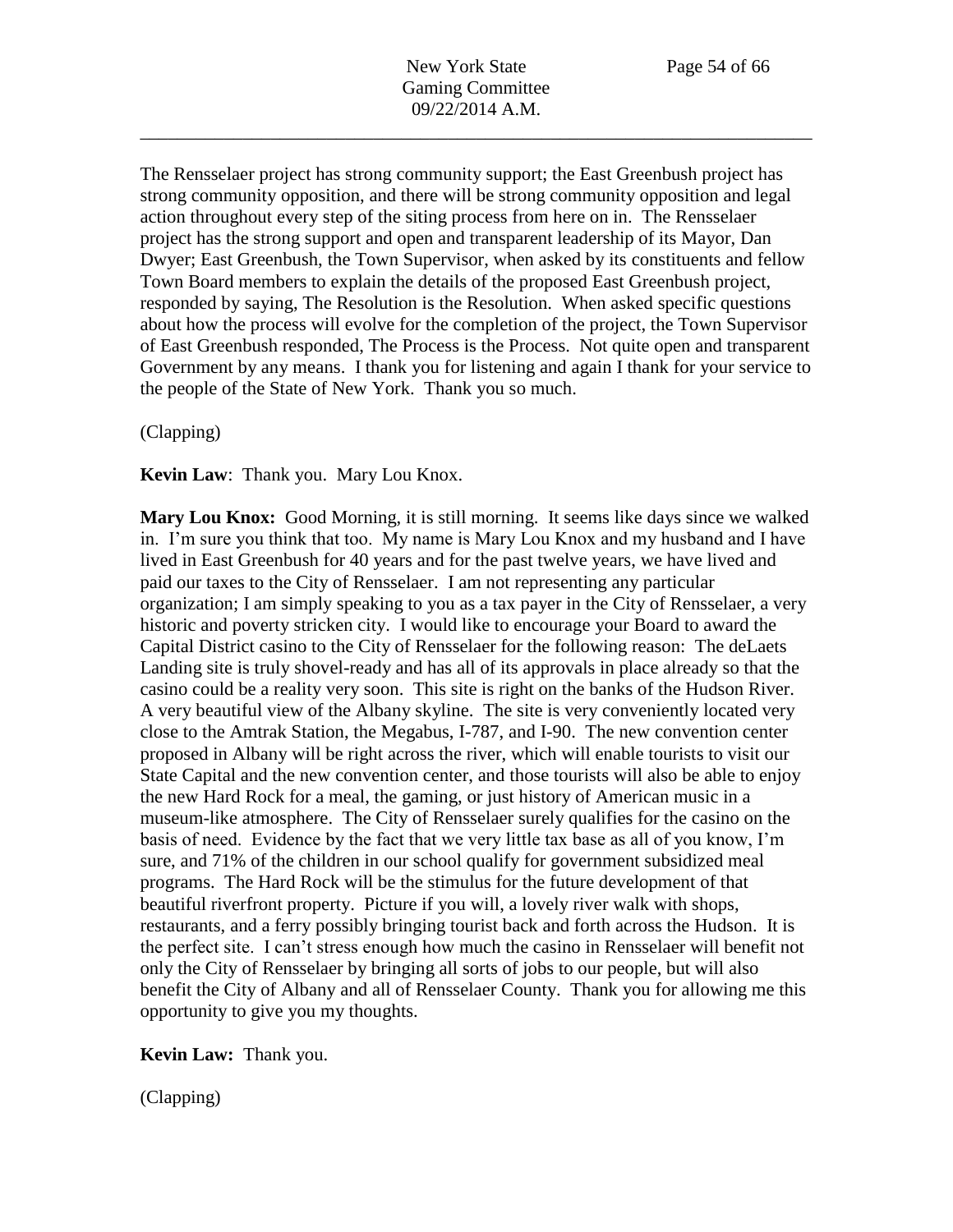**Kevin Law**: Jonathan Shapiro.

**Jonathan Shapiro**: Gentlemen, thank you for this opportunity. I'm here to urge you to vote No on Capital View Casino in East Greenbush. Even the name is somewhat ironic given the fact that no casino has any windows so there won't be any Capital view. I have lived in East Greenbush for more than 30 years. It is by in large a suburban bedroom community where most folks work in Albany for the State or other businesses and professions. The average family income as you have already heard is approximately \$78,000 dollars making it one of the wealthier suburbs in Upstate New York. My understanding is that if casinos are meant to be placed it economical disadvantaged areas, East Greenbush does not fit that definition. Yes, the Town Government has financial issues and you have heard most of that has been due to mismanagement, but I want to be clear about this. The residents are largely doing well. Thank you. The Thompson Hill Road site is an unbelievable site to have picked to situate a casino. It is in a residential area that requires a spot zoning variance that would violate the towns zoning master plan. It would significantly increase traffic and noise in an area of single family homes. It is not rocket science to say that a casino would totally change the character of the existing neighborhood. And by the way, I don't live in that immediate neighborhood so this is not just another NMBE complaint. Contrary to the comments made by certain interested parties, there is a great deal of opposition to this project from local East Greenbush residents. Okay, I have attended several Town Board Meetings and the comments have been overwhelmingly negative when residents have been given the opportunity to speak. And sometimes we could not even get into the room but were forced to listen in from the hallway. So not all of us even got a chance to speak. As you know and as you have heard, despite an intense and well-financed lobbying effort by the casino, there has been a Petition that has been signed by over 3,000 people against the casino in East Greenbush and I promise not to repeat that more than once.

**Male:** Excuse me, do you roughly what percent of the signers are residents in East Greenbush?

**Jonathan Shapiro:** I don't have those numbers but I think that some of the other people here probably do.

**Female**: I would say 65 to 75% are East Greenbush residents.

**Male:** What percentage of the residents does it represent?

**Jonathan Shapiro**: The Town of East Greenbush has 16,000 people.

**Male:** What percentage of those 3,000?

**Male:** It's 20% of the adult population of East Greenbush.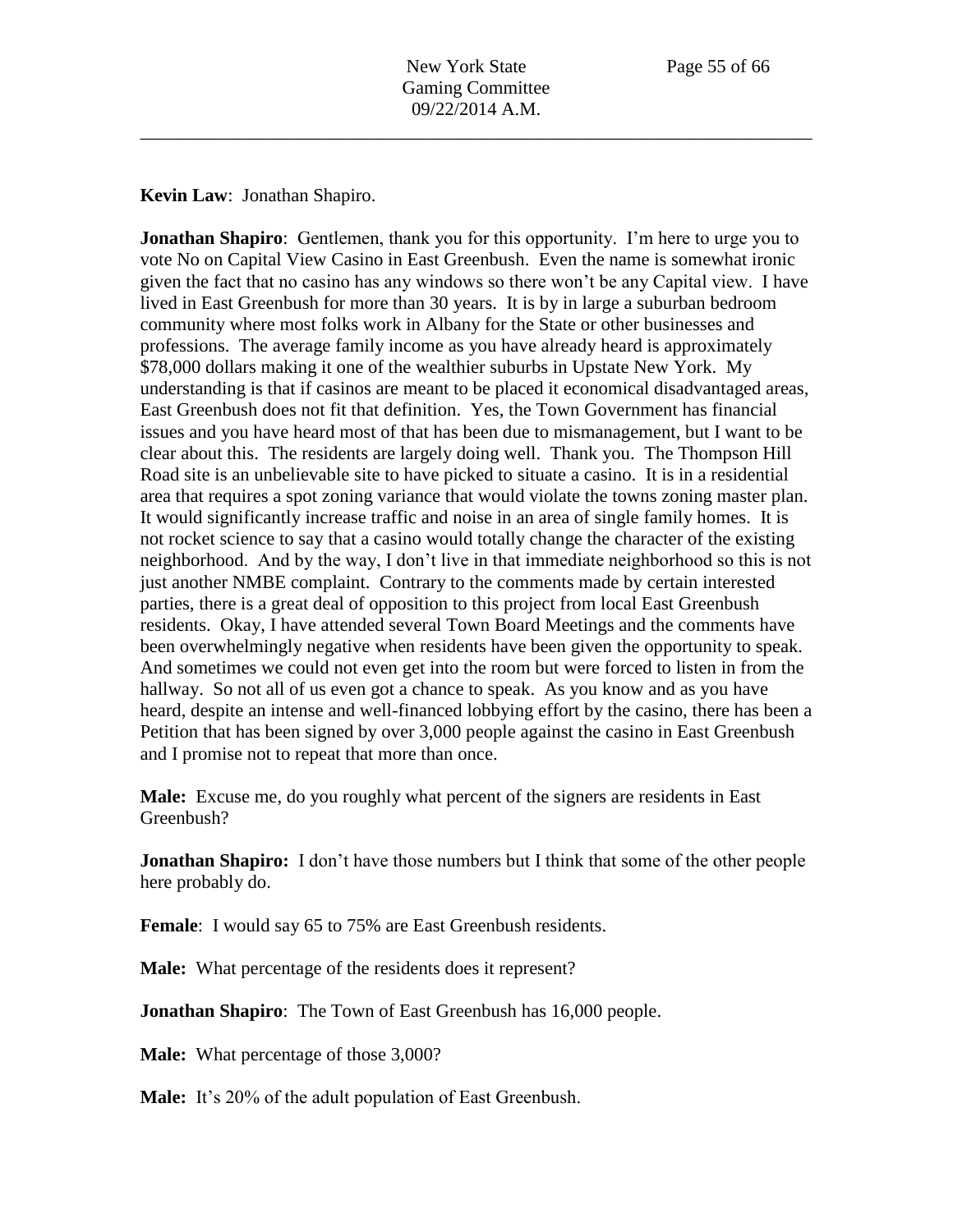**Male**: That's what I was looking for, thank you.

**Jonathan Shapiro:** And that's with a strictly grassroots unfinanced effort, door to door, mostly. I would also point out that, well actually, I'm going to save this because I don't need to point out what's happened with the Board Members. In addition, Capital View has in my opinion disingenuously already held a local job fair as well as a business fair to try and drum up support, even before a decision is made as to where the casino is located. Obviously, if you promise people jobs in advance and or more business for Fisher Grocery Store, for example, they will support this project. It is also highly questionable, even if the casino is built in East Greenbush that these thousands of jobs that we have heard about and revenue will accrue to this immediate area. As you are all probably aware, four casinos have recently closed in Atlantic City, including Revels, the newest one, at a cost of 2.4 Billion dollars. All casinos carry with them social costs. These include compulsive gambling and consequent debt, as well as an increase in violent crime, theft, home robberies, etc. None of these social costs have been mentioned in the rosy predictions of the casino developers. East Greenbush has a small police force. It has a voluntary fire department. Most of us live here because it is a safe, convenient place to live and a good place to educate and raise children. We like living in an area where we don't have to worry about break-ins to our houses and cars, as well as the possibility of our children being hit by a drunk driver. There is a strong possibility that a casino on Thompson Hill Road will change all of this. Any of the other sites being considered would make more sense than East Greenbush. I urge you to vote No to the casino in East Greenbush. Thank you.

(Clapping)..

**Kevin Law**: Thank you. Adam Lundin.

**Adam Lundin:** Thank you very much for your time. My name is Adam Lundin from-BBL Hospitality and I'm here to speak in support of the Rivers Casino and Resort in Mohawk Harbor. BBL Hospitality is a local hospitality company although we have moved beyond the Capital Region in a few instances; our primary focus stays here with over 800 employees. The thought of a long time vacant site along the river becoming a site for a prime economic development including new retail, hotel, and casino operations is very exciting. It brings increased jobs and its impact on the community as well as the increase hospitality professionals and more opportunity for people within our company to grow. Not only will this new development drive significant new revenue to the City and County, it will also increases Schenectady's attraction by allowing more leisure travelers visibility to what else the area has to offer, such as Proctors Theatres and area restaurants. It's a very exciting project and we're happy to support it. Thank you.

(Clapping)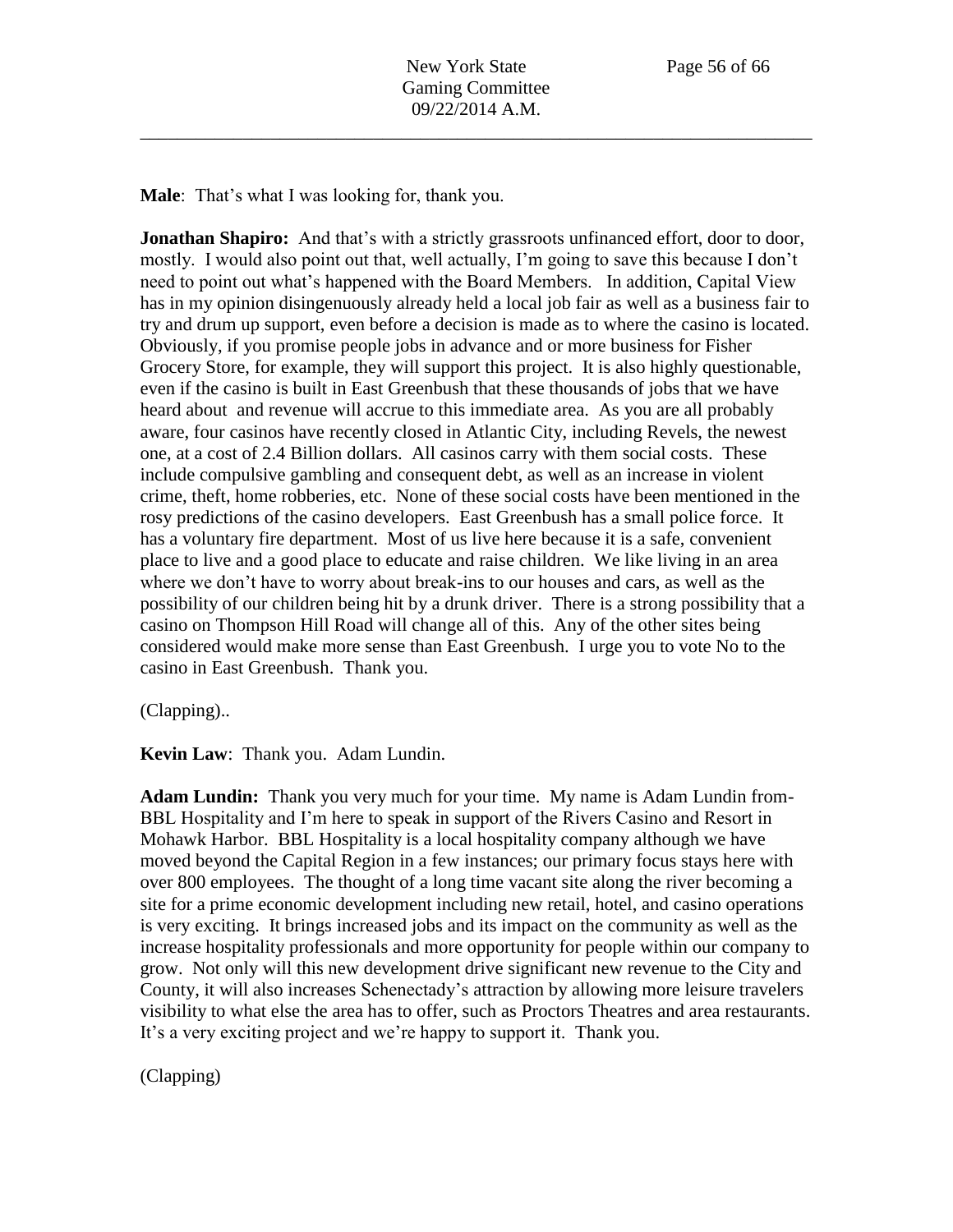**Kevin Law**: Thank you. Is Kathy Sheehan here? The Mayor of Albany, Kathy Sheehan. Nice to meet you.

**Kathy Sheehan:** Thank you. Chairman Law, Gaming Facility Location Board Members, I want to thank you for giving me the opportunity to speak to with you this afternoon. I am the Mayor of the City of Albany. Albany is a center of government, education, and health care. It is also a City of diverse historic neighborhoods and is home to more that 98,000 residents. Our city faces many of the challenges that Governor Cuomo is tackling with the Upstate New York State Gaming Economic Development Act. One in four of our residents and more than one in three of our children live below the poverty level. Our median income, high school graduation rates, and homeownership rates, all lag the state and the region. For many of our residents, the jobs provided by a casino in close proximity to Albany, hold the promise of transporting them out of poverty. Others are concerned that a nearby casino will lead to economic hardship as dollars leave the city and as social cost associated with problem gambling take their toll. As Mayor, I have listened to the concerns of our residents, businesses and cultural institutions, and I also commissioned a study of the potential impact of a nearby casino on the City of Albany. As a result, I identified three key elements that needed to be addressed for the city to support a casino application. First, direct impacts to the city must be mitigated. It is important to note that the city will not receive any direct revenue from a casino to offset increased infrastructure or operating expenses that could be associated with a casino immediately adjacent to the city. Second, it has been estimated that to offset the projected spending of Albany residents at a nearby casino, city residents would need to acquire between 14 and 16% of the jobs at a proposed casino. In order to do more than offset the revenue transfer, and factoring in the high unemployment rates in some of our most economically challenged neighborhoods, our expert recommends that the casinos near the Capital city adopt a 25% hiring target for Albany residents. Finally, the City of Albany has no permanent source of revenue for providing economic development grants and incentives. In order to enhance our ability to develop hotels, restaurants, retail, and entertainment venues that would augment a nearby casino, I have advocated for the direct payments from nearby casino operators earmarked for economic development. I am pleased to report that we have entered into a community benefit agreement with the Capital View Casino that addresses the needs I have outlined. If successful in acquiring a casino license, the Capital View Casino will provide Albany with \$11 Million Dollars in economic development funding over ten years. In addition, Capital View would target 25% of its jobs to Albany residents, provide job fairs, job training, and outreach in our most underserved neighborhoods, and has agreed to a target of \$5 Million dollars in local sourcing from Albany based businesses every year. Accordingly, I support the application submitted by Capital View and would support a siting determination in favor of that casino applicant. While my Administration has had extensive contact with other casino applicants, we were unable to reach definite agreement consistent with the principles I've outlined. Further, no other applicant was willing to provide unconditional economic stimulus or specific job and local sourcing targets equivalent to that of the Capital View proposal. It is important to note that the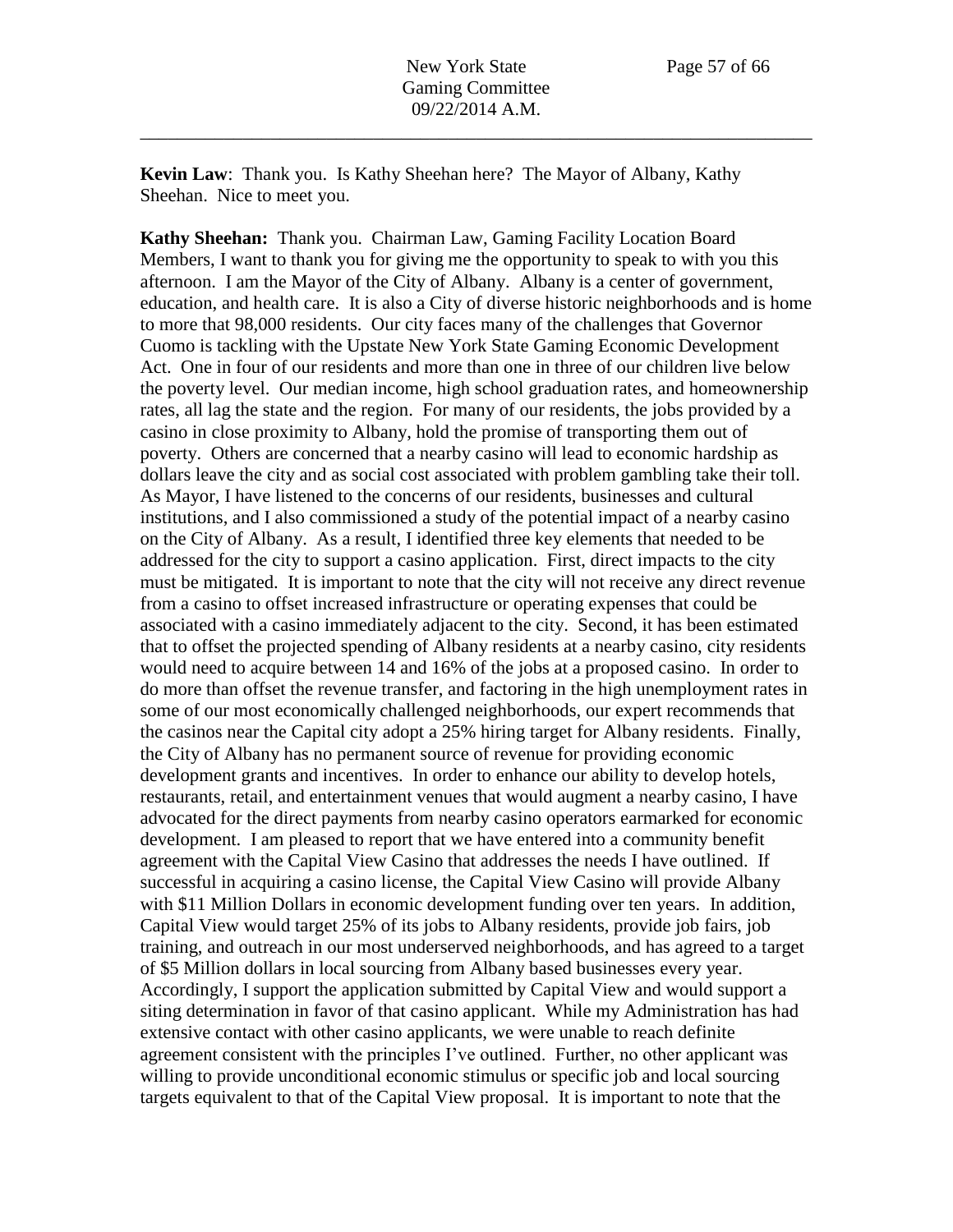New York State Funding Casino proposed for Rensselaer would sit literally in our front yard. It would be minutes from our lowest income neighborhoods and we anticipate that the casino would seek to create more direct access to our downtown resulting in added infrastructure and operating costs. Our independent study determined that the Rensselaer site would have the highest impact on Albany with City residents spending an estimated \$36.7 Million dollars annually at a Rensselaer casino. Although it is beyond dispute that its proposal would benefit from and is likely cited to take advantage of its proximity to the Capital City, New York State Funding has not committed to any specific targets or financial assistance to ensure that a casino in Rensselaer provides economic benefit to the City of Albany. Just last week, the Massachusetts Gaming Commission issued the sole Boston area casino license to Wind Resort Project in Everett, just over the line from Boston. Because Wynn had not reached a neighbor community agreement with Boston, to mitigate the impacts of the project in Boston, they placed several conditions on the application including \$76 million dollars in upfront and annual mitigation payments, and a \$15 million dollar local sourcing target. The City of Albany is in a similar position and I urge you to take into consideration the approach used in Massachusetts. In the absence of a mandate from this Commission similar to that enacted in Boston, the only applicant that has been the letter and spirit of Governor Cuomo's directive that casino projects target areas of the highest need, is that of Capital View and East Greenbush.

## (Boos & Clapping)

**Male:** Mayor. First of all thank you for being here. What do you say to the critics who say Albany is taking some of the benefits but getting none of the detriments that the other communities are….

**Kathy Sheehan:** You know, the Legislation sites casinos in a region and is looking at the regional impact, so I'm speaking to those regional impacts as they impact the City of Albany, and as this Commission considers where it is going to site a casino, I'm speaking on behalf of the impact that we'll have on the largest city in the region and the city with among the highest poverty rates and the highest unemployment rates in the region.

**Male:** But what do you say to those across the river who say, You're leaving us with some of the detriments?

**Kathy Sheehan:.** Those are the things that this committee and board has to consider and I am quite certain that you will be taking into consideration all of the impacts that a casino would have at each of the sites that are located in the region. So I can only speak to looking at the impact on the City of Albany and what we are looking for if there is going to be a casino proximate to the City, the importance of insuring that our residents have access to jobs and that any impacts that impact our city budget are mitigated. This could be an incredible opportunity for the City of Albany, but I think that we need to ensure that those benefits are ultimately realized.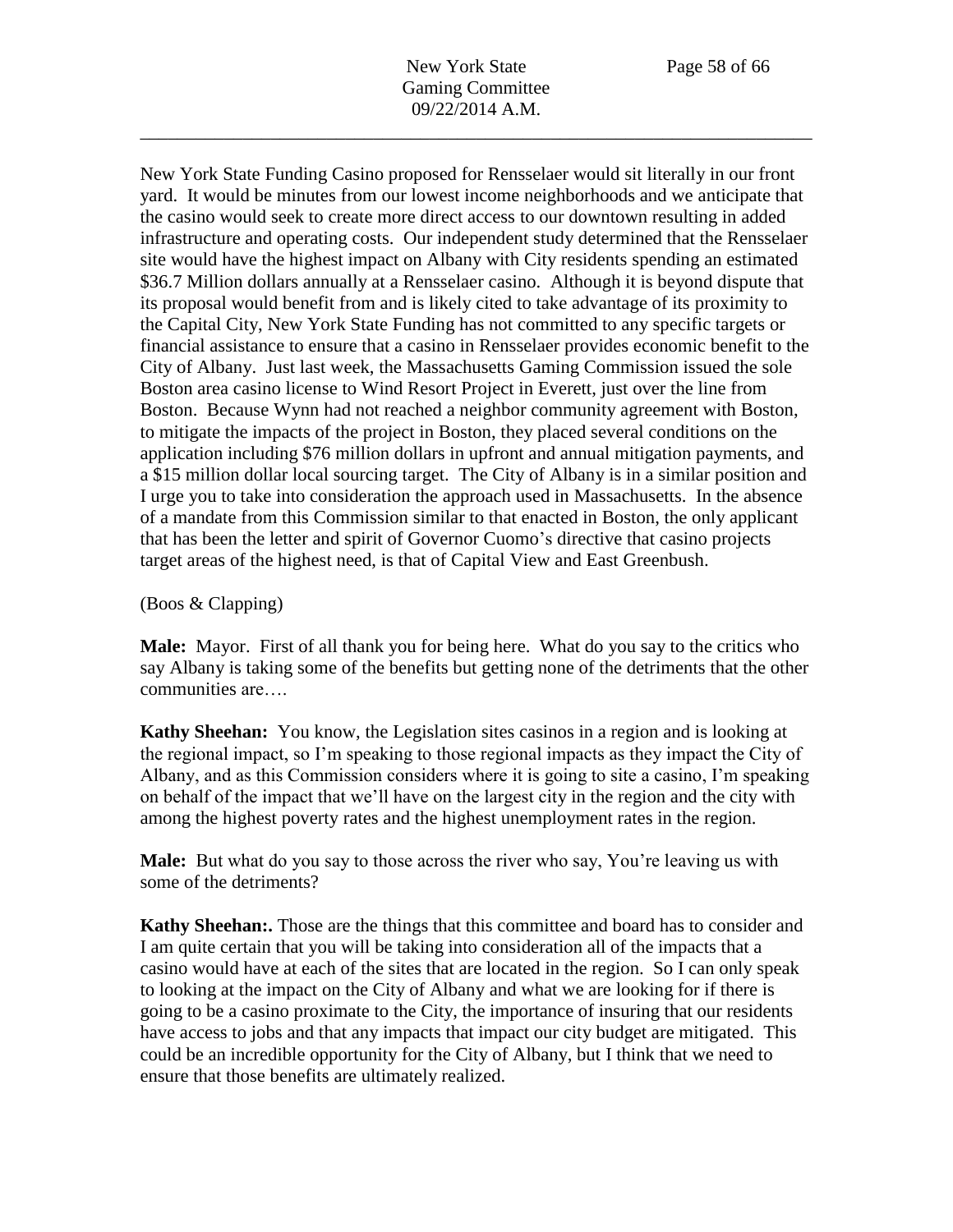**Male:** Mayor, do you think there's an opportunity to resurrect discussions with any of the other applicants? The Hard Rock, Rivers Projects for CBA with the City of Albany?

**Kathy Sheehan**: We certainly remain open to that and the Rivers Casino is not as proximate to the City of Albany. We've had discussions with the Rivers Casino operators and they do remain open to having further discussions with the City of Albany. We have focused really on the two very proximate casinos because of their close proximity to our city, and particular their close proximity to some of our most underserved communities. That's where we have focused our efforts. We remain open to having conversations with the proposal in Rensselaer. We were really looking for some significant commitments that were we could say had an actual agreement, unfortunately we weren't able to find that. They were seeking our exclusive support. I don't think that that's our role. This commission is going to decide where to site a casino. I really view my role as Mayor of Albany and the role of our City Government as informing you as to what we believe the impacts of each of the sites would be in the City of Albany.

**Male:** I'm sorry, why wasn't there a casino proposal for Albany?

**Kathy Sheehan:** There was originally the site that is in Rensselaer, those developers originally sought to develop a site that was located 100% within the City of Albany. We were supportive of that effort. We had long discussions with them about what that would mean for the City of Albany. Clearly our residents have some of the same concerns as you're hearing expressed by the residents of East Greenbush and ultimately though, the developer informed us that that site was not buildable. That even though it was something like 60 acres after they did their engineering studies and their geological studies, that only 17 acres were buildable, and even the acreage that was buildable was not stable soil, so they abandoned that site. We would have really I think in looking at the opportunities that that brought and weighing those against the challenges and the opposition that that would have been an ideal location. Unfortunately the developer chose a different site.

**Male:** Thank you.

**Kevin Law:** Thank you for coming down Mayor.

**Kathy Sheehan**: Thanks.

**Kevin Law**: Next up Layton Cookson.

**Layton Cookson:** Good Afternoon and thank you for allowing me to speak to you. As a taxpaying homeowner in East Greenbush, I'm incredibly offended and find it very disingenuous that Mayor Sheehan, who is neither an East Greenbush resident or official, who rejected two proposals for casino in her city and who recently reached an agreement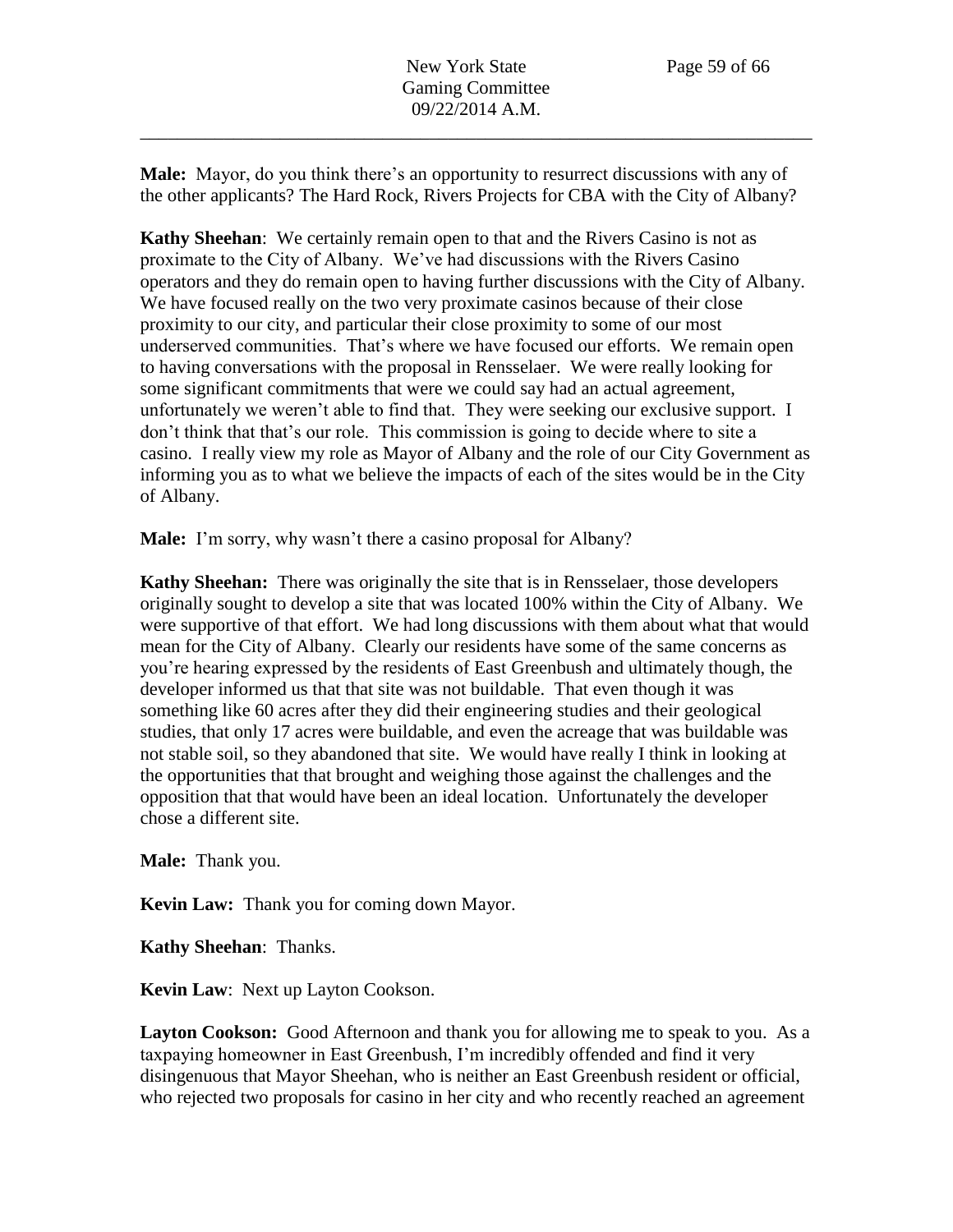with Capital View to receive \$11 million dollars and 25% of the casino job promised originally to East Greenbush residents, just asked you to issue you a license to that group for a casino. Capital View Casino contrary to what Ms. Cox told you during a presentation a few weeks ago has not been open and transparent throughout this process. How they portrayed themselves is quite different from what the people of East Greenbush have experienced. The citizens of East Greenbush and the public first became aware of this project in early to mid-April, following a hastily scheduled, quietly announced Town Board Meeting, when the Resolution in support of the casino was revealed moments before the meeting started. Since then, based on evidence and events which I've enumerated in my written statement to you, it's highly likely that East Greenbush Town Supervisor, Mr. Langley, Mr. Feathers, and Capital View where together organizing for this project as early as the beginning of February 2014, or as much as two months before the public got any word of this. Capital View downsized this project and this is something that others have said. Two or three times since April reducing the building size, reducing the promised permanent jobs from 1,700 to an estimated half or less, and the promised monies as well, but they didn't inform me that a Town Board or the public. East Greenbush Town Planning Board on September 10<sup>th</sup>, they told that Board they had planned on abandoning facility after it opens. At their presentation, Chairman Law, you asked them a question about their application. You made a comment that their application was the only one where there seemed to be opposition. Ms. Cox responded that the opposition was minimal and that Capital View didn't know and didn't pay much attention. That isn't true. After this project public in early April, there were two town meetings at Town Hall and a third meeting at the school auditorium, among others. At both meeting at Town Hall, the large meeting hall was packed to overflow, the hallways outside were packed and there were other people still waiting outside the building to speak. In spite of the fact that the second meeting by the way, occurred at 4:00 o'clock in the afternoon instead of the usual 7:00 PM time for that meeting. The meeting in the school auditorium was also packed with approximately 500 people. At all three meeting, 85 to 90% spoke against either a casino in East Greenbush, or specifically a casino on Thompson Hill Road. Ms. Cox and others from Capital View were at those meeting and they heard the comments. So they know what the opposition is. The opposition to their project is much, much larger than they want to admit or they want you to know. On their Gaming license, they included an endorsement from East Greenbush Superintendant Nagle. That the School Board Chairman, Dr Harrison and Dr. Nagle both vehemently denied providing. Dr. Harrison endorsed, signed a letter that was to you to your commission and he endorsed the fact that that was not true. This application also states that East Greenbush meet the mandatory economic standards needed and does not. This is just a sampling of what we've seen from Capital View. There is enough said, many more details in my statement and more beyond that. I and a vast number of fellow East Greenbushers are greatly disturbed and concerned by what we have witnessed. That they treat us and other like this with what amounts to the dating phase of this relationship, how will they treat us if you issue a gaming license witch they want and marry us? Based on what we've seen so far, the \_\_\_ over the people of East Greenbush and our town too. East Greenbush is made up of 16,000-17,000 people, a vast majority of whom at hard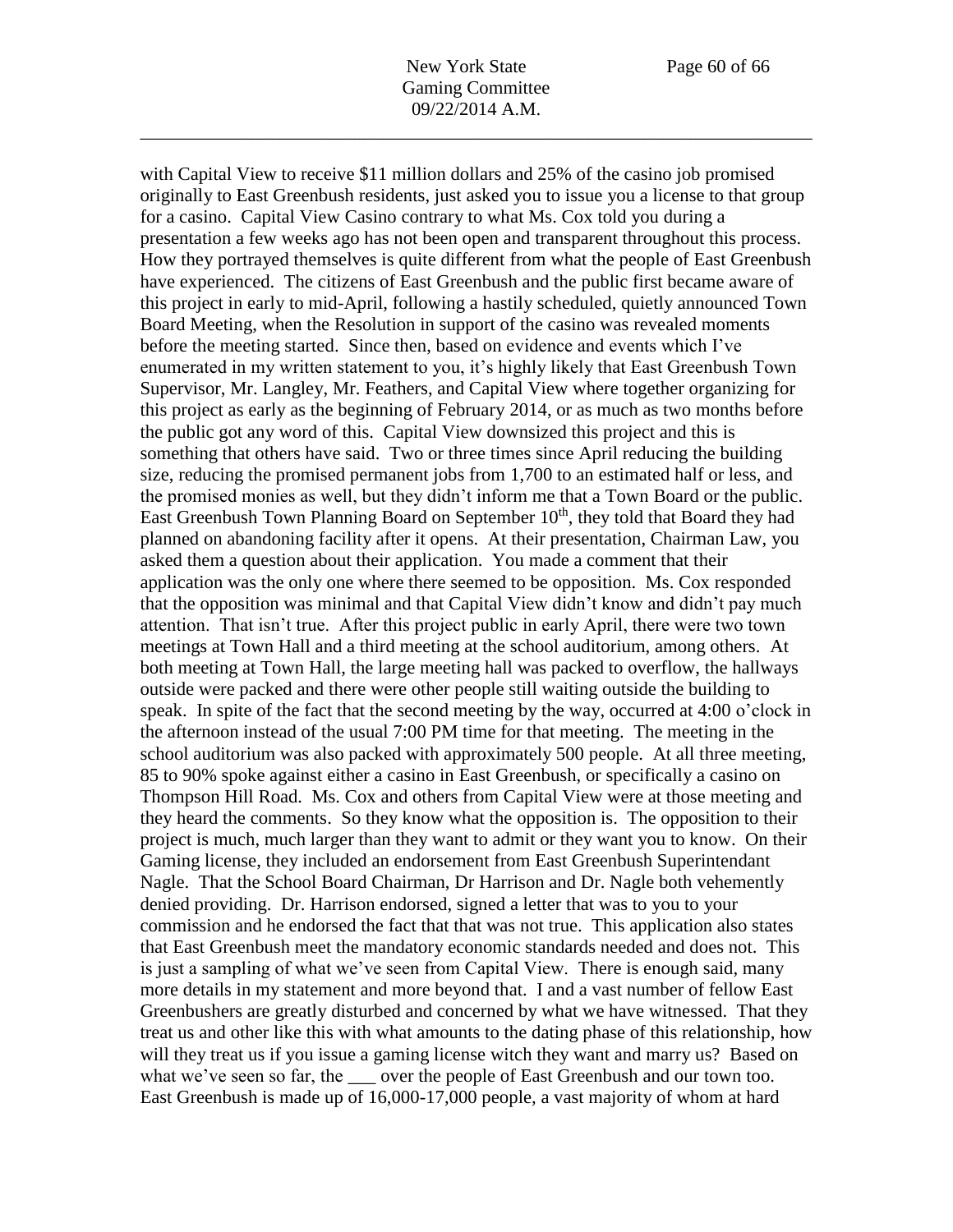working, middle income folks, who are honest and value integrity and ethical behavior still matters to them. I….

### **Kevin Law:** Wrap up.

Layton Cookson: We are not compatible. If you grant the license to them you will force the people of East Greenbush into a marriage we don't want, into a casino we don't want, and especially a casino on Thompson Hill Road that we don't want. One that is situated closely and smack in the middle between the schools, the towns high school, a private school, and a girl scout camp on land that is not presently and never had been zoned for this kind of project. Please gentlemen, don't issue the license to this applicant.

(Clapping)

**Layton Cookson:** Just one other thing.

**Kevin Law:** You're done.

**Layton Cookson:** I just wanted to say publically thank you to Mr. Park. I'm a severally hearing-impaired person and I want to thank him for his efforts to put me here and actually try to connect me electronically. We didn't get to do that, but he should be thanked for than.

**Kevin Law:** Thank you and Thank you. Alright, Layton, good job. Who's next. Margo Heck. Hi Margo.

**Margo Heck:** Hello. My name is Margo Heck. I'm a 24 year resident of East Greenbush. I'm opposed to the development of the proposed casino in East Greenbush because it is in the wrong place. East Greenbush is a residential suburb of Albany. It's attractive mainly because it is residential. Five years ago, that area that is being proposed for this casino was a two lane road with a movie theater, one big box store and a few small stores. East Greenbush had one commercial corridor which was on the main route through town to Pittsfield, Massachusetts. There are a couple of horse pastures on Route 4. East Greenbush is rather unusually in the fact that we can find most of our commercial development to major corridors and haven't developed small strip malls everywhere. Now Route 4 is still a 2 lane road with several big box stores, small business, and a couple of strip malls along it. I would invite you to physically inspect the area, for yourselves, to see how uncharacteristic and out of place this proposed casino would be. This land is zoned residential buffer precisely to keep the development from getting out of control. Our town plan calls for it to remain residential buffer. And this why people have chosen it as a pleasant place to live, to build their homes and families. The majority of the East Greenbush residents opposed the development of a casino in our town. I am one of those people that has stood in the hot sun for hours to obtain signatures on the Petition that will be presented to you. What you won't see are the comments that I got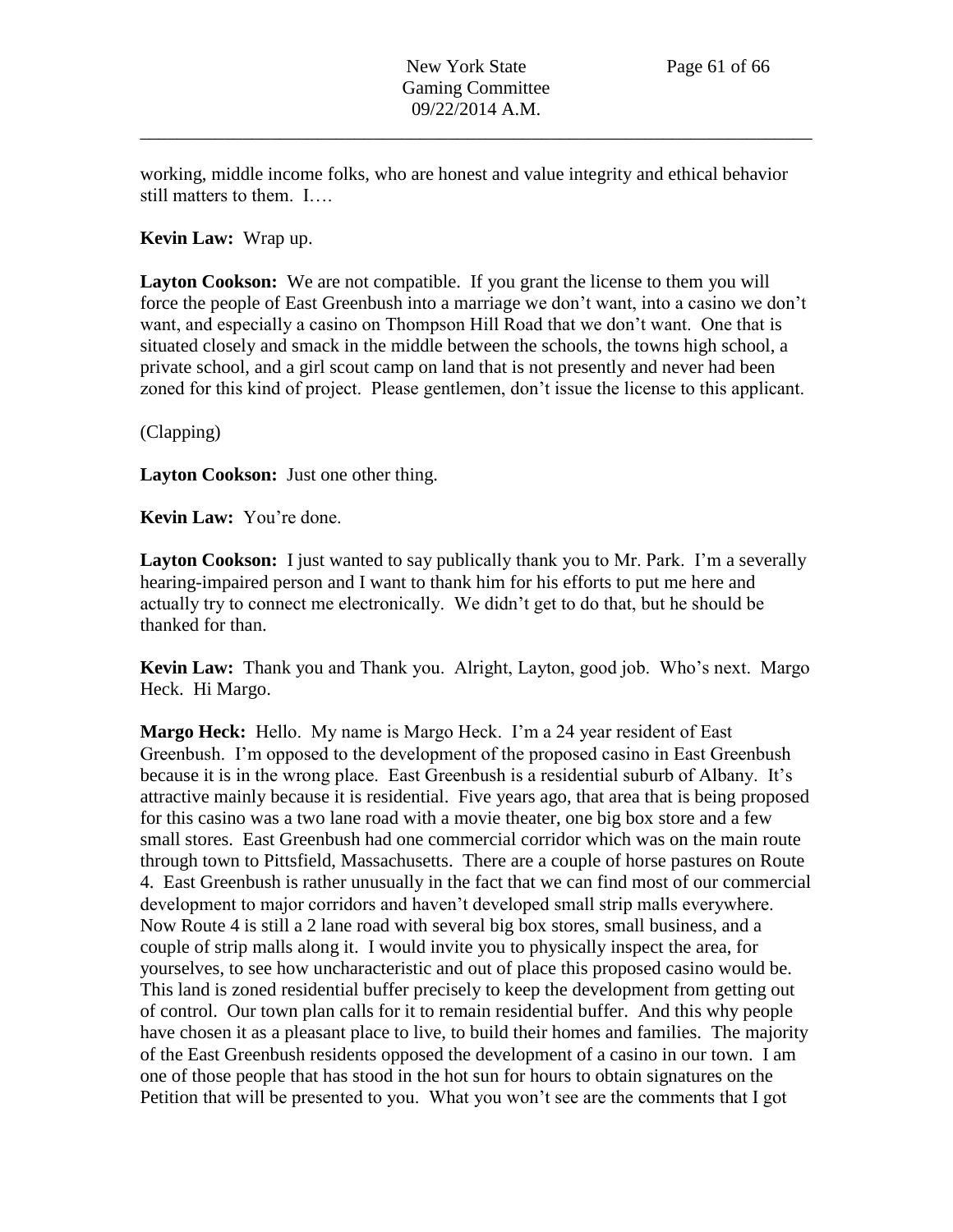New York State Page 62 of 66 Gaming Committee 09/22/2014 A.M.

\_\_\_\_\_\_\_\_\_\_\_\_\_\_\_\_\_\_\_\_\_\_\_\_\_\_\_\_\_\_\_\_\_\_\_\_\_\_\_\_\_\_\_\_\_\_\_\_\_\_\_\_\_\_\_\_\_\_\_\_\_\_\_\_\_\_\_\_\_\_\_\_

while I was requested people to sign the Petition. Things like, I will sign with gusto, with pleasure I'm going to sign this, keep up the good work, you guys are doing great work, thank you for doing this, and Thompson Hill is a stupid place for a casino. It was very easy to obtain as many as 120 signatures in a couple of hours. We've already heard estimates. My hearing is that there's at least two-thirds to three-quarters of the people in East Greenbush opposed to this casino as opposed a third maybe a quarter of the people that are supporting it. As you know, Thompson Hill borders a long time girl scout camp, a Montessori School, a nursing home, it's behind the high school. This isn't a good environment for these vulnerable populations. It's served by residential water, sewer and again, two lane road that already has three traffic lights and two circles trying to control the flow of traffic already. All the businesses on this road are closed by 9:00 PM or 12 midnight at the very latest. We like it that way. We don't want 24-hour traffic. No environmental studies have been performed to determine the impact that a casino would have on the aquifer or general environment, including light pollution. East Greenbush already has problems with our sewage system. It's not a recreational destination that's going to attract people from outside the area other than the casino advertising. This is not a destination recreation. People are not going to fly here from Europe to game in East Greenbush. Any then you've got Turning Stone, Tioga Downs, Foxwoods, Mohegan Sun, as well as Saratoga's Racino. These are all day trips that are accessible to these people if they really want a game. And then there's our town experience with the developer. We elected this new town board because of we wanted transparency in town business. But instead, this developer has encouraged them to limit public discussion because they fear the negative reaction. They know it's going to happen. The initial proposal was for a 12-story hotel with upscale dining, upscale shopping. Now it's downgraded to half of that, that was the submission they said to you. At the last Zoning Board meeting they're saying, Well we might expand. So what is it? This is classic Bait and Switch. The developers even held a charade of a Job Fair to lure people with false promises of jobs at some type of a casino which hasn't been given a license, hasn't been given the change if zoning laws, hasn't conducted an environmental impact, and it's at best two years away. So what are we talking about here? All the jobs located in Saratoga. This was just a crude attempt to garner public support for this project by preying on desperate jobseekers. They were also encouraging people to take on more debt because Schenectady Community College runs a gaming program…

**Kevin Law:** Margo, time's up.

**Margo Heck**: This developer has a very callus attitude toward the truth as well as the community there're attempting to kill. And make no mistake that the opposition to this casino comes from the residents of East Greenbush and the support for it comes from the promises of easy money outside of the area.

**Kevin Law:** Thank you very much.

(Clapping)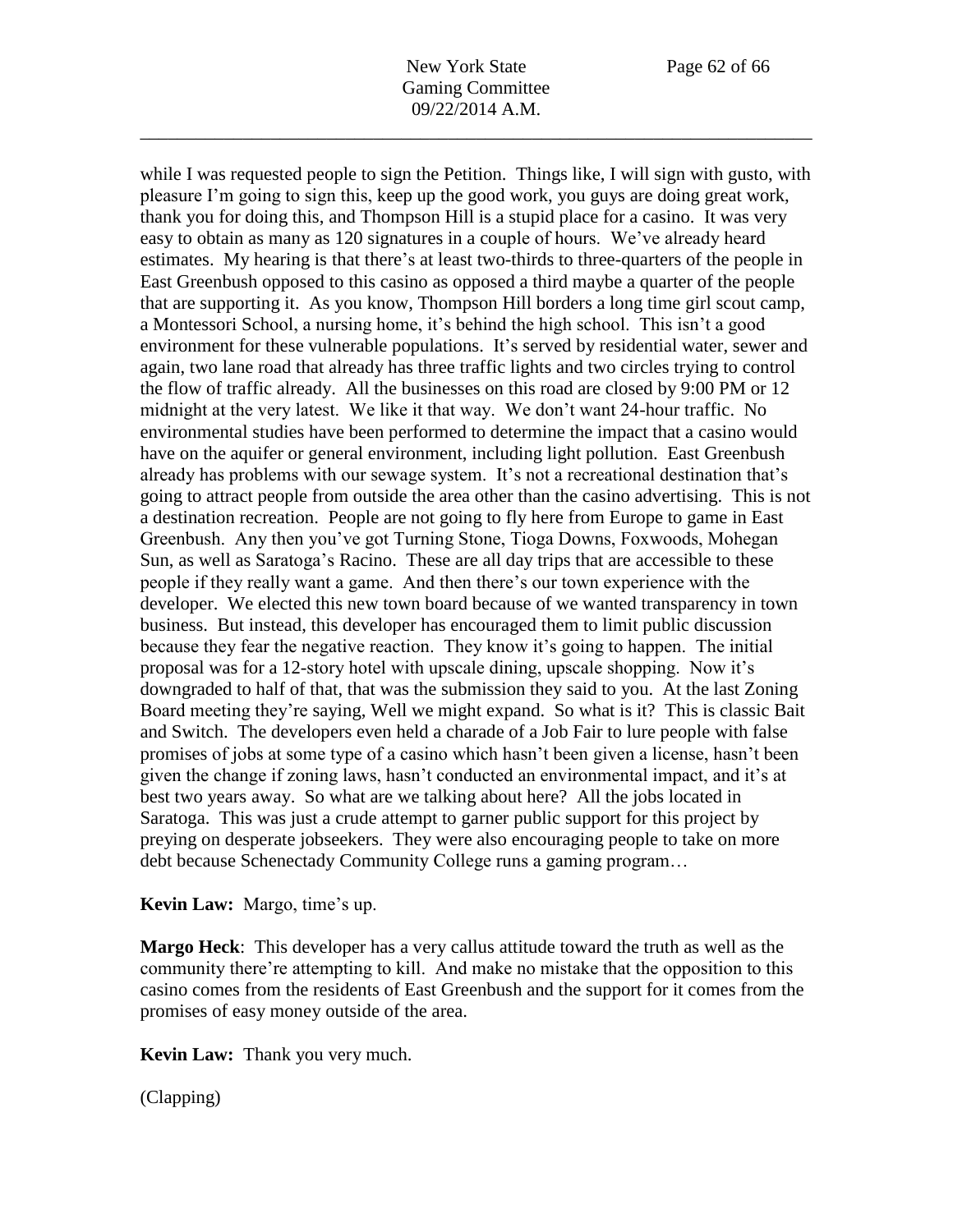**Kevin Law**: Kathleen Trom (sounds like). Hi Kathleen.

**Kathleen Trom:** I'm going to be short and to the point.

**Kevin Law:** We don't mind short.

(Laughter)

**Kathleen Trom:** I want to thank you for the opportunity to address you regarding the proposed Capital View Casino in East Greenbush. As you are undoubtedly aware, there's a great deal of opposition to this casino from town residents. Unlike our board members, who without questions, swallowed the developers promises of financial gain hook line and sinker, the residents of East Greenbush have done our due diligence and compiled data revealing the effects of casinos on our host communities. The data doesn't show any long-term positive outcome for other communities who have hosted casinos and it certainly doesn't depict any long term economic growth. The negative effects of casino in their host communities has been reported over and over in the media recently, yet our town board has chosen to sacrifice our communities quality of life based on the promise of monetary compensation from developers who have no interest in our community. From the beginning of this process, the Town Board has chosen to work behind closed doors keeping residents in the dark about their intent to support a casino that would forever change the fabric of our town. The Board chose to put our town future into the hands of developers motivated by their own financial gain with no regard to the affects that this casino would have on the residents and the surrounding environment. It appears that our town Government will stop at nothing to achieve their goal. Thompson Hill Road is a residential neighborhood and is zoned a residential buffer, which prohibits the commercial development being proposed, yet the Board moves forward. Myself and the other East Greenbush residents opposed to this casino are fighting to save our town. There is no amount of money promised or implied that would cause us to sell out our way of life. I believe the East Greenbush Town Board knew that. The majority of residents would stand against this proposed casino, so they chose to eliminate us from the equation for as long a possible. There're actions have been manipulative and deceitful. And I am left wondering what they stand to gain by betraying their constituents. The intent of the proposed casinos in New York was to bring economic advancement to their host communities and in order to do that the casinos need to attract out of state tourists. Without these tourists the casinos will have to depend on local dollars to survive. East Greenbush has nothing to entice tourism. And that means the casino will need local dollars to survive thus defeating the base of concept of bringing new revenues to the State and Local Governments. East Greenbush does not want nor need this casino. Our community has expressed our opposition in every way possible and I hope that you will honor our wishes. Thank you.

**Kevin Law**: Thank you.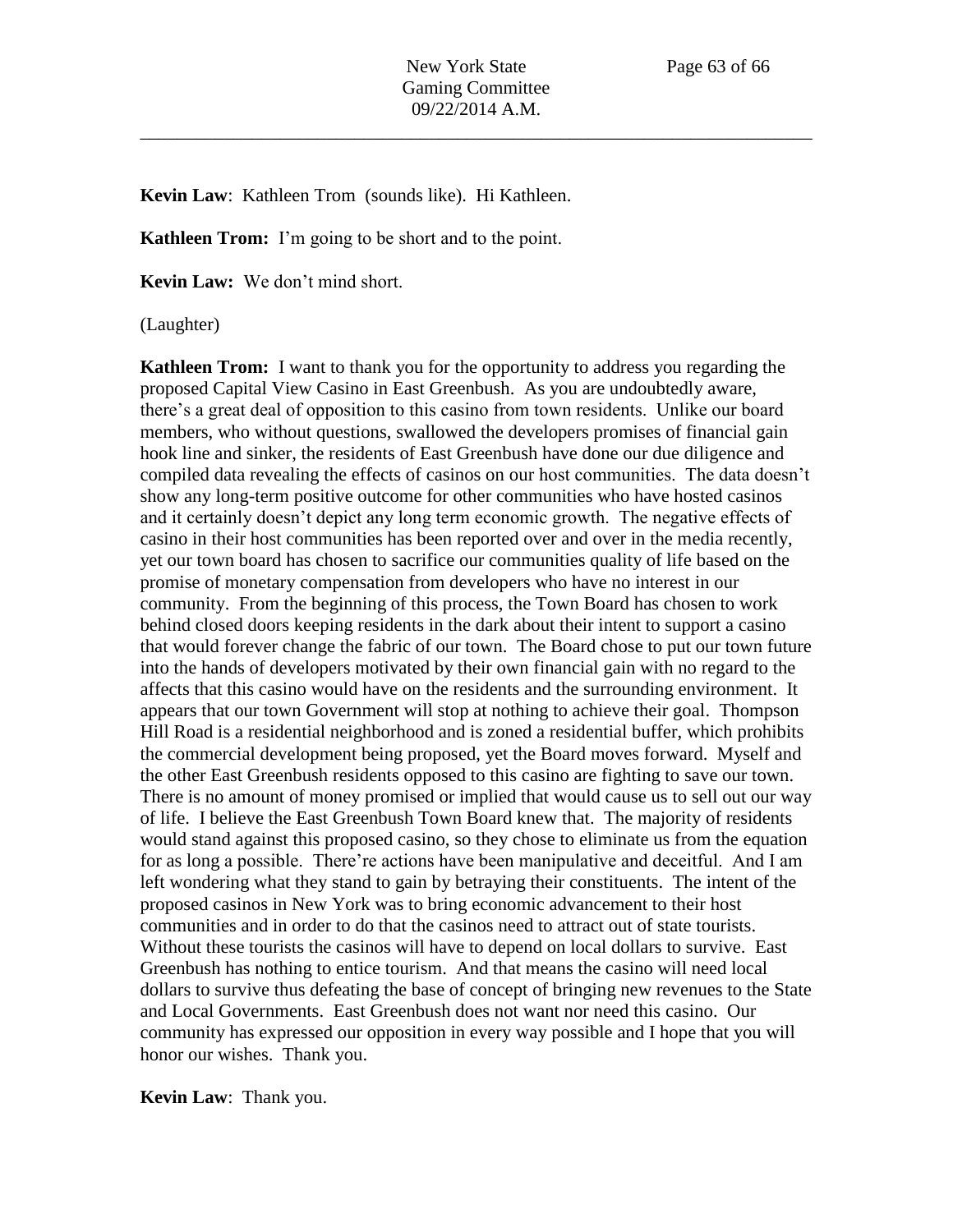### (Clapping)

Kevin Law: Sylvie Lang. (sounds like)

Sylvie Lang: Hi, my name is Sylvie Lang. I'm a resident in East Greenbush and I'm here speaking adamantly against the casino at East Greenbush. Since the very beginning it has been lies, deceit  $\&$  a whole bunch of public outcry. When it first started, it was suppose to be 1,700 jobs for East Greenbush residents. When the submission got put into the Gaming Commission, it was down to 1,000 jobs. At that time, in the press, Saratoga Casino and Raceway stood up and said, If the casino is set up in East Greenbush, 50% of their profits are going to go down, so that means that 50% of people are going to lose job at Saratoga. There're just going to get relocated over to East Greenbush.. There're going to take a bunch of our jobs. Then Saratoga made a deal with Albany and said, We're going to give you a whole bunch of the profit and we're going to give your Albany residents 25% of the jobs. That now leaves 375 jobs for East Greenbush residents. It started at 1,700, it's down to 375. That's a drop of 78% in jobs promised. 78%, which is ridiculous. Second point. The Town Board and what happened with the votes. They started, they did their first vote when nobody in the Community had an idea that a casino was even possibly being considered for East Greenbush, and they voted 5-0. The community said, What the heck is going on here? How could this even be? We had no clue this was going on. But luckily the Gaming Commission stood up and said, We need you to vote again, and it needs to be site-specific. They held a meeting, they had a whole bunch public, they set up a public meeting at 4:00 o'clock in the afternoon, when everybody was working. They put us all in Town Hall where we all couldn't fit. They bused in people from Saratoga, paid employees, to say, Hey, we want this casino. But still the majority of people that were at that meeting said, We don't want this casino. Yet they still voted 5-0 yet again. But what happened is that the two times that they voted, it was totally illegal and totally wrong, because one of the Town Board members knew that she had a brother that was going to make money on the land, yet she still voted twice. Then we have another Town Board member who said I want this, this is going to be great for the town, and then started to see that it was Bait and Switch and changed her answer and said, I don't want this anymore. So now you've got two members out of a five board that now suddenly is not for this casino, so that 5-0 vote never actually existed. Now lets talk about the East Greenbush school district. They said specifically, we're not going to make a stand. We're not going to be for, we're not going to be against. We're going to be totally neutral. What did Saratoga do? They took their comments out of context, put it in the press to make it seem like they supported the casino. Well luckily the School Board stood up and said, No, that is not what we said, we're not supporting a casino, so luckily Saratoga had egg on their face. Now the fourth thing that happened, the public outcry. Saratoga said, No, hold one meeting because this way you're going to minimize negativity. That information got out luckily through four notes, they didn't want us to know that information, but the point is when those meeting happened at the Town Board to different presentations and so on, 80-85% of the people that spoke were against the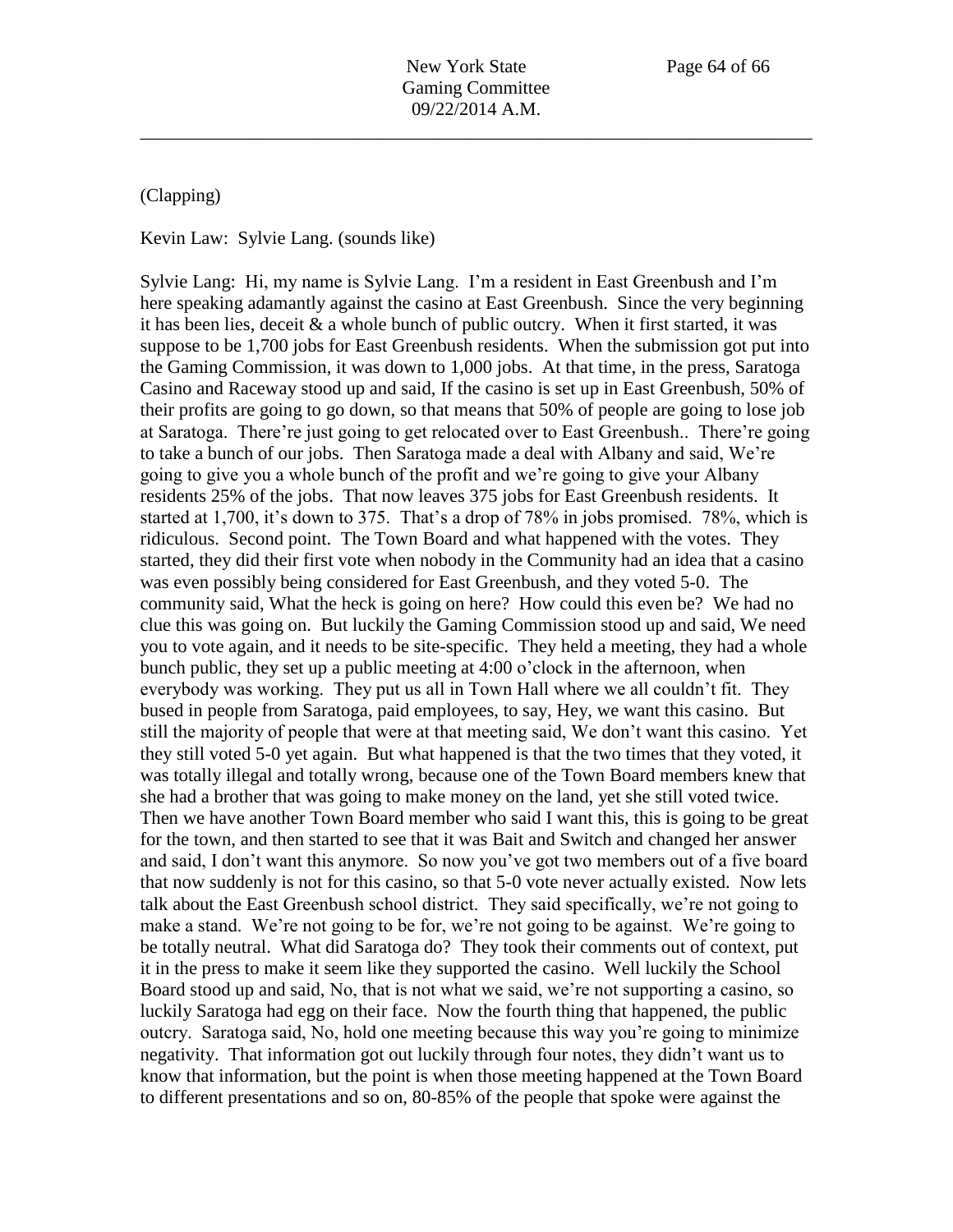casino. Even when Saratoga kept busing in their employees and everything, and speak for it, speak for it, we were all still, No, we don't want it. So I could speak for another five days, fifty days, but I know that I have a minute and a half right now. The whole point is, any logical person would look at the four things that I said and say, Why didn't any of this stuff knock East Greenbush out of contention? How could you have all of this illegal action, all of these violations of open meeting law? All of these things that just, how is it even conceivable? Another big thing is, how is East Greenbush even a good community for setting this up. Our median household income is \$78,000. That does not qualify as a community in need. So it shouldn't of even been on the map before. So I just ask you, take us off the map. We should not be considered here. We do not want a casino in East Greenbush. Not now and not ever! Thank you.

(Cheering & Clapping)

**Kevin Law**: Thank you Sylvie. The last speaker for this morning's session will be Peter Sokaris.

**Peter Sokaris:** Thank you for the opportunity for me to speak to the, lets see, you call yourself the Gaming Facility Location Board.

**Male:** We didn't give ourselves that name.

Peter Sokaris: If you had given yourselves a name, you would of honestly called yourself, the Gambling Board, rather than the Gaming Board, because these casinos are really not entertainment. These casinos are exploitation and the only people who make money are the billionaire owners of the casinos. Almost everyone loses fifty buck a week could be \$2,500 a year, \$100 bucks a week could be \$5,000 a year and the people who lose, the very few people who win small amounts of money go back in future weeks to lose the money they won. So this is gambling, it's exploitation of the middle-class and the poor. I wish to register my indignation and protest regarding my Mayors, Mayor Sheehan, her support for a gambling casino in the Capital District. I was born and raised here in Albany. I lived on South Pearl Street, which was one block away from Green Street. In the forties and fifties and even in the sixties, Albany was a notorious for the Green Light District, which was located on Green Street. Now, gambling in some ways has a lot in common with prostitution. Women sell their bodies and make money and it's illegal. When I was growing up in the forties and fifties, it was illegal to make a bet on a horse or to bet on the numbers. If you wanted to do that, you had to go to a bookie because it was illegal. What happened was, the State Government changed the law and created Off-Track Betting for people who were addicted and who wanted to gamble on horses without going to Saratoga. The State Government also created the New York State Lottery, so that those of us who want to buy gas, now have to wait in line for people buying their lottery tickets. Okay, so our culture has changed. Instead of calling yourselves the Gambling Commission, you call yourselves the Gaming Commission and instead of calling casinos Gambling, we say its entertainment and people need this and